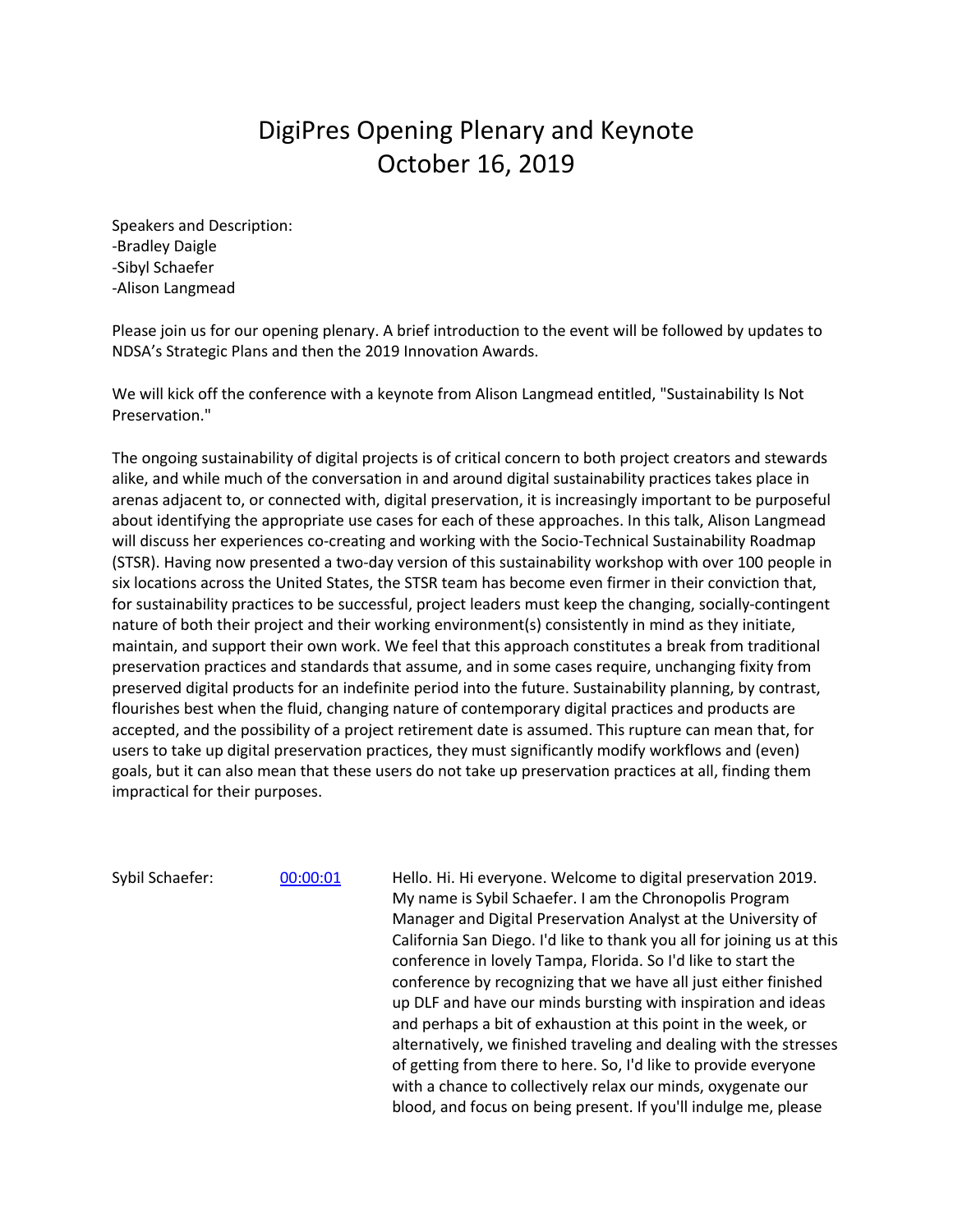close your eyes softly. We'll take a few collective breasts as we focus on being where we are.

preferences. Black means that someone is okay with being photographed, although it is always nice to ask them first. And

| Sybil Schaefer: | 00:01:09 | So take a deep breath in through the nose. (inhaling) Exhale<br>through the mouth.                                                                                                                                                                                                                                                                                                                                                                                                                                                                                                                                                                                                                                                                                                                                                                                                                                                                       |
|-----------------|----------|----------------------------------------------------------------------------------------------------------------------------------------------------------------------------------------------------------------------------------------------------------------------------------------------------------------------------------------------------------------------------------------------------------------------------------------------------------------------------------------------------------------------------------------------------------------------------------------------------------------------------------------------------------------------------------------------------------------------------------------------------------------------------------------------------------------------------------------------------------------------------------------------------------------------------------------------------------|
| Sybil Schaefer: | 00:01:19 | Relax. Quiet your thoughts. Quiet your mind again. Deep breath<br>through the nose.                                                                                                                                                                                                                                                                                                                                                                                                                                                                                                                                                                                                                                                                                                                                                                                                                                                                      |
| Sybil Schaefer: | 00:01:32 | Out through the mouth.                                                                                                                                                                                                                                                                                                                                                                                                                                                                                                                                                                                                                                                                                                                                                                                                                                                                                                                                   |
| Sybil Schaefer: | 00:01:36 | Quiet your mind.                                                                                                                                                                                                                                                                                                                                                                                                                                                                                                                                                                                                                                                                                                                                                                                                                                                                                                                                         |
| Sybil Schaefer: | 00:01:39 | One last time. Deep breath in through the nose,                                                                                                                                                                                                                                                                                                                                                                                                                                                                                                                                                                                                                                                                                                                                                                                                                                                                                                          |
| Sybil Schaefer: | 00:01:45 | Out through the mouth.                                                                                                                                                                                                                                                                                                                                                                                                                                                                                                                                                                                                                                                                                                                                                                                                                                                                                                                                   |
| Sybil Schaefer: | 00:01:49 | Be present. Go ahead and open your eyes                                                                                                                                                                                                                                                                                                                                                                                                                                                                                                                                                                                                                                                                                                                                                                                                                                                                                                                  |
| Sybil Schaefer: | 00:01:53 | And I'd like to acknowledge last year's keynote speaker,<br>Snowden Becker for inspiring a repeat of a similar breathing<br>exercise she did last year. I thought it was really excellent at<br>kind of grounding people and focusing in on where we are right<br>now.                                                                                                                                                                                                                                                                                                                                                                                                                                                                                                                                                                                                                                                                                   |
| Sybil Schaefer: | 00:02:12 | As we begin, I'd like to recognize that we are on native lands<br>and honor the ancestors that have stewarded this land for<br>generations before us. We would be remiss if we did not<br>acknowledge the histories of colonization that have shaped<br>these lands and that have shaped the lives of indigenous<br>peoples on whose lands, we now engage at the DLF and DSA.<br>We hope that our efforts and goodwill serve the just cause of<br>indigenous people in these lands. A few housekeeping items to<br>start off with. The Wi-Fi and password are listed on this slide.<br>You can also find this information at the registration desk and<br>rotating on slides in individual conference rooms. The Code of<br>Conduct is a key part of this conference and to the DLF, and by<br>extension and DSA communities, I recommend you take a look<br>at it if you haven't already. DLF staff are wearing white lanyards<br>should you need them. |
| Sybil Schaefer: | 00:03:21 | The all gender restrooms are available near the grand ballroom<br>on the second floor of the hotel. So, this is the grand ballroom,<br>so they're near here. Anyone is welcome to use them. A note<br>about lanyard colors. They do indicate attendees' photography                                                                                                                                                                                                                                                                                                                                                                                                                                                                                                                                                                                                                                                                                      |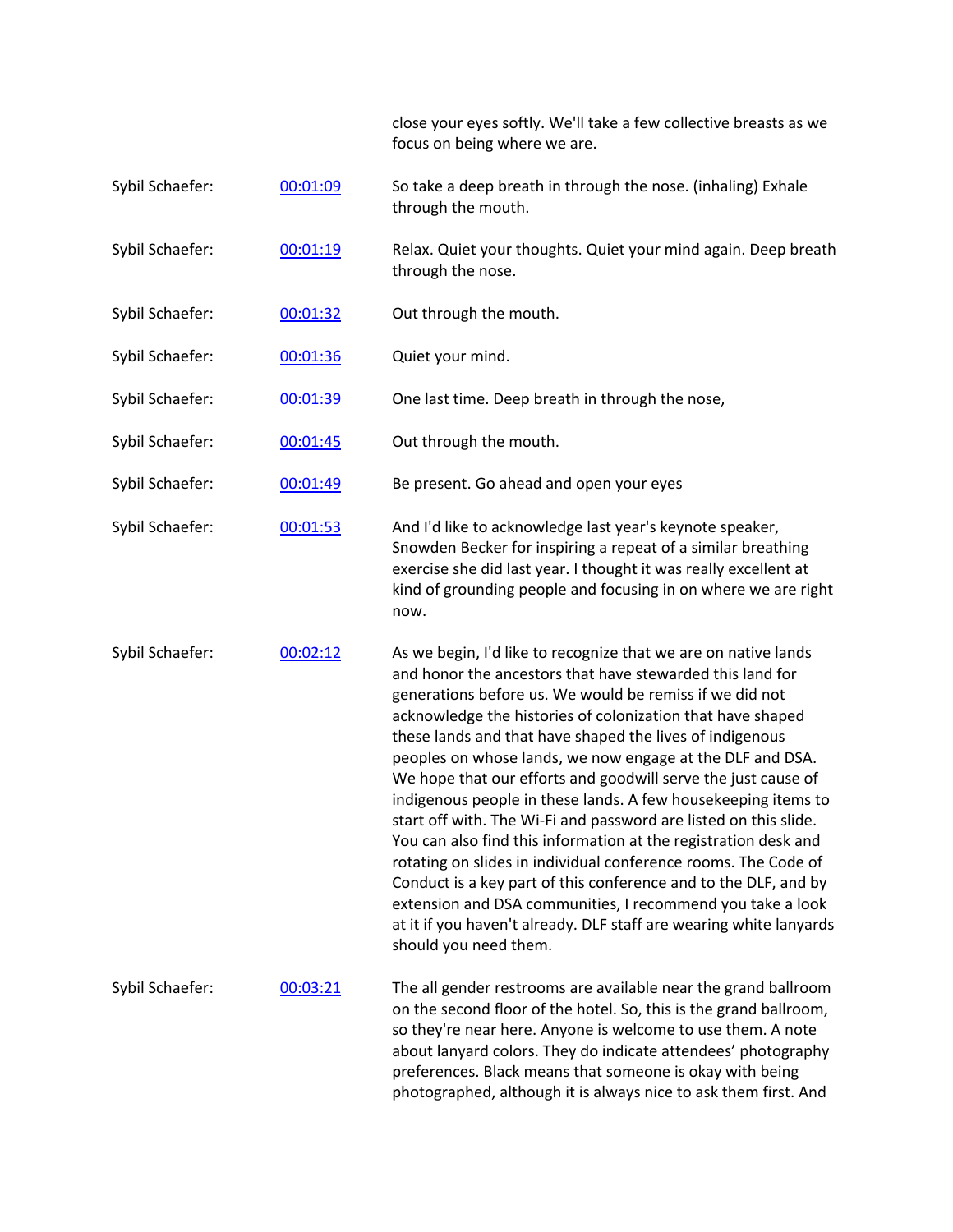|                 |          | yellow means no photos, please. The photographer is aware of<br>the meaning of the lanyards as well. Community notes are<br>available at bit.ly/2019DLF. You'll notice that all of the DLF<br>related events can be found here. If you look in the Digital<br>Preservation folder, you'll see that it's divided into Wednesday<br>and Thursday. And if you dig deeper into those days, you'll find<br>individual Google docs for each of the sessions, including this<br>opening in plenary.                                                                                                                                                                                                                                                                                                                                                                                                                                                                                                                                                                                                                                                                                                                                                              |
|-----------------|----------|-----------------------------------------------------------------------------------------------------------------------------------------------------------------------------------------------------------------------------------------------------------------------------------------------------------------------------------------------------------------------------------------------------------------------------------------------------------------------------------------------------------------------------------------------------------------------------------------------------------------------------------------------------------------------------------------------------------------------------------------------------------------------------------------------------------------------------------------------------------------------------------------------------------------------------------------------------------------------------------------------------------------------------------------------------------------------------------------------------------------------------------------------------------------------------------------------------------------------------------------------------------|
| Sybil Schaefer: | 00:04:27 | Please use the mic in all of your sessions. We are a big about<br>accessibility at this conference and it helps everybody be able to<br>hear what's going on. Also, this opening plenary as being live<br>stream and if you have questions, it's necessary to go to the mic<br>to ask them that said if you feel uncomfortable going to the mic<br>for any reason you can type your question into the shared doc<br>and a committee member will ask it for you. Please remember<br>to leave a tip for your housekeeping service. Best practices<br>regarding tipping housekeeping include tipping daily, leaving<br>the tip and a noticeable place and making it obvious that it's a<br>tip and not just some cash that you left lying around. If you're<br>staying in this lovely hotel, look for a tip envelope on your desk.<br>Save your shampoos at the end of our events. We'll be<br>collecting toiletries donations that will benefit Homeless<br>Helping Homeless, a local emergency shelter provider. And you<br>can drop those off at the registration desk. The online schedule<br>is on Sched at DLFforum2019.sched.com. We also have an OSF<br>site for presentation slides. So, if you are presenting, please<br>share your slides in OSF. |
| Sybil Schaefer: | 00:05:58 | And then lastly the Twitter is really the best way to get up-to-<br>date conference news and find out what other attendees are<br>thinking and doing. Follow @NDSA2 for NDSA news or the<br>DigiPres19 hashtag for conference specific tweets. So, we would<br>simply not be here about to spend a day and a half talking about<br>digital preservation if it were not for CLIR and DLF. On behalf of<br>the NDSA, I would like to extend a huge thank you for once<br>again providing us with the administration and support that we<br>need to put this gig on. I would especially like to recognize the<br>work of Aliya Reich DLF's Program Assistant for conferences and<br>events. Aliya is one of the most courteous, capable,<br>knowledgeable, accommodating and accommodating people<br>I've ever had the pleasure of working with. There is very little<br>going on at this conference that she has not assisted with in<br>some way. Even when I email her approximately 50 times a day<br>like I have over the last week. She is always incredibly patient<br>and responsive, and we've been able to do so much more with<br>this conference thanks to her help. Please join me in thanking<br>CLIR and DLF and Aliya.                       |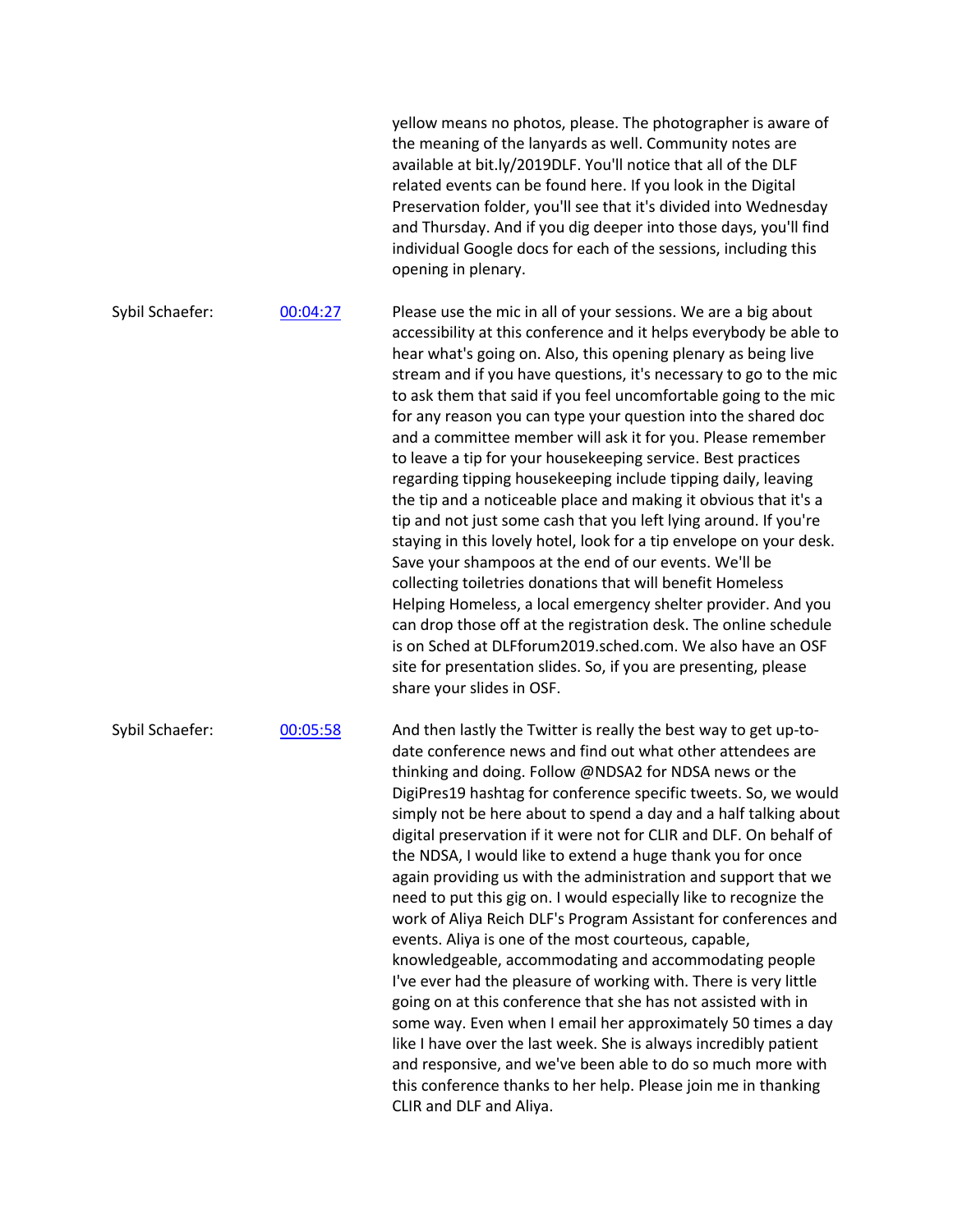| Sybil Schaefer: | 00:07:33 | There is often a lot of invisible and unrecognized work that goes<br>into organizing a conference. These folks have been<br>volunteering their time over the last 10 months to help make<br>this conference as amazing as it can be, and I'd like to spend a<br>little time highlighting their accomplishments. They have all<br>contributed by suggesting conference themes and potential<br>keynote speakers reviewing and rating proposals and will be<br>serving as moderators for upcoming sessions. In particular, I'd<br>like to recognize Heather Barnes and Dan Noonan for writing<br>the call for proposals, Courtney Mumma for organizing the<br>closing remarks and delivering them with Stefan Elnabli, Krista<br>Oldham and Joe Carrano, Seth Anderson, Kristen Schuster, Alex<br>Kinnaman, Courtney Mumma and Aliya Reich all helped<br>schedule and arrange the individual conference sessions. Stefan<br>Elnabli served as our liaison to the DLF Sponsorship Committee<br>and helped drum up support for the conferences. The group in<br>charge of welcoming newcomers, which includes organizing<br>today's welcoming breakfast and mentoring program did a<br>particularly fantastic job there. Krista Oldham, Joe Carrano,<br>David Cirella and Suzanne Chase. And lastly thank you to<br>Heather Barnes who organized and will be chairing the Minute<br>Madness session right before the reception tonight. If you are<br>on the conference committee, please stand up so we can<br>recognize your hard work. |
|-----------------|----------|---------------------------------------------------------------------------------------------------------------------------------------------------------------------------------------------------------------------------------------------------------------------------------------------------------------------------------------------------------------------------------------------------------------------------------------------------------------------------------------------------------------------------------------------------------------------------------------------------------------------------------------------------------------------------------------------------------------------------------------------------------------------------------------------------------------------------------------------------------------------------------------------------------------------------------------------------------------------------------------------------------------------------------------------------------------------------------------------------------------------------------------------------------------------------------------------------------------------------------------------------------------------------------------------------------------------------------------------------------------------------------------------------------------------------------------------------------------------------------------------------------------------------------------|
| Sybil Schaefer: | 00:09:14 | Thank you all.                                                                                                                                                                                                                                                                                                                                                                                                                                                                                                                                                                                                                                                                                                                                                                                                                                                                                                                                                                                                                                                                                                                                                                                                                                                                                                                                                                                                                                                                                                                        |
| Sybil Schaefer: | 00:09:17 | And before we move on, I'd like to note that we do an open call<br>for conference committee members each year. Please keep an<br>eye out if you are interested in volunteering next year. I'd now<br>like to recognize our sponsors that not only help keep our<br>registration costs low, but also many of whom provide valuable<br>services that we need to have a thriving digital preservation<br>community of practice. Please visit them when you have a<br>chance. The live stream and recording was provided by Carnegie<br>Mellon University Libraries. The lanyards were provided by<br>Quartex.                                                                                                                                                                                                                                                                                                                                                                                                                                                                                                                                                                                                                                                                                                                                                                                                                                                                                                                            |
| Sybil Schaefer: | 00:09:59 | Our gold sponsors include Aviary, East View Information<br>Services, DCE, Libnova, OCLC, Web of Science Group, Samvera<br>and Zontal. Our bronze sponsor is the Meta Archive Cooperative<br>and the DigiPres coffee break is sponsored by Digital Bedrock.<br>Please join me in thanking our sponsors                                                                                                                                                                                                                                                                                                                                                                                                                                                                                                                                                                                                                                                                                                                                                                                                                                                                                                                                                                                                                                                                                                                                                                                                                                 |
| Sybil Schaefer: | 00:10:43 | So we made a few changes to the conference this year. We<br>overlapped with DLF for the first time today. Our hope is that<br>this overlap will make it a shorter week for the folks that are<br>attending both DLF and Digital Preservation, and just to note                                                                                                                                                                                                                                                                                                                                                                                                                                                                                                                                                                                                                                                                                                                                                                                                                                                                                                                                                                                                                                                                                                                                                                                                                                                                        |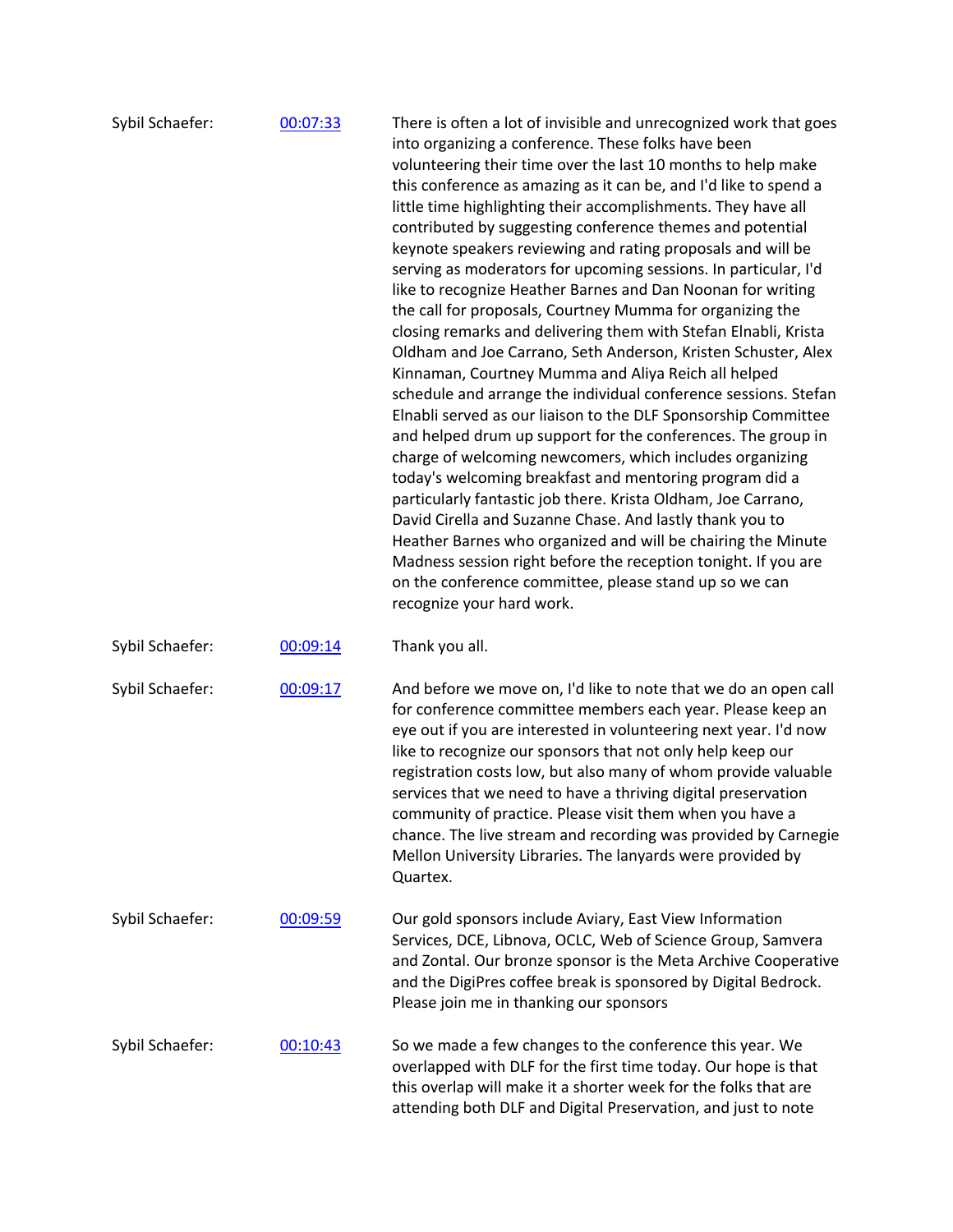|                 |          | that there was no reduction in the number of Digital<br>Preservation sessions. But those attendees were welcome to<br>join the DLF sessions this morning. This morning we offered a<br>welcome to NDSA and Digital Preservation breakfast where<br>newcomers were encouraged to join and learn about how to<br>become involved in our organization.                                                                                                                                                                                                                                                                                                                                                                                                         |
|-----------------|----------|-------------------------------------------------------------------------------------------------------------------------------------------------------------------------------------------------------------------------------------------------------------------------------------------------------------------------------------------------------------------------------------------------------------------------------------------------------------------------------------------------------------------------------------------------------------------------------------------------------------------------------------------------------------------------------------------------------------------------------------------------------------|
| Sybil Schaefer: | 00:11:25 | We're also changing up the closing a bit this year. Instead of<br>gathering folks back into this room for our closing session that's<br>often skipped by people who need to head to the airport. We're<br>going to offer brief closing remarks and a Plus/Delta exercise to<br>gather some feedback. Speaking of feedback, if you love or hate<br>any of these changes, please let us know. We want to repeat<br>the things you love and not the things that you hate. The last<br>change this year that we have is that we have a vice chair for<br>the first time, Courtney Mumma. Courtney had a chance to<br>learn the ropes this year and will be using that knowledge as<br>she takes the reins and chairs Digital Preservation 2020.                 |
| Sybil Schaefer: | 00:12:17 | Critical junctures among people, organizations and technology<br>are fostered to ensure digital objects persist over time.<br>Junctures can be defined as particular points in time or as the<br>places where things join. This year, the Digital Preservation<br>2019 Conference Committee invited presentations and<br>workshops that seek to explore these critical junctures.                                                                                                                                                                                                                                                                                                                                                                           |
| Sybil Schaefer: | 00:12:45 | I think it's safe to say that the practice of digital preservation,<br>especially in the United States is at a critical juncture. In the<br>early winter of this year, we witnessed the sunsetting of what<br>was once a shining star in the digital preservation realm and<br>was notably a consistent sponsor of this conference. DPN's final<br>report cited the rise in use and popularity of cloud services as<br>one of the challenging factors the network had to contend with<br>and it's true. The use of the commercial cloud infrastructure has<br>become not only more acceptable but in certain organizations<br>mandated by IT executives who've used system administrators<br>as janitors and see no need to maintain storage infrastructure |
| Sybil Schaefer: | 00:13:29 | In contrast, during the same time frame within which DPN<br>sunsetted, Amazon Web Services was valued at \$400 billion and<br>is estimated to have about 50% of the commercial cloud storage<br>market.                                                                                                                                                                                                                                                                                                                                                                                                                                                                                                                                                     |
| Sybil Schaefer: | 00:13:45 | DPN's failure causes us to ask, "is it possible for us to leverage<br>our collaborative resources to sustain community based<br>services?" Thankfully, there are efforts underway to help ensure<br>that there remains an alternative to commercial services like<br>Thinvest and Open Infrastructure Initiative. As a statement and                                                                                                                                                                                                                                                                                                                                                                                                                        |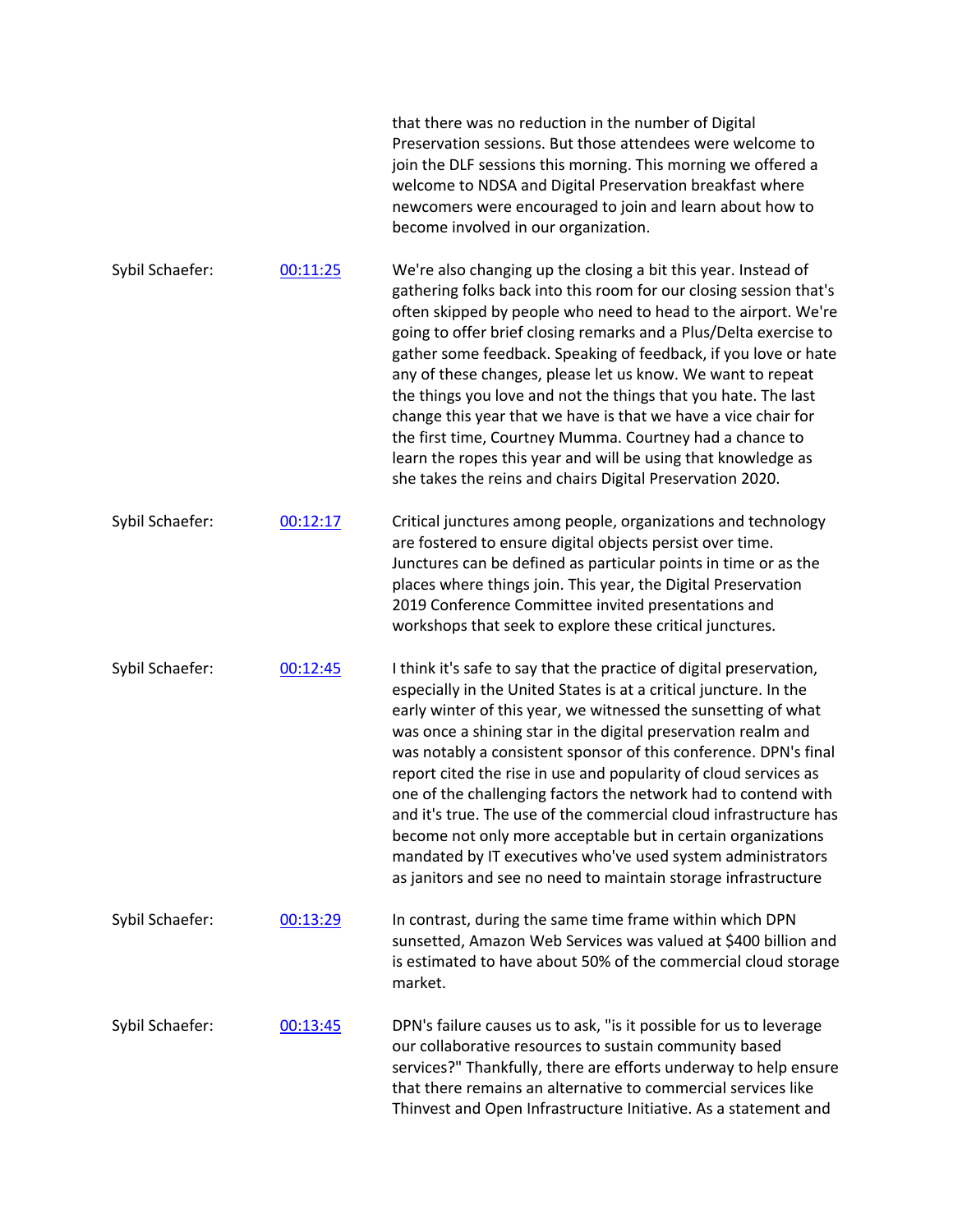|                 |          | support of invest in open infrastructure states by investing in<br>integrating, building on and or expanding current and emerging<br>open infrastructure initiatives, we can ensure that the services<br>and software that the scholarly community relies upon to share<br>its work with all who need access is high quality, reliable,<br>persistently available and operated in a manner consistent with<br>our community's values. In a recent blog post, Katherine Skinner<br>asks, "why are so many scholarly communication infrastructure<br>providers running a Red Queen's Race?" In other words, why<br>are we running faster and faster only to find where we've<br>arrived in the same place we've begun. The success or failure of<br>such ventures like the Open Infrastructure Initiative will<br>determine if we move forward in providing sustainable<br>community-based alternatives for digital preservation or if we<br>keep running a Red Queen's Race, succumbing eventually to the<br>cheap buy in pricing only a monopoly can offer. |
|-----------------|----------|-------------------------------------------------------------------------------------------------------------------------------------------------------------------------------------------------------------------------------------------------------------------------------------------------------------------------------------------------------------------------------------------------------------------------------------------------------------------------------------------------------------------------------------------------------------------------------------------------------------------------------------------------------------------------------------------------------------------------------------------------------------------------------------------------------------------------------------------------------------------------------------------------------------------------------------------------------------------------------------------------------------------------------------------------------------|
| Sybil Schaefer: | 00:15:17 | Now more than ever, we need to be selective about what we<br>preserve. There's an environmental cost to digital preservation,<br>whether it is the mining of precious metals used in electronic<br>components or the energy needed to. cool rack space, this<br>environmental cost can no longer be ignored. In addition, while<br>we've been relatively fortunate to experience the cost of<br>storage declining as the size of our stewarded materials has<br>increased, advances in storage technology have slowed. The<br>amount of data being produced is increasing, but storage costs<br>are not decreasing. To meet these constraints, we need to focus<br>on appraisal and selection of materials and do so in a way that<br>balances the cost of preserving with the cost of losing the<br>history of those who can't afford to pay. Carol Mendel's recently<br>released chapter asking, "can we do more?"                                                                                                                                        |
| Sybil Schaefer: | 00:16:17 | She states that prior to the establishment of special collections<br>and archives as we know them today, quote, "the survival of<br>archival records depended upon the level of care and attention<br>given to them by their parent organization and as such, they<br>were typically no less ephemeral than the organizations that<br>created them." End quote. I posit that this is largely where we<br>stand today. In addition to selecting carefully, we need to<br>encourage digital preservation practices to sprout outside of<br>our individual institutions and within communities and families<br>whose heirlooms and treasures now take digital form so that<br>the historical record does not remain dominated by the few<br>who hold the most resources.                                                                                                                                                                                                                                                                                       |
| Sybil Schaefer: | 00:17:05 | Another sign that we are at a critical juncture for digital<br>preservation is one occurring in my own institution. Libraries<br>are becoming more service oriented and less about the                                                                                                                                                                                                                                                                                                                                                                                                                                                                                                                                                                                                                                                                                                                                                                                                                                                                      |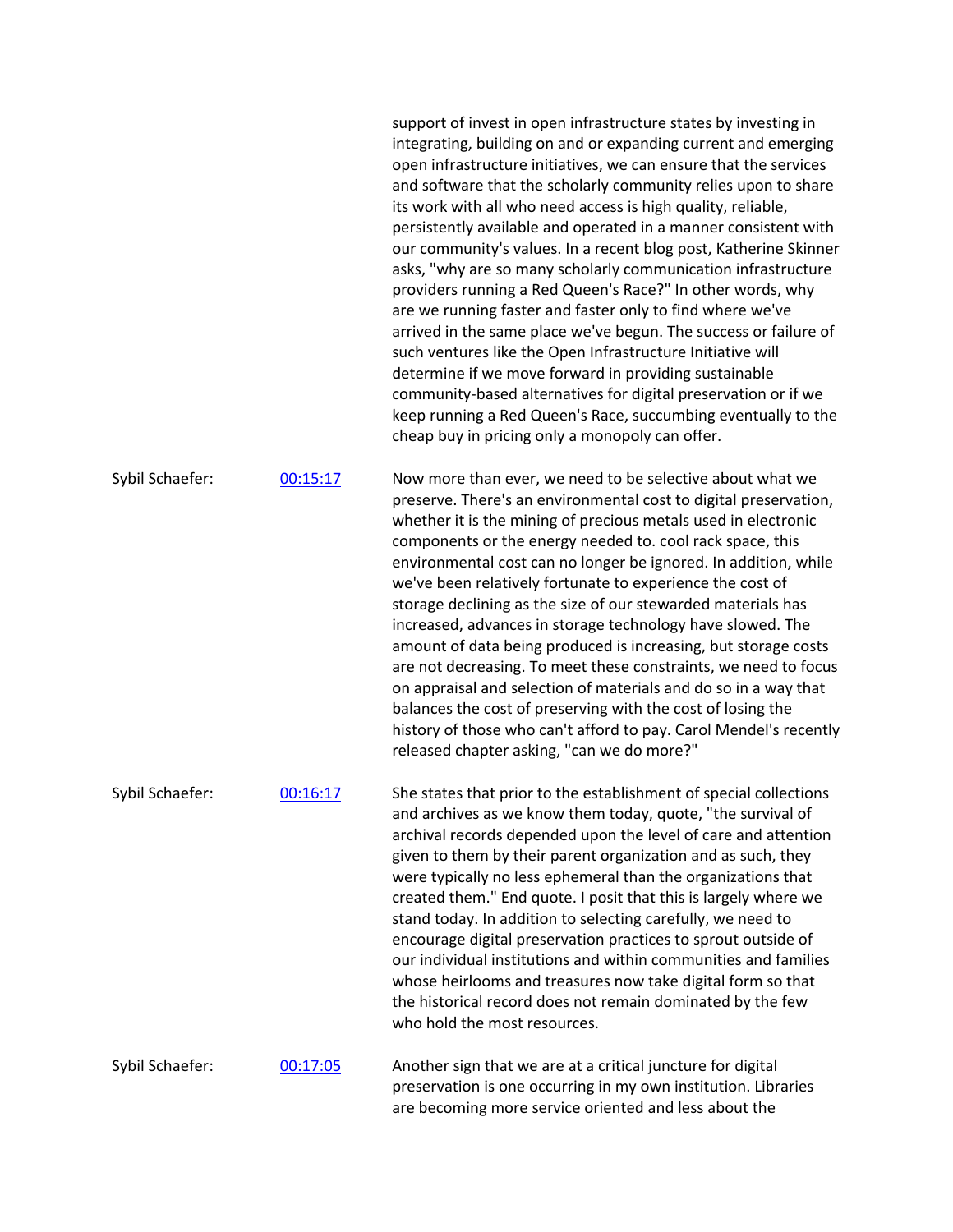collections that they own. I am in no way bemoaning the fact that supporting student success is a high priority for my library. It definitely should be, but I am cognizant of the fact that digital preservation lies adjacent to services for students in the financial pie chart. As Carol Mendel states from the aforementioned chapter, this is a welcome and well-deserved golden age for libraries and their users, but it is not an age where acquisition and preservation define the library. Digital preservation is already notoriously underfunded. How will we fare as we face additional competition for scarce resources?

Sybil Schaefer: 00:17:59 There's always talk about sharing failures as a means to underscore the importance of the work we do. This idea that a list of terrible failures will help illustrate the importance of digital preservation and secure buy-in and additional resource allocation from our respective organizations. I'd like us to reflect on what it means to define our field by what can go wrong versus what can go right. While a list of serious fails illustrates what can go wrong. We also need to start defining what success looks like. This is a really difficult thing to do when success may only be determinable years into the future, not only beyond our career spans but beyond our lifespans. I would gather that success looks less like an OAIS diagram and more like an educated, motivated and diverse community of practice. Meredith Farkas wrote a series of blog posts recently exploring what mid-career feels like for her and how her work perspective has changed. One line that struck me from her writing was her statement, "I want to be a good ancestor." I think that's ultimately why we're all here. We want to be good ancestors, not only for our descendants but for all the people who are born into this world. Years after we've departed and who are curious about what humanity was like during our time and how we navigated this critical juncture.

Sybil Schaefer: 00:19:27 My partner and I share a curiosity about language and the definitions of words and through his querying of my use of certain words, I discovered that I apparently have a tendency to use the second listed definition of a word. My hunch is that this is related to building a vocabulary through reading rather than through conversation because I also have a tendency to be unsure of the pronunciations of words as if I were hearing or saying them for the first time. So it should have been no surprise to me when, in discussing the theme with my conference committee, there was some confusion on my articulation of the term juncture, which is not just a particular point in events or time, but according to the second definition, a place where things join. And it's here in the luxury of the second definition that I invite you to enjoy this conference as a place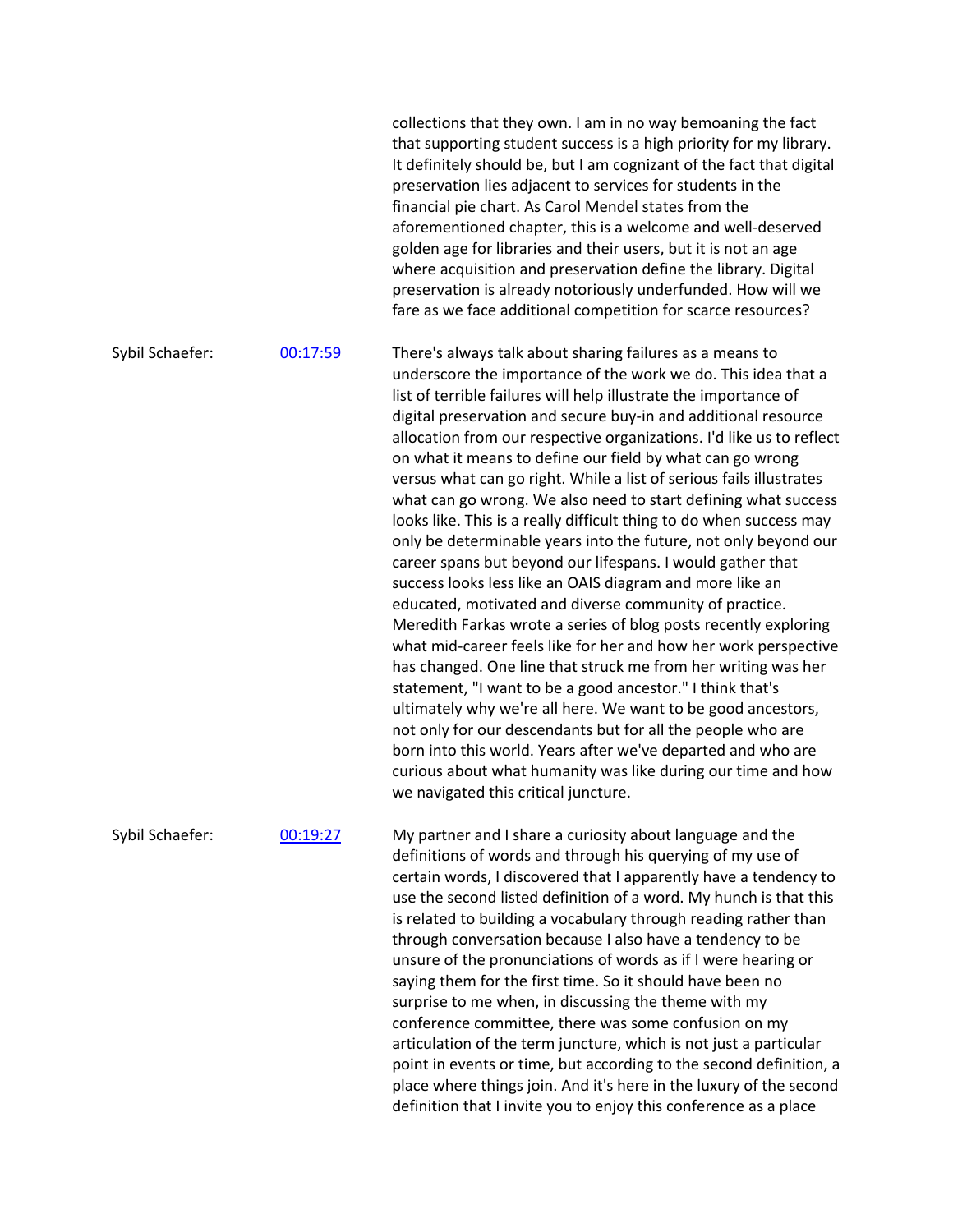|                 |          | where you are joined with your community of fellow<br>preservationists forming a critical juncture of your own as you<br>face what's on the horizon and tackle the work of being a good<br>ancestor. We are fortunate to have many talks that touch on<br>the aspects of the critical junctures I just mentioned, and I've<br>highlighted a few of them here. Thank you.                                                                                                                                                                                                                                                                                                                                                                                                                                                                                                                                                                                                                                                                                                                                                                                                                                                                                                                                                                                                                                        |
|-----------------|----------|-----------------------------------------------------------------------------------------------------------------------------------------------------------------------------------------------------------------------------------------------------------------------------------------------------------------------------------------------------------------------------------------------------------------------------------------------------------------------------------------------------------------------------------------------------------------------------------------------------------------------------------------------------------------------------------------------------------------------------------------------------------------------------------------------------------------------------------------------------------------------------------------------------------------------------------------------------------------------------------------------------------------------------------------------------------------------------------------------------------------------------------------------------------------------------------------------------------------------------------------------------------------------------------------------------------------------------------------------------------------------------------------------------------------|
| Sybil Schaefer: | 00:20:51 | So one of my favorite things about the NDSA community is that<br>we've always been excellent at recognizing and awarding those<br>in the field who are doing fantastic work. This year is no<br>different. Here to present the 2019 NDSA Innovation Awards<br>are the co-chairs of the Innovation Awards Committee, Steven<br>Abrams from Harvard University and Krista Oldham from<br>Clemson University.                                                                                                                                                                                                                                                                                                                                                                                                                                                                                                                                                                                                                                                                                                                                                                                                                                                                                                                                                                                                      |
| Steven Abrams:  | 00:21:34 | Thank you. Sybil. Good afternoon everyone. As you will<br>probably recall, the NDSA established its Innovation Awards<br>back in 2011 to recognize and to encourage innovation in the<br>field of digital stewardship. Since that time, we have honored 34<br>exemplary individuals, institutions, projects, educators, and<br>future stewards for their fantastic efforts in ensuring the<br>ongoing validity and accessibility of our collective, indeed, the<br>world's valuable digital heritage. Today we add to that honor<br>roll with four new awardees. However, before introducing<br>them, I'd like to briefly acknowledge my colleagues on the<br>awards working group. Co-chair, Krista Oldham, Samantha<br>Abrams, no relation, no nepotism from Ivy Plus, Lauren Goodley<br>from Texas State, Grete Graf from Yale and Carrie Mae from<br>University of Pittsburgh. I'm sure you could all appreciate how<br>difficult it is to try to choose between the many, many worthy<br>nominations that we received. And while I won't say that it was<br>an easy task, it turned out to be a very enjoyable one. The group<br>just did a fantastic job. And also echoing Sybil, we would also<br>very much like to recognize the just enormous help that Aliya<br>has given us, the whole group throughout the awards process.<br>So please join me in thanking everyone for making all this<br>happen. |
| Steven Abrams:  | 00:23:27 | And now we can move on to our honorees who will be<br>presented to you by Krista.                                                                                                                                                                                                                                                                                                                                                                                                                                                                                                                                                                                                                                                                                                                                                                                                                                                                                                                                                                                                                                                                                                                                                                                                                                                                                                                               |
| Krista Oldham:  | 00:23:36 | Good afternoon. The NDSA Individual Innovation Award honors<br>individuals making significant innovative contributions to the<br>digital preservation community. Today we recognize two<br>individuals. Our first is Dinesh Katre. Dr. Dinesh Katre has<br>established a distinguished record leading the development of<br>innovative technological solutions for digital preservation,<br>trustworthy digital repository certification, data repurposing,                                                                                                                                                                                                                                                                                                                                                                                                                                                                                                                                                                                                                                                                                                                                                                                                                                                                                                                                                     |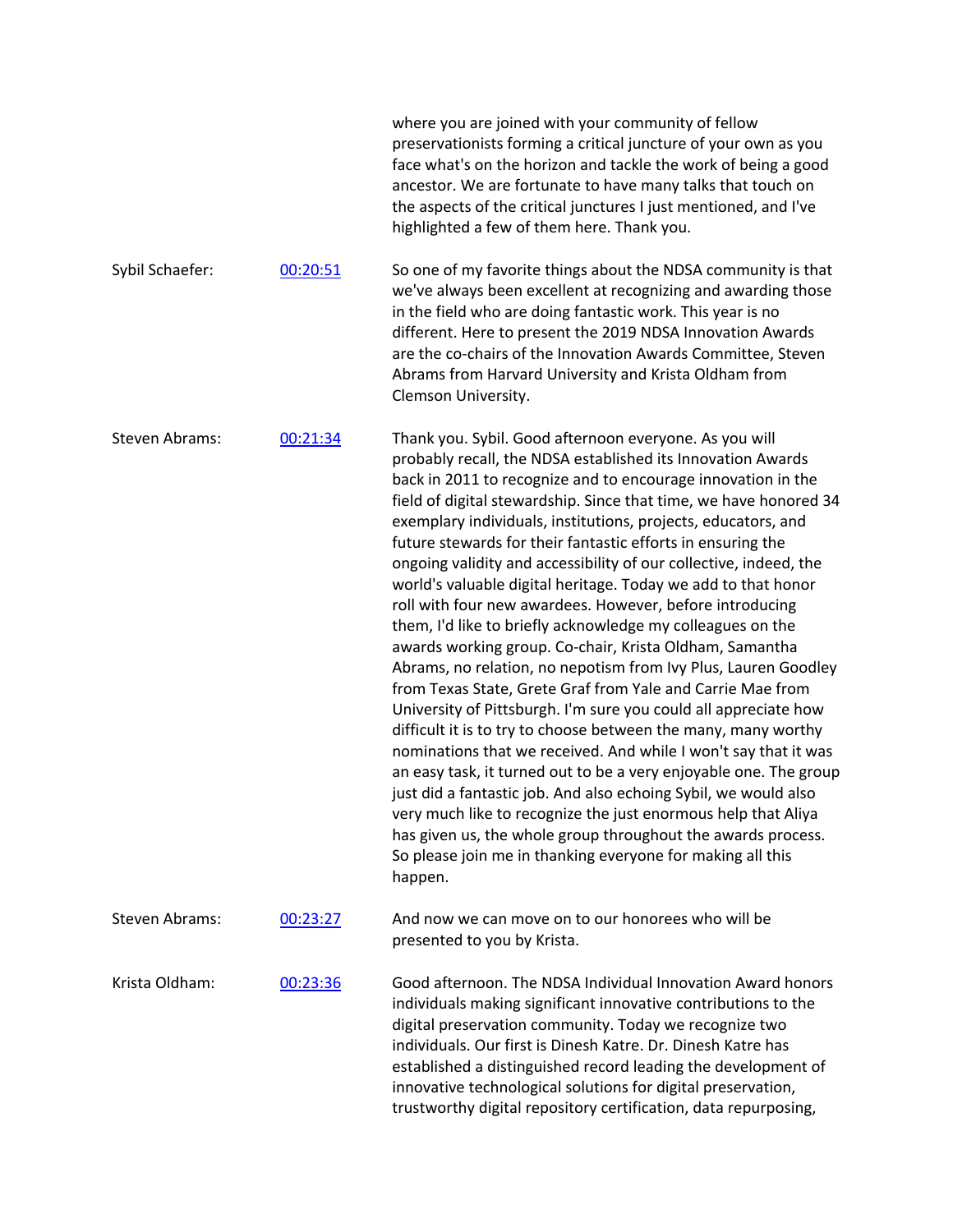and intelligent archiving. Katre currently serves as Senior Director and Head of the Department of Human Centered Design and Computing Group at the Center for Development of Advanced Computing in India. Over the last several years, he has worked to advocate for, developed and deployed the Indian National Digital Preservation Program and its constituent systems and services. The program provides a very robust and comprehensive platform for the effective long-term preservation of digital materials, so critical to contemporary and future commerce, cultural science, entertainment and education. As chief investigator of the program's flagship project to establish a center for excellence for digital preservation. Dr Katre led the process to develop a digital preservation standard for India as well as domain specific archival systems and automation tools for digital preservation. He also conceptualized, designed, and led the development of DIGITALAYA, a software framework which comprehensively implements the OAIS reference model. DIGITALAYA has been customized for preservation of electronic office records, audiovisual and document archives as well as e-government records. Katre's efforts also facilitated the introduction of the ISO 16363 standard to India, culminating in the first repository in the world to achieve ISO 16363 certification. His achievements exemplified the growing international reach of our concerns and practice in the areas of digital stewardship and preservation.

Krista Oldham: 00:26:11 Our second individual awardee was unfortunately not able to make it due to some last minute travel issues, but we are honoring him here today anyway, and that person is Tim Walsh. Tim Walsh is a digital archivist and preservation librarian with varied experiences at Harvard, Tufts, the University of Wyoming, and currently Concordia University. He is also a prolific software developer and this capacity has created and made freely available through his BitArchivist website and GitHub an evolving suite of robust open source tools and meeting many core needs of the stewardship community in appraising, processing and reporting upon born digital collections. His projects include the Brunhilde characterization tool, BulkReviewer for identifying PII and other sensitive information, the METSFlask viewer for Archivematica METS files, SCOPE, an access interface for Archivematica dissemination information packages, and the CCA tool for creating submissions packages from a variety of folder and disk image sources taken together.

Krista Oldham: 00:27:25 These tools support a wide gamut of both technical and curatorial activities. The open availability, documentation,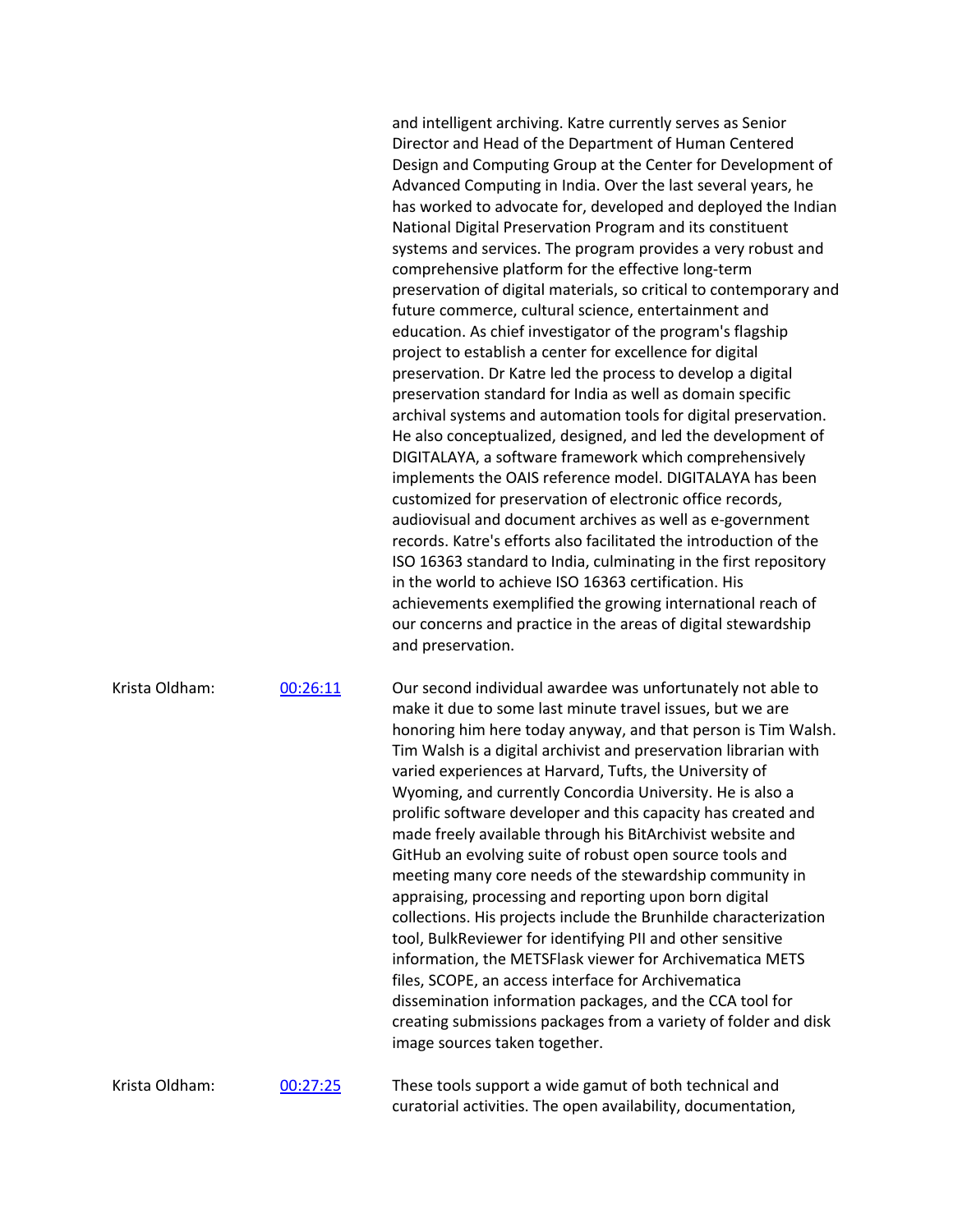support and community engagement for the growing ecosystem of mature preservation tools is critical to the success and sustainable stewardship of digital materials. So critical to the contemporary and future commerce again, cultural, science, entertainment and education. Tim's work also provides an excellent example of how a lone individual can nevertheless make a substantial positive impact on the complex domain of stewardship practices through dedication, skill, enthusiasm and community. And again, he apologizes for not being able to make it, but life happens. So, let's thank him for his work. Krista Oldham: 00:28:21 The NDSA Organization Innovation Award honors organizations taking an innovative approach to providing support and guidance to the digital preservation community. Today we are recognizing two organizations. The first one is the Asociacion Iberoamericana de Preservacion Digital, or I'm going to now refer to it as APREDIG 'cause I cannot probably pronounce all that again in a succinct way. APREDIG is a nonprofit Ibero-American foundation founded at the end of 2017 in Barcelona, Spain with the intention of promoting the importance of digital preservation in Latin America and Spain. Its activities have culminated in projects and activities to disseminate the importance of levels in digital preservation and bring Spanish translations of their original NDSA levels matrix to Spanish speaking institutions led by Dr. Miguel Termens and Dr. Laija. This group of volunteers, researchers and disseminators of best practices for digital preservation have created an online selfassessment tool to help institutions of Spain and Mexico understand recommendations, key concepts, and simple diagnosis of digital preservation practices using the NDSA level matrix as guidelines.

Krista Oldham: 00:29:41 The awards panel eagerly recognizes the work of APREDIG in translating the NDSA levels of preservation into Spanish, opening up significant new opportunities for expanding digital stewards, best practices and subsequent outcomes by practitioners in Spain and Latin America. The critical importance of effective and sustainable solutions for preserving digital materials transcends institutional and national boundaries. APREDIG's efforts are a vital example of the growing international reach and stewardship of preservation concerns and applications. Furthermore, they evidence the positive contributions to local and global understanding resulting from the expansion of the community of theory and practice to all interested and engaged participants. Also, unfortunately, due to travel considerations, neither Dr. Termens or Leija were able to join us. Please let's recognize them in their absence.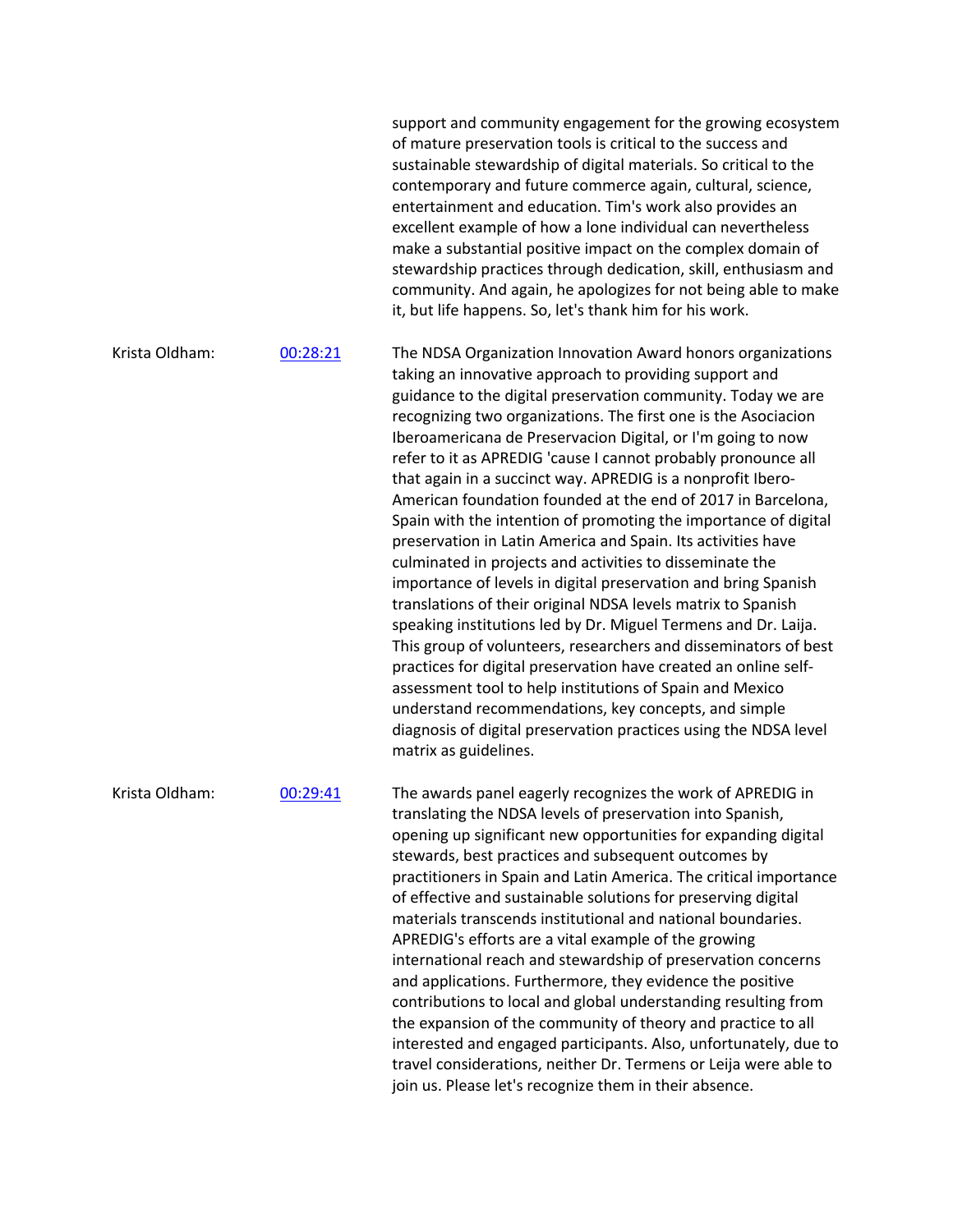| Krista Oldham:<br>Oh, I, oh. Thank you.<br>00:30:46 |  |  |  |
|-----------------------------------------------------|--|--|--|
|-----------------------------------------------------|--|--|--|

Krista Oldham: 00:30:51 I forgot to press the button. Our second organization that we'd like to recognize is SPN or Software Preservation Network. The idea for a Software Preservation Network first arose in 2014. Since then, it has developed into a vibrant grassroots organization of digital preservation practitioners invested in the future of software preservation through multiple federal grants and startups and seed funding. SPN has solidified alliances among international stakeholders, both individuals and organizations with diverse perspectives including libraries, archives and museums. Two separate but complimentary aspects of SPN's work are particularly noteworthy. First, its innovative efforts to develop effective techniques and programs for long-term stewardship of the intermediating software upon which preserved digital resources are inextricably dependent, exemplified by an investigation into applicability of fair use doctrine, the code of best practices for fair use in software preservation as well as the EaaSI project research into scalable emulation as a service infrastructure, the critical emphasis placed on issues of community engagement, and organizational sustainability. This work provides an extremely useful case study to the stewardship community of the importance of thoughtful and iterative self-reflection and refinement of organizational strategies, goals and processes and innovatives to ensure the continued relevance, value and persistence of programmatic efforts. SPN offers a model for digital stewardship that combines steadfast vision with flexibility and an emphasis on the evolving needs of an organization's constituents. The award is accepted today on behalf of the entire SPN organization and its members by Jessica Meyerson of Educopia Institute and Zack Vowell of California Polytechnic State University who have played key leadership roles in its success.

Krista Oldham: 00:33:26 This time I remembered. The NDSA Project Innovation Award honors projects whose goals or outcomes represent an inventive, meaningful addition to the understanding or processes required for successful, sustainable digital preservation stewardship. And today we are honoring the Great Migration Home Movie project which is part of the Smithsonian National Museum of African American History and Culture. Since its inception in 2016, the Great Migration Home Movie Project has digitized hundreds of hours of African American home movies and thousands of photographs for families who have visited the Smithsonian's National Museum of African American History and Culture, and for those who live across the country in Baltimore, Denver and Chicago. In its current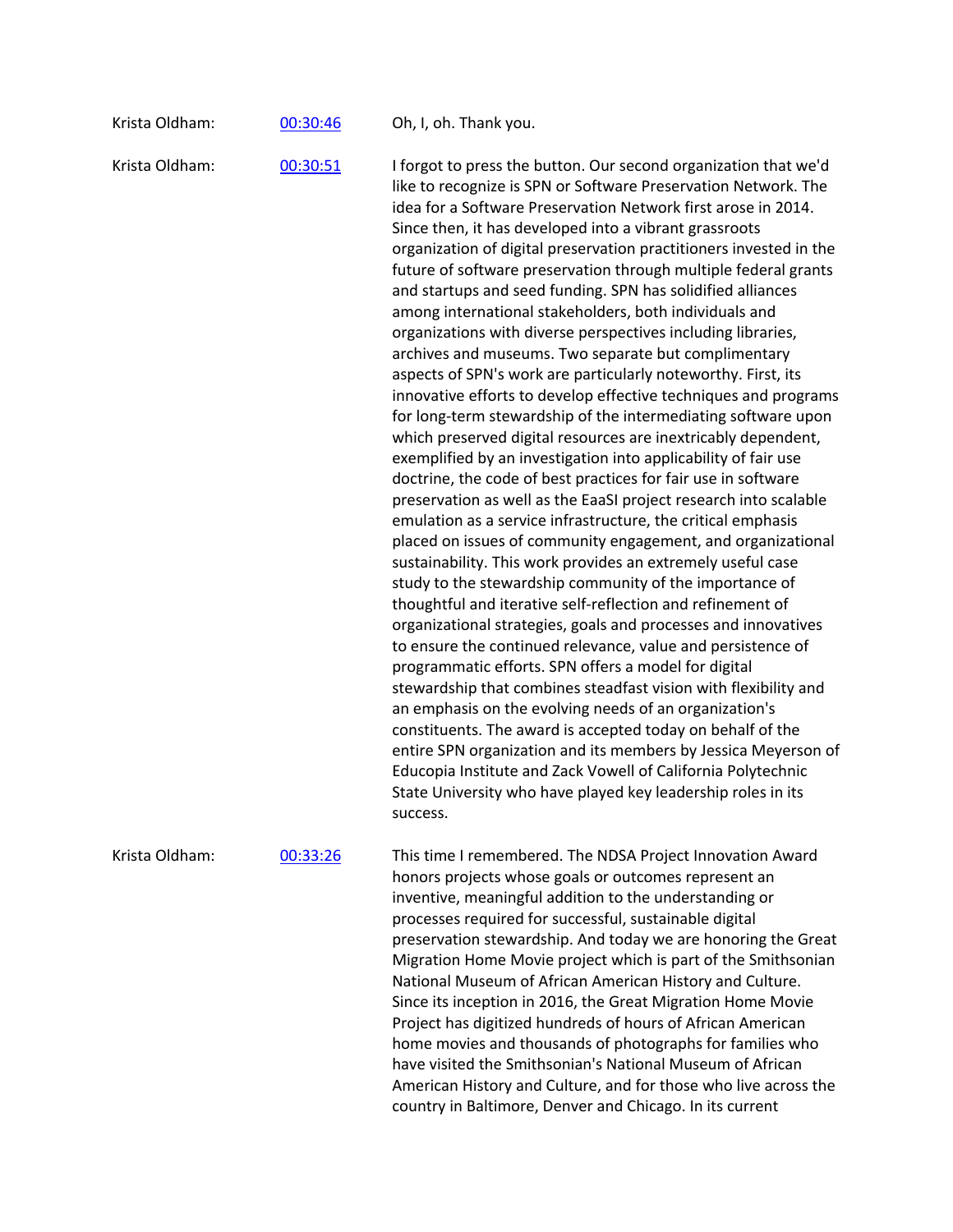|                        |          | iteration, families visiting the museum are invited to drop off<br>their home movies and films, videotapes and audiotapes when<br>they arrive for the day and then pick up their originals and<br>digital copies preserved by a team of professionals at the end of<br>the day with the added invitation to donate digital copies to the<br>Museum, enriching its growing collection of vernacular home<br>movies. As explained by Walter Forsburg, founding director of<br>the National Museum of African American History and Culture's<br>media conservation and digitalization department, the Great<br>Migration Home Movie Project lowers the technological barrier<br>to entry of audiovisual digitalization and directly and proactively<br>addresses the historic exclusion of people of color from<br>traditional archives. It is thanks to the work of the Great<br>Migration Home Movie Project that not only these memories<br>can be gifted back to families and their future descendants, but<br>also that that history is being rewritten in a very real and<br>immediate way. This award is being accepted on behalf of the<br>entire Great Migration Home Movie project by Candace Ming. |
|------------------------|----------|------------------------------------------------------------------------------------------------------------------------------------------------------------------------------------------------------------------------------------------------------------------------------------------------------------------------------------------------------------------------------------------------------------------------------------------------------------------------------------------------------------------------------------------------------------------------------------------------------------------------------------------------------------------------------------------------------------------------------------------------------------------------------------------------------------------------------------------------------------------------------------------------------------------------------------------------------------------------------------------------------------------------------------------------------------------------------------------------------------------------------------------------------------------------------------------------------------|
| Krista Oldham:         | 00:36:02 | We did not receive any nominations this year in the Educator or<br>Future Steward categories, so that brings us to the end of the<br>awards. Please take the opportunity to meet with our awardees<br>later on to offer your personal congratulations. But in the<br>meantime, let's join one last time in thanking all of our winners.                                                                                                                                                                                                                                                                                                                                                                                                                                                                                                                                                                                                                                                                                                                                                                                                                                                                    |
| <b>Steven Abrams:</b>  | 00:36:38 | Okay.                                                                                                                                                                                                                                                                                                                                                                                                                                                                                                                                                                                                                                                                                                                                                                                                                                                                                                                                                                                                                                                                                                                                                                                                      |
| Sybil Schaefer:        | 00:36:39 | You may or may not be aware that over the last year or so, the<br>NDSA coordinating committee has been undergoing strategic<br>planning initiatives. Here to discuss these initiatives in greater<br>detail is the chair of the NDSA coordinating committee, Bradley<br>Daigle from the University of Virginia and AP Trust.                                                                                                                                                                                                                                                                                                                                                                                                                                                                                                                                                                                                                                                                                                                                                                                                                                                                               |
| <b>Bradley Daigle:</b> | 00:37:09 | Thanks, Sybil. I would like to extend my welcome to everyone as<br>well and I'm looking forward to the next day and a half with you<br>all. So just a quick note, some of you who were at the breakfast<br>this morning heard some of this, but I want to talk a little bit<br>about the work that the NDSA has been doing. In particular the<br>NDSA leadership. And the NDSA leadership is comprised of the<br>top part of the pyramid on which the NDSA membership itself,<br>which is you all, sits. So, the leadership is comprised of the co-<br>chairs of the working groups and interest groups as well as the<br>nominated and elected coordinating committee members. So,<br>over the past year, I just have to initially say thank you to the<br>leadership group because we have been nose to the grindstone,<br>however you want to, whatever metaphor you want to insert.<br>But we've been doing strategic planning like almost ad                                                                                                                                                                                                                                                          |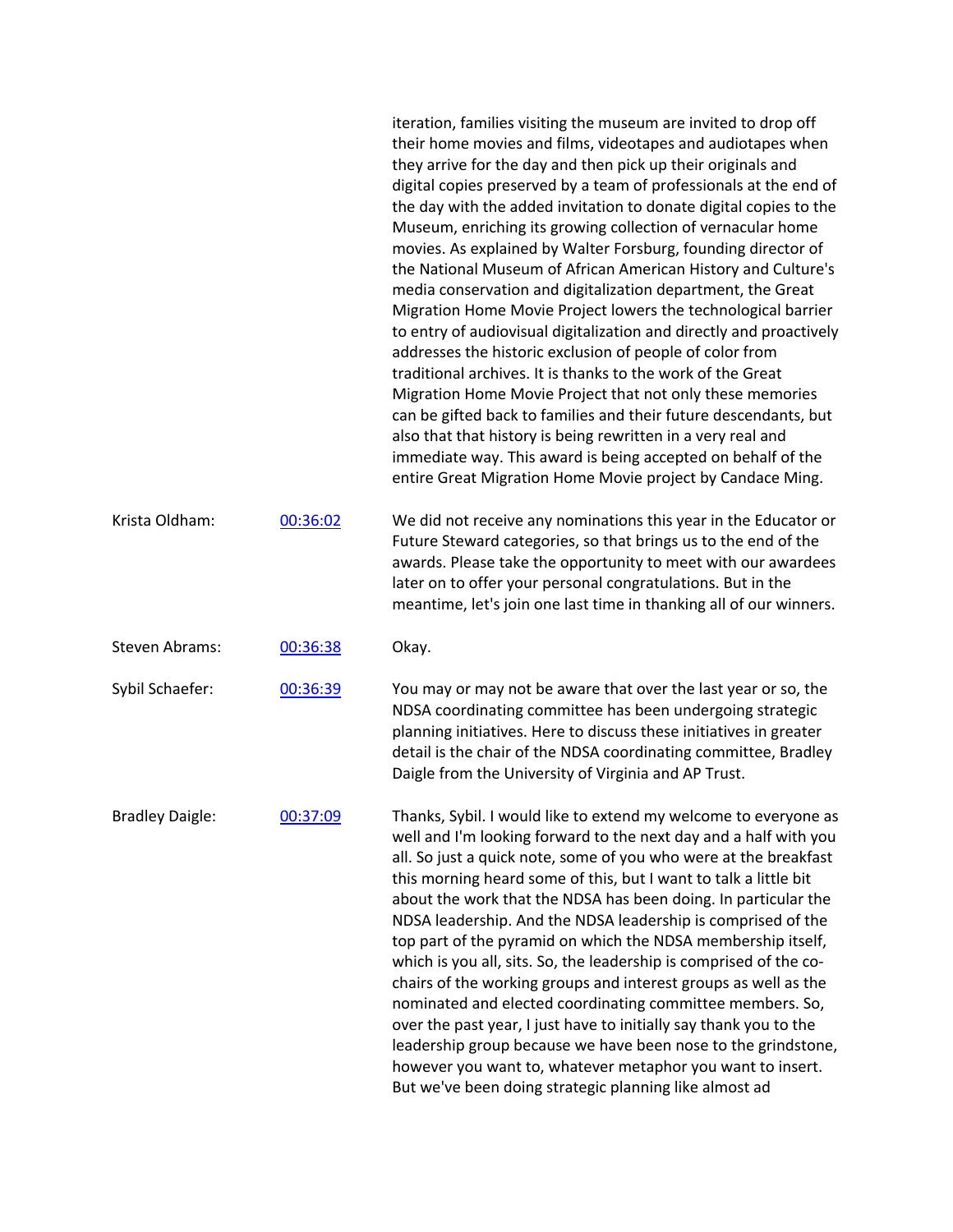|                        |          | nauseum, just trying to get coordination among all these<br>groups.                                                                                                                                                                                                                                                                                                                                                                                                                                                                                                                                                                                                                                                                                                                                                                                                                                                                                                                                                                                                                                                                                                                                                                                                              |
|------------------------|----------|----------------------------------------------------------------------------------------------------------------------------------------------------------------------------------------------------------------------------------------------------------------------------------------------------------------------------------------------------------------------------------------------------------------------------------------------------------------------------------------------------------------------------------------------------------------------------------------------------------------------------------------------------------------------------------------------------------------------------------------------------------------------------------------------------------------------------------------------------------------------------------------------------------------------------------------------------------------------------------------------------------------------------------------------------------------------------------------------------------------------------------------------------------------------------------------------------------------------------------------------------------------------------------|
| <b>Bradley Daigle:</b> | 00:38:06 | And so I'm going to talk about three particular elements in<br>which the strategic planning has been manifested and you see<br>them on the screen behind me. The first is membership. You.<br>So, our membership continues to grow. We are now hovering at<br>around 250 members, which I think is fantastic. Let me just<br>repeat, we're at around 250 members, so that is an absolute<br>amazing number and it continues to grow. We've had more<br>members join us in 2019. I'll give you names at the end of the<br>slide to build the suspense, but the memberships keep coming<br>in. So that is a sign of organizational health and the work that<br>each of these members bring and the new voices is a critical<br>part for us moving forward. As far as governance goes, there's<br>the perennially quotable, Cliff Lynch, said this in a meeting<br>recently is governance is expensive and he's absolutely right.                                                                                                                                                                                                                                                                                                                                                   |
| <b>Bradley Daigle:</b> | 00:39:01 | So we're trying to make our governance a little more<br>lightweight to provide a bit more transparency, durability and<br>consistency. So those are the key elements in what we're doing<br>from a governance perspective. So hopefully most of you have<br>seen the documents that were shared early in the fall in<br>September related to our principles, our new principles, our<br>new coordinating committee expectations and various other<br>documents. They are linked in the shared minutes. I'm not going<br>to give you quick Bitly links that make you scramble to look<br>them up. If you go into the shared minutes, they're all there. So,<br>this updated documentation has helped us also to realize where<br>we need to change and what we need to adapt as we grow. And<br>part of that is thinking about our growing global perspective and<br>how that's being manifested in the work we're doing. We had a<br>nice semantic discussion about the word national in National<br>Digital Stewardship Alliance and what does that mean for a<br>growing global community. These conversations are ongoing,<br>and we would certainly love to have your individual voices<br>contribute to them. So, at any point, if you have opinions,<br>please share them. |
| <b>Bradley Daigle:</b> | 00:40:09 | We have also released the initial version of the NDSA agenda,<br>the long awaited agenda, and it is now open for public<br>comment. So, the link again is in the shared minutes, have a<br>look and we certainly would love to hear your feedback before<br>it's officially published later in the calendar year. But that's one<br>of the critical publications that the NDSA provides for our<br>profession. Finally, the final part is engagement. That's you. So, I<br>like to repeat this, I like to repeat it often. You are the NDSA.<br>The coordinating committee is a bunch of people. The working                                                                                                                                                                                                                                                                                                                                                                                                                                                                                                                                                                                                                                                                     |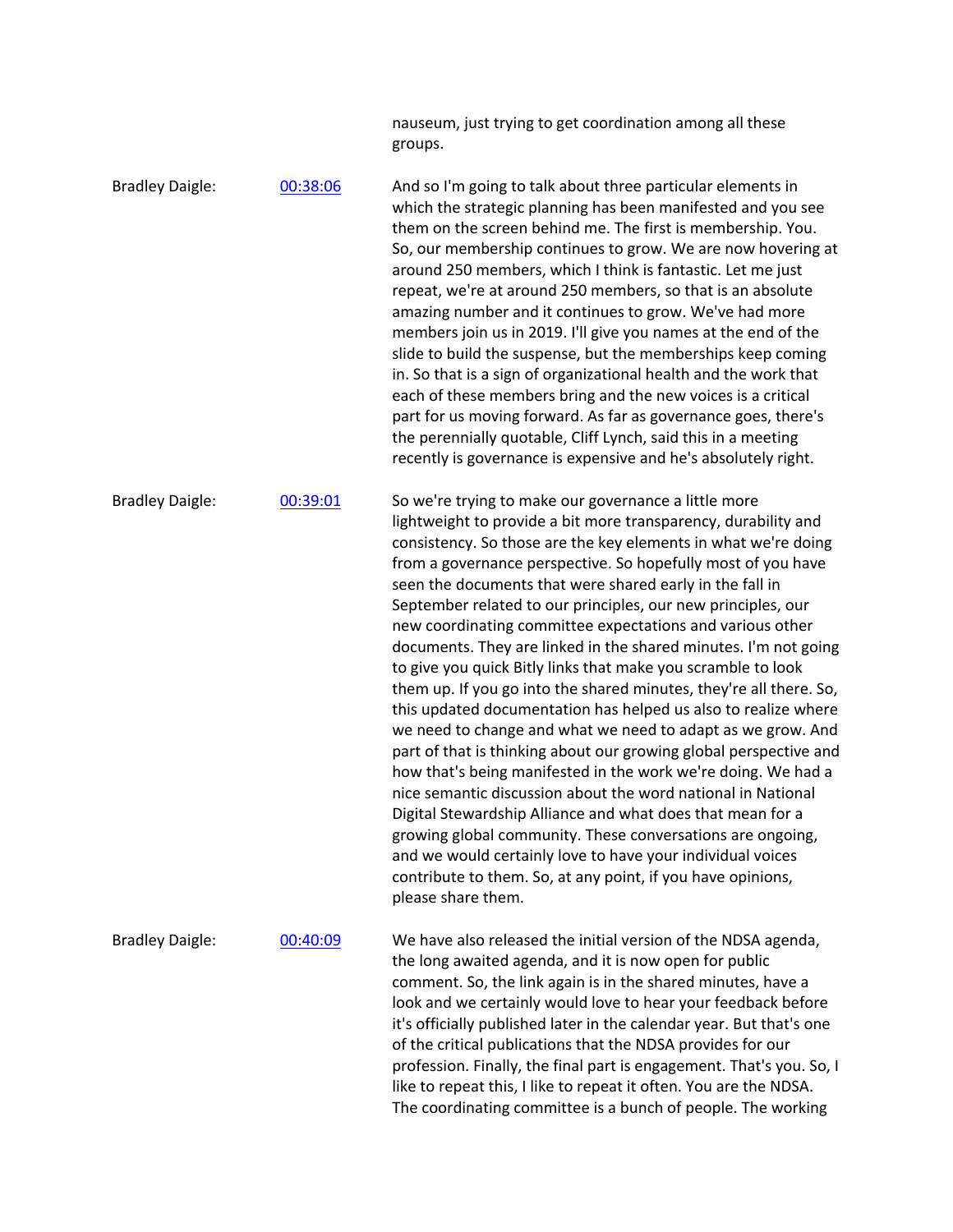|                        |          | groups are a bunch of people, but collaboratively speaking in<br>toto, it is you. That is the NDSA. So, I will amplify what Sybil has<br>said. We need your feedback both on this conference, what you<br>want this conference to be, how it can best meet your needs,<br>how you think the NDSA should work globally, as a global<br>partner with other entities.                                                                                                                                                                                                                                                                                                                                                                                                                                                                                                                                                                                                                                                                                                                                                                                                           |
|------------------------|----------|------------------------------------------------------------------------------------------------------------------------------------------------------------------------------------------------------------------------------------------------------------------------------------------------------------------------------------------------------------------------------------------------------------------------------------------------------------------------------------------------------------------------------------------------------------------------------------------------------------------------------------------------------------------------------------------------------------------------------------------------------------------------------------------------------------------------------------------------------------------------------------------------------------------------------------------------------------------------------------------------------------------------------------------------------------------------------------------------------------------------------------------------------------------------------|
| <b>Bradley Daigle:</b> | 00:41:08 | Thinking about how we manifest our professional development,<br>whether it's through other conferences like iPRES, PASIG,<br>whether it's through collaborations, what should those be?<br>Hearing from you is a key part of that work. So, the other part<br>would be our actual work, the working groups and interest<br>groups rely on engaged members like yourselves. We're in the<br>process of revising some of those groups and we would really<br>love to benefit from new voices, continued voices, and each of<br>you, if you see that there's interest, please join the working<br>groups. You will be hearing this clarion call going out repeatedly<br>as we would love to have your voice in those groups to help<br>shape how we're thinking about the profession moving forward.                                                                                                                                                                                                                                                                                                                                                                            |
| <b>Bradley Daigle:</b> | 00:41:57 | Finally, I just want to repeat, when we're thinking about what<br>the NDSA means, we're changing all the time. Digital<br>preservation is an iterative and a mutative mutable profession.<br>Having you involved in it, having you come to this conference,<br>having you think about our strategic planning and providing<br>feedback so that we're adapting to your needs is the most<br>critical piece. So, in that, I will show you now the new members<br>for this year. I want to thank you all so I can read them off to<br>you because it's awesome. University of Miami Libraries, we<br>have the University of Cincinnati Libraries, LibNova, University<br>of Connecticut Library, University of Washington Libraries,<br>Louisville Libraries, Balearic Islands and Colorado Boulder. So, as<br>you can see from that, we're starting to get more international<br>members, more people interested in what we're doing. What<br>does that mean for us as an entity, as a growing body? So, thank<br>you to the new members. If you are not a new member, who<br>here is not a member, well who here is a member of NDSA? I'll<br>do it positively. I'm learning. |
| <b>Bradley Daigle:</b> | 00:43:04 | Awesome. So, for those of you who aren't sure or didn't put<br>your hands up, think about what membership means. It's very<br>easy form. We only ask a few questions, a pint of blood and<br>maybe a social security number or two. But otherwise it's very<br>easy process. But bringing you into these conversations I think is<br>a much more critical piece. Second question. Who attended<br>iPRES this year? Not as many hands. Okay. So again, thinking<br>about what the conferences mean, both here in the States,<br>North America, Europe, global South, other areas where we                                                                                                                                                                                                                                                                                                                                                                                                                                                                                                                                                                                     |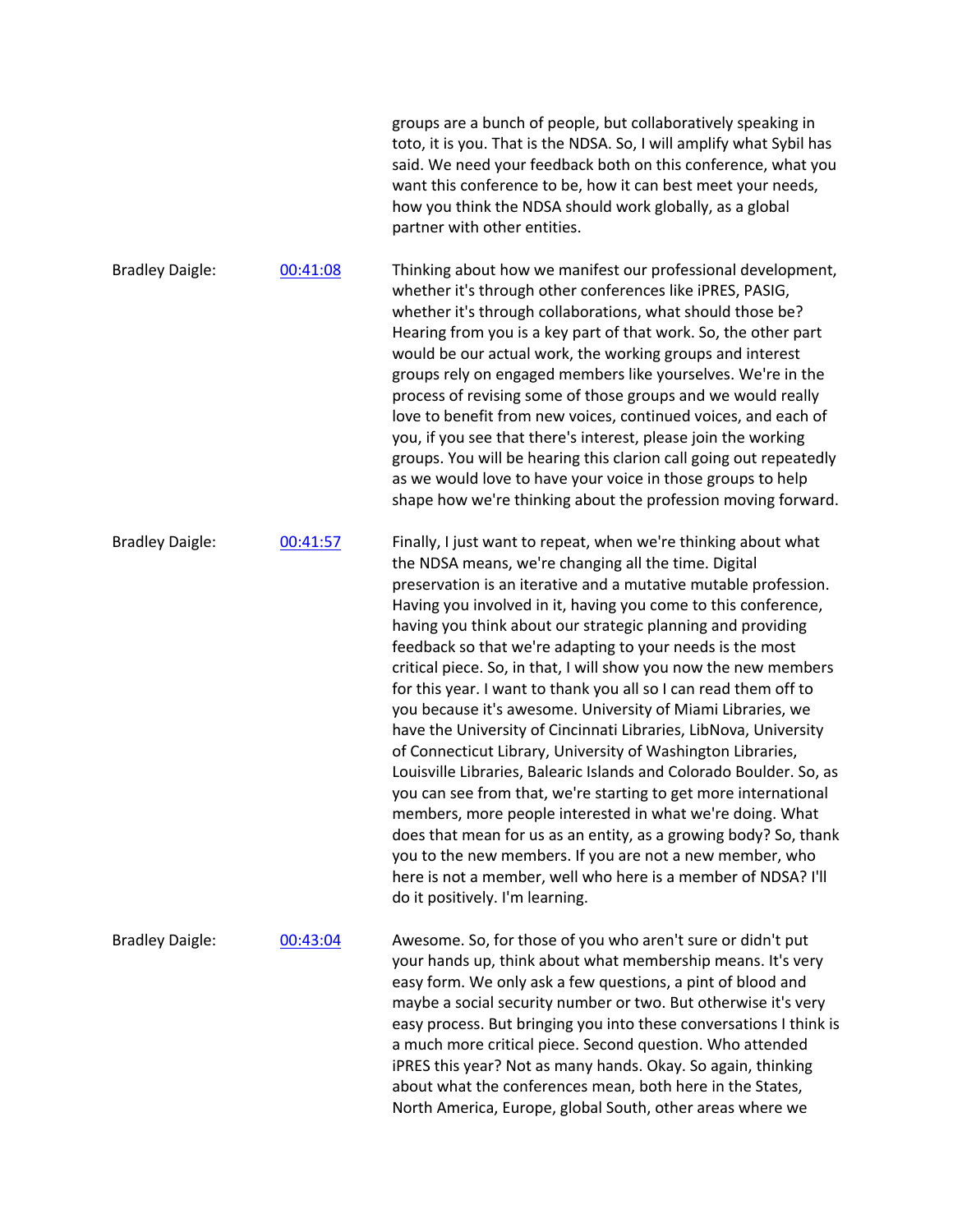|                  |          | should be reaching into preservation communities. Please help<br>us think about that going forward. Otherwise I will get out of<br>the way for our keynote.                                                                                                                                                                                                                                                                                                                                                                                                                                                                                                                                                                                                                                                                                                                                                                                                                                                                                                                                                                                                                                                                                                                                                                                                                                                                                                                                                |
|------------------|----------|------------------------------------------------------------------------------------------------------------------------------------------------------------------------------------------------------------------------------------------------------------------------------------------------------------------------------------------------------------------------------------------------------------------------------------------------------------------------------------------------------------------------------------------------------------------------------------------------------------------------------------------------------------------------------------------------------------------------------------------------------------------------------------------------------------------------------------------------------------------------------------------------------------------------------------------------------------------------------------------------------------------------------------------------------------------------------------------------------------------------------------------------------------------------------------------------------------------------------------------------------------------------------------------------------------------------------------------------------------------------------------------------------------------------------------------------------------------------------------------------------------|
| Sybil Schaefer:  | 00:43:58 | Thank you Bradley. I am very excited to introduce our keynote<br>speaker next. Alison Langmead holds a joint faculty<br>appointment at the University of Pittsburgh between the<br>Dietrich School of Arts and Sciences and the School of<br>Computing and Information at the Dietrich School of Arts and<br>Sciences. Langmead serves as the Director of the Visual Media<br>Workshop, a digital humanities lab focused on the investigation<br>of material and visual culture, historical or contemporary. At the<br>School of Computing and Information, she teaches courses on<br>digital preservation and the digital humanities. In her research,<br>she designs and produces digital humanities, humanities<br>projects that investigate visual reality and materiality as<br>multivalent interactive processes. She also studies the practice<br>of digital sustainability as a complex transformative ecosystem<br>that informs our understanding of the role of historical<br>information and our contemporary digiality. Langmead is the<br>principal contact for the DHRX Digital Humanities at Pitt Faculty<br>Research Initiative, which represents a transdisciplinary<br>network of scholars who use the digital methods to study the<br>ways in which humans interact with their environments. She<br>holds a PhD in Medieval Architectural History from Columbia<br>University as well as an MLIS from the University of California,<br>Los Angeles. Please join me in welcoming Alison. |
| Alison Langmead: | 00:45:58 | Looks like me. Huh.                                                                                                                                                                                                                                                                                                                                                                                                                                                                                                                                                                                                                                                                                                                                                                                                                                                                                                                                                                                                                                                                                                                                                                                                                                                                                                                                                                                                                                                                                        |
| Alison Langmead: | 00:46:02 | Thank you Sybil very much for that kind introduction. And thank<br>you all for coming out to hear the plenary today. I am indeed<br>going to speak about sustainability and preservation in<br>relationship to the Socio-Technical Sustainability Roadmap that<br>we run out of the VMW, the Visual Media Workshop and also<br>just some things that I've noticed along the way. Perhaps to<br>many of you, this sentence seems tautological or obvious, but<br>I'm going to try in my little less than an hour here to present my<br>particular take, which centers on the role of the centralization<br>of institutional resources and the increasing technical<br>professionalization within what has become an interdependent<br>network fueled environment of dramatically increasing diversity<br>of both stakeholders and record types. I was able to go to a<br>number of talks this morning and there was a lot of discussion<br>around these issues and Sybil brought some up in her opening<br>remarks to this plenary.                                                                                                                                                                                                                                                                                                                                                                                                                                                                         |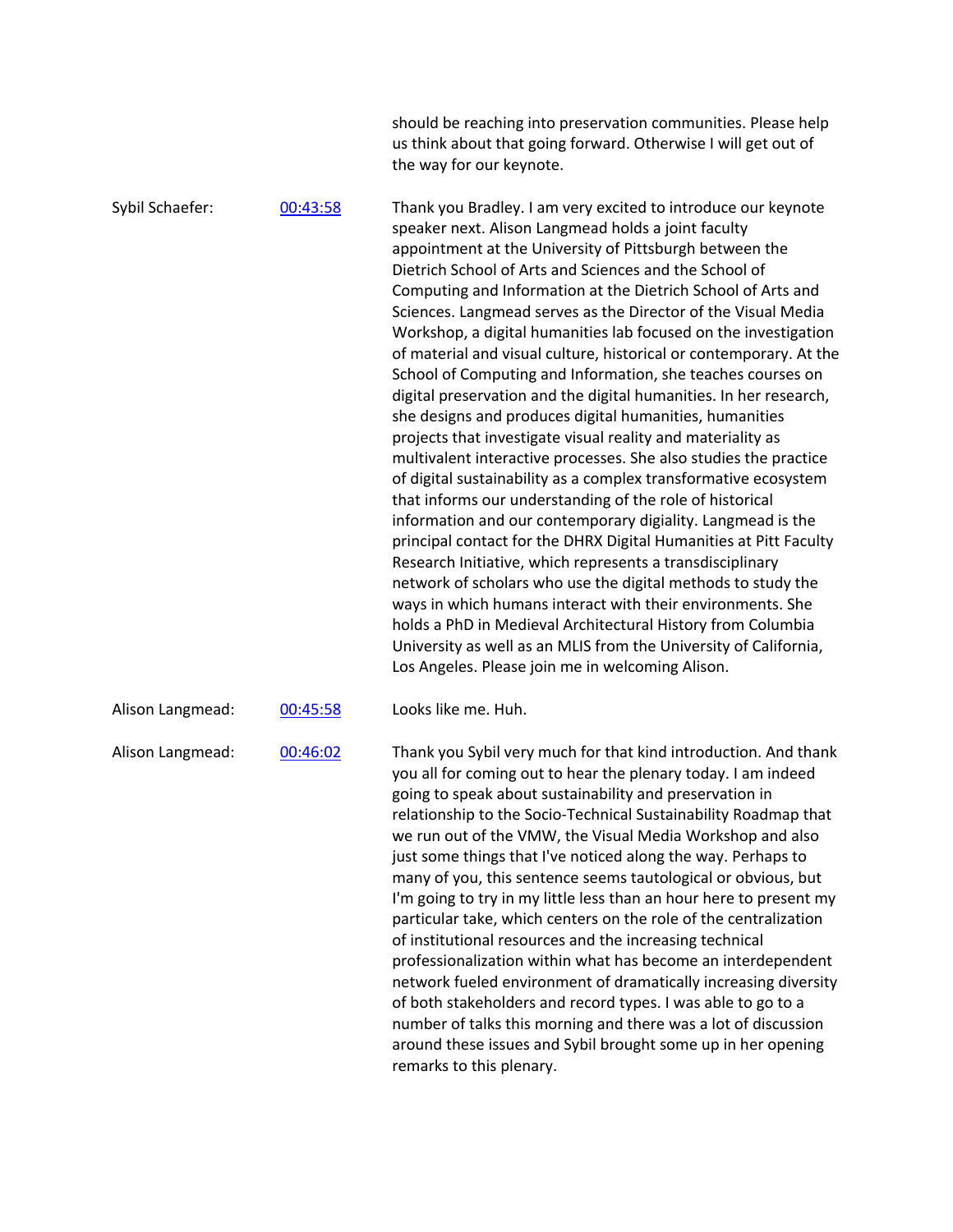| Alison Langmead: | 00:47:03 | So I hope we can have a wide ranging conversation about what<br>it means to be institutionally based and yet desiring to reach out<br>into communities. So, if I can, I would like to just start with<br>some principles of preservation. We all know what they are<br>maybe, but I feel like I should bring some up in terms of that I<br>would like to use just so that we can be on the same page. And<br>I'm going to use Trevor Owens' digital preservation axioms as a<br>bit of a framing device. I picked out three and the first one is,<br>Trevor asserts quite rightly that institutions make preservation<br>possible. He has 15 total axioms and I'm sure many of you know<br>what they are and they're all, they're all fantastic. So, I'm just<br>pulling out three today.                                                                           |
|------------------|----------|---------------------------------------------------------------------------------------------------------------------------------------------------------------------------------------------------------------------------------------------------------------------------------------------------------------------------------------------------------------------------------------------------------------------------------------------------------------------------------------------------------------------------------------------------------------------------------------------------------------------------------------------------------------------------------------------------------------------------------------------------------------------------------------------------------------------------------------------------------------------|
| Alison Langmead: | 00:47:53 | This is echoed by any number of people in our community. This<br>is the Ithaka report that came out last year that says historically,<br>archives, national libraries and research libraries have assumed<br>a leadership role in stewardship. It's about long-term access to<br>cultural heritage materials. All, all good. But Chris Rusbridge<br>back in 2006, and I've also noted today that there's a lot of<br>people quoting the late nineties and the mid-2000s like they're<br>eons ago, but they do feel like that don't they, where he noted<br>this. "In practice, the largest risk to digital preservation is indeed<br>money who has the resources to make a hundred-year digital<br>preservation promise and who can make an investment case<br>with a hundred-year return?" And the answer to that,<br>historically, also rightly, is institutions. |
| Alison Langmead: | 00:48:49 | For digital creators. However, this institution-focused approach<br>often means that digital preservation is quote unquote<br>"somebody else's job", namely y'alls job in part my job,<br>somebody else's job foisted out into the distance. It looks like<br>this. I love this image from Ben Fino-Radin's article about it<br>takes a village. There used to be a Vine associated with this. I<br>can no longer play the Vine. Irony. But to many, this is what<br>digital preservation looks like. Large old computers with<br>restoration in progress and frankly sometimes, as you well<br>know, it does.                                                                                                                                                                                                                                                      |
| Alison Langmead: | 00:49:30 | So perhaps that might be, however, this is an article that I just<br>recently read that just came out in Digital Humanities Quarterly<br>and they note the following, which I find to be quite poignant.<br>So, forgive me if I'll read this quote as well. "The spirit of 1990s,<br>cyber-utopianism, which assumed electronic media would be<br>cheap and technically straightforward to maintain," that may or<br>may not be true, "and that libraries would develop subscription<br>models to be able to support bespoke, non-commercial<br>projects, held back proactive funding of archive and<br>sustainability initiatives." And, in part, as Sybil brought up,                                                                                                                                                                                             |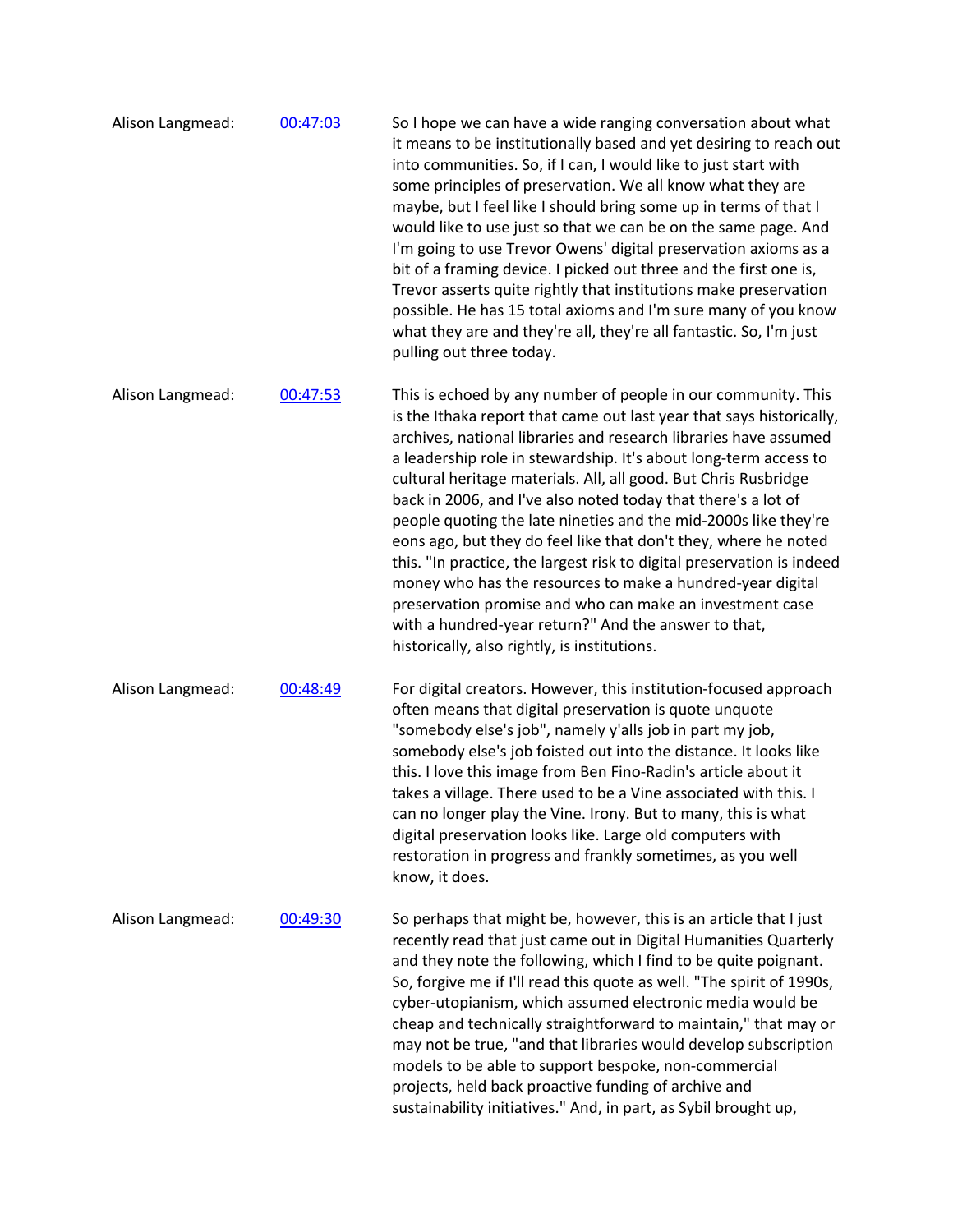|                  |          | DPN's sunsetting earlier, and this is a good example of the ways<br>that, for a variety of reasons, from not enough subscriptions to<br>not enough deposits to any sort of socio technical reason that<br>you can come up with. The actual force behind subscription<br>services has had a rocky start. It is proven difficult to address.<br>The wicked problems, as Carol Mendel called them this<br>morning, from the longstanding social scientific discussion of<br>wicked problems, it has proven difficult to address the wicked<br>problems of digital preservation institutionally.                                                                                                                                                                                             |
|------------------|----------|------------------------------------------------------------------------------------------------------------------------------------------------------------------------------------------------------------------------------------------------------------------------------------------------------------------------------------------------------------------------------------------------------------------------------------------------------------------------------------------------------------------------------------------------------------------------------------------------------------------------------------------------------------------------------------------------------------------------------------------------------------------------------------------|
| Alison Langmead: | 00:50:49 | Indeed, the sorts of institutions that sometimes folks on the<br>outside see to be more successful include things like archive<br>team, the sort of pseudo institution that's going out, pall-mall<br>and doing things. It is focused on some of the same principles,<br>perhaps, as the folks in this room, but few of the same<br>practices.                                                                                                                                                                                                                                                                                                                                                                                                                                           |
| Alison Langmead: | 00:51:12 | So here is the second of Trevor's axioms I'd like to bring to your<br>attention. "12. Highly technical definitions of digital<br>preservation are complicit in silencing the past." And the way<br>that digital preservation is indeed discussed is highly technical<br>and technical language as it is and should be. And for good<br>reason, especially in institutional settings where the pressure is<br>high, but I'm with Trevor, it has negative ramifications as well.<br>We use terms like authenticity, integrity, reliability, fixity,<br>accuracy, and if any of my students from Pitt are up here, yes, I<br>did grab this from my digital preservation class lecture slides. I<br>teach these things one after another as terms of art.                                    |
| Alison Langmead: | 00:52:00 | We talk about adequate adequacy of performance, authenticity<br>of data, significant properties all the way down through<br>technical concerns like operating performance as befits our<br>professional training. We use professional models such as this<br>process-based model, which shows preparing for a migration<br>test.                                                                                                                                                                                                                                                                                                                                                                                                                                                         |
| Alison Langmead: | 00:52:21 | We have preservation metadata, ontologies and standards that<br>look like this from the premise. Documentation. We have<br>preservation reference models like this from the OAIS<br>documentation. We have even more detailed looks into the<br>reference models for OAIS. This is just the AIP, right? This is just<br>the archival information package all the way down to my<br>favorite square on this whole diagram. It says bit. It won't<br>surprise you to hear that sometimes if you ask even myself,<br>where is the thing in this model, it's almost impossible to<br>answer. How do you point to the thing? What is it that we are<br>doing? We all know what we're doing. This isn't an OAIS bashing<br>session at all. It is just incredibly technical and complicated and |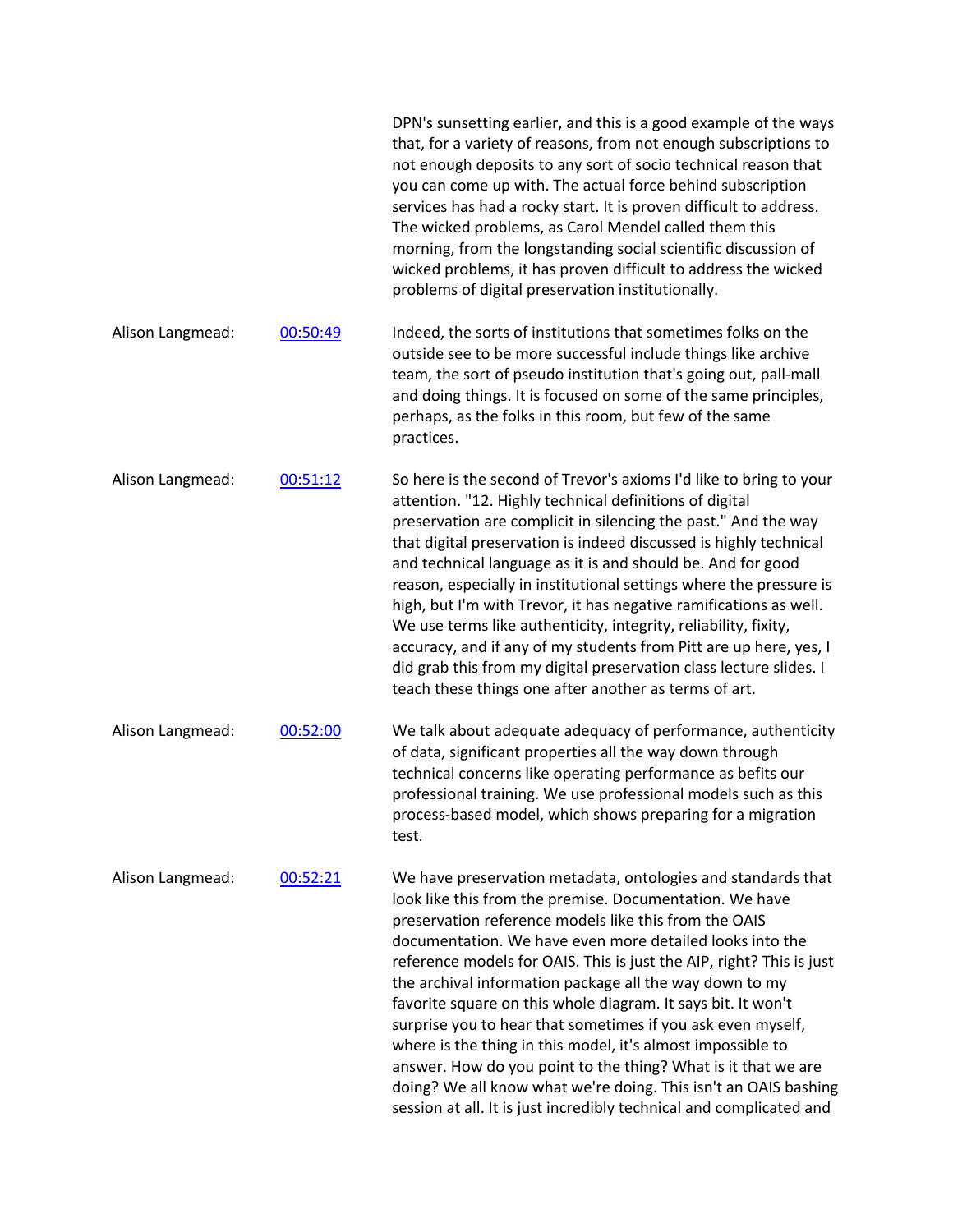|                  |          | getting into understanding this world is an incredibly high, has<br>an incredibly high barrier to entry. Indeed. It's worth noting.<br>This is another quote from some colleagues you may know it is<br>worth noting that in the absence of a demanding clientele or<br>stakeholder community, the trusted digital repository standard<br>does not seem to be widely adopted.                                                                                                                                                                                                                                                                                                                                                                                                                                                                               |
|------------------|----------|-------------------------------------------------------------------------------------------------------------------------------------------------------------------------------------------------------------------------------------------------------------------------------------------------------------------------------------------------------------------------------------------------------------------------------------------------------------------------------------------------------------------------------------------------------------------------------------------------------------------------------------------------------------------------------------------------------------------------------------------------------------------------------------------------------------------------------------------------------------|
| Alison Langmead: | 00:53:38 | Forgive me. I guess for saying this bluntly and I just sort of mean<br>it this way. We create standards that we find hard to<br>implement. So why are we so demanding in our practices if we<br>ourselves don't do them unless demanding stakeholders require<br>it, or we have strong support to do so. And I'd like to put it to<br>you. I'm making good on my abstract. I brought a lot of the<br>sentences from the abstract in here so I can make the<br>connection. Traditional preservation practices and standards<br>assume in some cases require unchanging fixity for preserved<br>digital products for an indefinite period into the future.                                                                                                                                                                                                    |
| Alison Langmead: | 00:54:20 | I would like us all to consider having sympathy for this group<br>about how huge a job that is. That is an amazing, unbelievable<br>burden to take on a community. And it is difficult to do. It is<br>important to do, but sometimes, and I, and I felt this way this<br>morning, there was a lot of discussion about, treated about this,<br>about caring and worrying. This, this group does a lot of<br>worrying and I think it's worth in the spirit of breathing deeply,<br>recognizing the pressure that we place on ourselves to do what<br>it is that we do.                                                                                                                                                                                                                                                                                       |
| Alison Langmead: | 00:54:55 | What that implies is that there's a number of tacit and explicit<br>professional assumptions that the digital preservation<br>community has on itself. And again, I'm, except for the last one,<br>these are common archival principles that carry over quite<br>easily. There's valuation and an appraisal, and by that, I mean<br>we have to decide as a group what an institutionally based<br>digital preservation techniques, we need to decide what<br>deserves preservation. Is it cultural, historical and scientific<br>heritage? It will of course depend on the institution and their<br>collections policy. It will depend on any number of things. There<br>is that infrastructural projects. Is it the ones that somehow<br>seem more fundamental to the structure of network, digital of<br>the network, digital infrastructure than others? |
| Alison Langmead: | 00:55:45 | Whose heritage? Whose infrastructure? I've heard this over and<br>over all day and in and in talks this year. This is a stressful job.<br>These are distressful choices. They lead to the second group of<br>tacit and explicit assumptions, which is who takes care of things<br>and whose responsibility is for it to take care of things? This is a<br>easily enough, longstanding issue in the digital realm as well as                                                                                                                                                                                                                                                                                                                                                                                                                                 |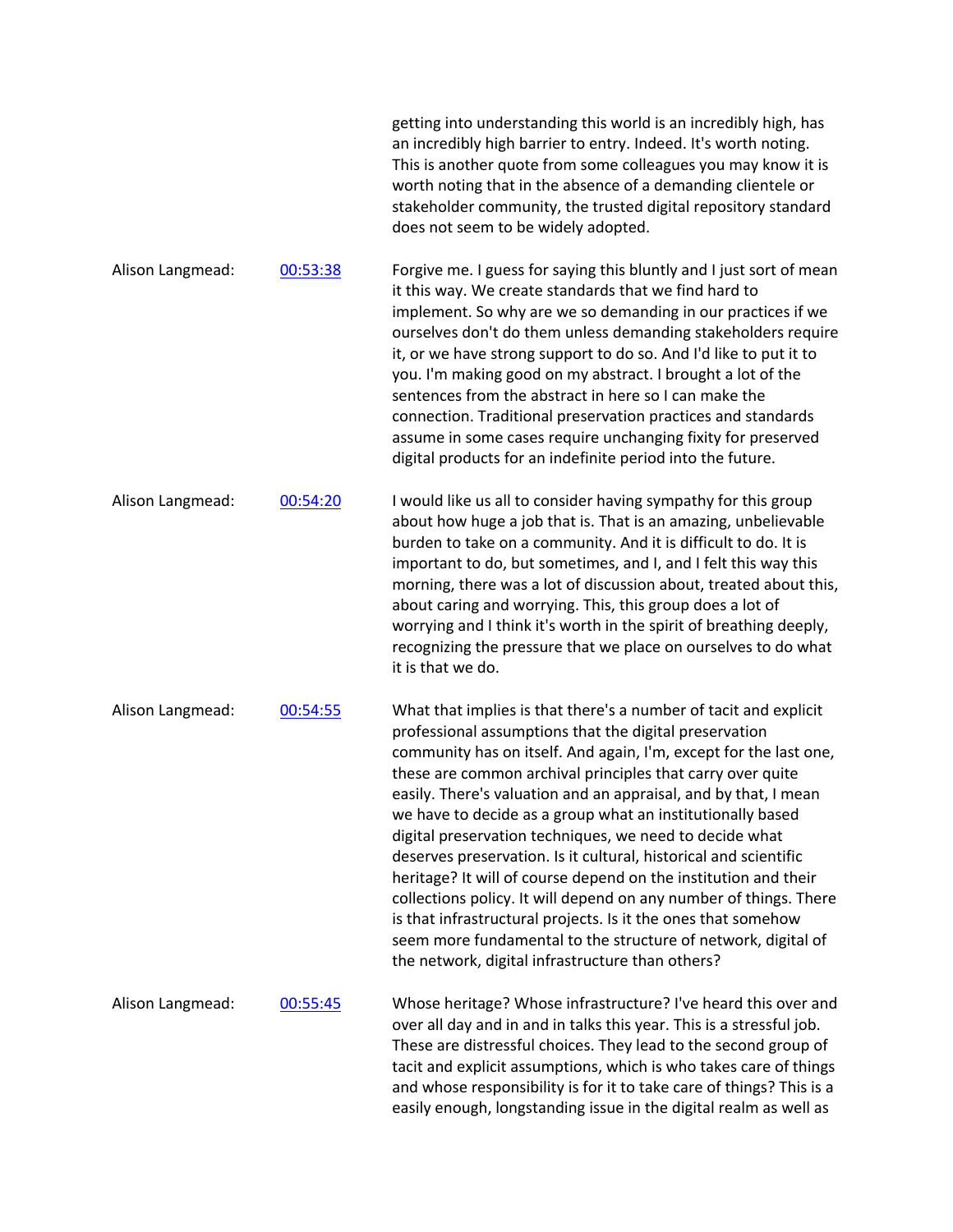|                  |          | the paper based realm. Our networked digital infrastructure<br>makes ownership or custody, at best, complicated. As Trevor<br>said this morning, and I thought this was fantastic, who's<br>looking after the Kickstarter papers? What even are the<br>Kickstarter papers? It can be very difficult to even describe the<br>relationship between the paper-based world and the real world.<br>In fact, going off script, I would go ahead and put out there that<br>we talk a lot about the ways we bring our old the ways we<br>transform and change our old ways of doing things in the paper<br>based world into the digital world as if that is something that<br>can be stretched. I put it to you now that in 2019, it seems ever<br>more clear that the digital change didn't just transform our<br>information ecosystem. It broke it and it broke it deeply and<br>essentially, and we feel it as a pain.                                                                                                                                                                                                                                                                                                                                                                                                                                                                                                                                                                                                                |
|------------------|----------|-----------------------------------------------------------------------------------------------------------------------------------------------------------------------------------------------------------------------------------------------------------------------------------------------------------------------------------------------------------------------------------------------------------------------------------------------------------------------------------------------------------------------------------------------------------------------------------------------------------------------------------------------------------------------------------------------------------------------------------------------------------------------------------------------------------------------------------------------------------------------------------------------------------------------------------------------------------------------------------------------------------------------------------------------------------------------------------------------------------------------------------------------------------------------------------------------------------------------------------------------------------------------------------------------------------------------------------------------------------------------------------------------------------------------------------------------------------------------------------------------------------------------------------|
| Alison Langmead: | 00:57:13 | Responsibility has, then, ethical and economic burdens. It is a<br>difficult, difficult thing to do. And our technological and<br>administrative structures are there to help us navigate this<br>minefield.                                                                                                                                                                                                                                                                                                                                                                                                                                                                                                                                                                                                                                                                                                                                                                                                                                                                                                                                                                                                                                                                                                                                                                                                                                                                                                                      |
| Alison Langmead: | 00:57:27 | To bring it back to Chris Rusbridge. In practice, it's about money.<br>It's about making a hundred-year promise. It's about making a<br>hundred-year return. Well, we should all be so lucky to live a<br>hundred years, much less a hundred years of our working life.<br>This is an amazing thing to do and it is almost relentless. Here's<br>the third one in the last one of the assumptions, and this is the<br>one I sort of want to emphasize a little bit more because it isn't<br>one that I teach in Archives 101 either. Diversity actually pushes<br>back on the utility of infrastructures held in common. That is to<br>say communal infrastructures necessarily involve compromise<br>and the assumption that we're talking about one type of thing<br>and I don't literally mean one type of thing when I'm talking<br>here. Anytime you need to have something held in common,<br>you are making a model of the world that will exclude<br>something and the diversity of the network ecosystem pushes<br>back on that and I mean that actively. I mean, diversity pushes<br>back on institutions. Diversity actively pushes back on<br>standardization, and that is also then to say diversity effectively,<br>accurately, and thankfully is pushing back on the role that<br>standards actually play in our practice. What is it that standards<br>have been doing to us throughout our time as stewards and as<br>digital preservationists? Diversity tests our assumptions about<br>what standards are for. |
| Alison Langmead: | 00:59:01 | If digital preservation is the best approach to the level of<br>institution, therefore, must it produce something, I can't find a<br>better phrase for this right now. I really apologize to the people                                                                                                                                                                                                                                                                                                                                                                                                                                                                                                                                                                                                                                                                                                                                                                                                                                                                                                                                                                                                                                                                                                                                                                                                                                                                                                                           |

who invited me here, but a compromise in the commons, a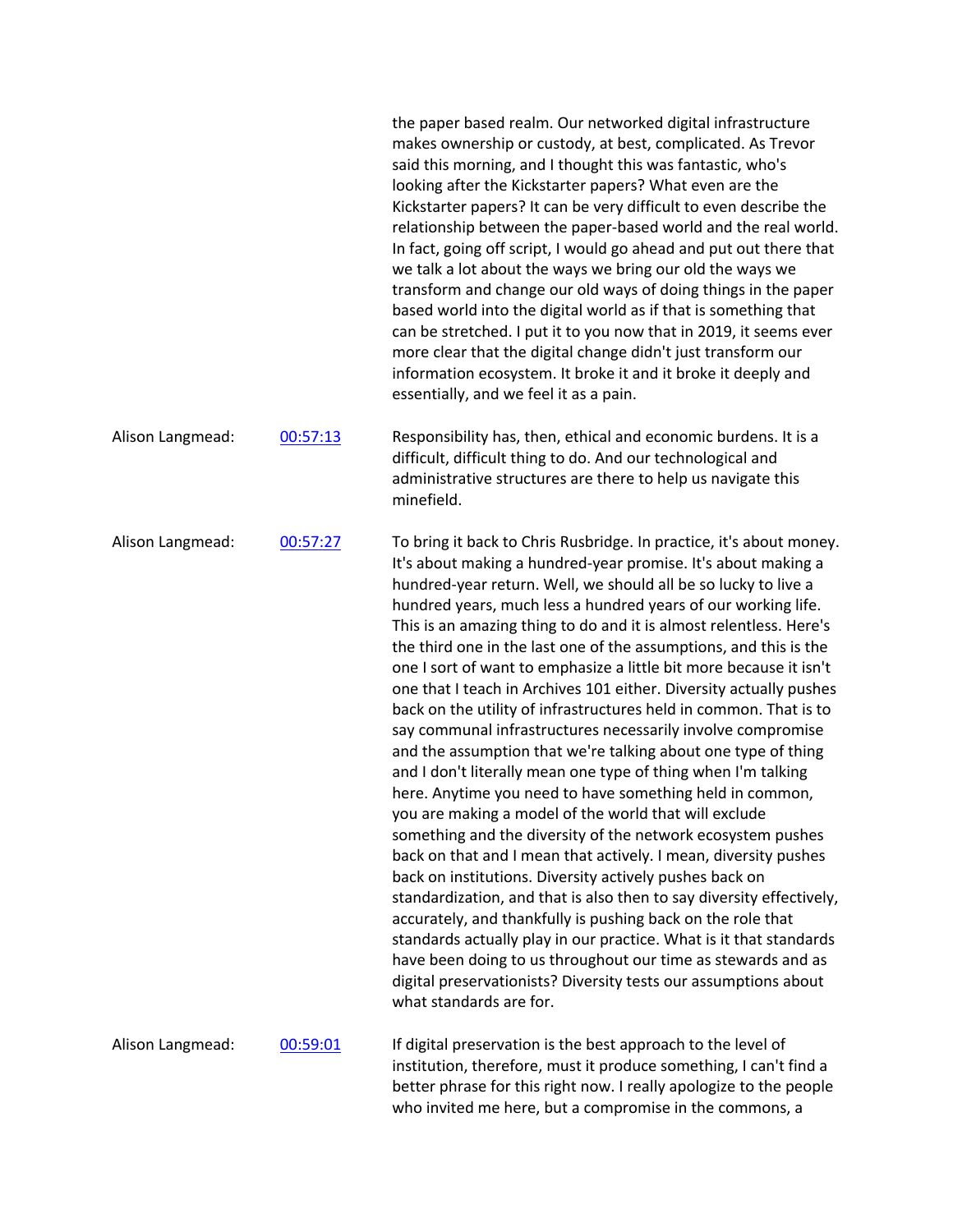|                  |          | compromise of the commons. I'm mixing my metaphors, but<br>institutions and standards are a form of compromise, a form of<br>effective compromise. Life is compromise and yet, generalized<br>formalisms are never universally, successfully normative. They<br>simply aren't. They can't be. And in fact, it might be worth<br>saying that they only ever work in the precise conditions that<br>they were actually produced. So maybe even in time. OAIS is a<br>good example as people keep changing it and moving it<br>throughout time. It moves and shifts and change. It's one of the<br>most successful models, but it's also one of the most abstract<br>models, right? I'm teaching OAIS to a bunch of young LIS<br>students is a bit like telling them there's no reality. It is a way of<br>thinking more than a way of doing.                                                                                                                                                                                                                                             |
|------------------|----------|----------------------------------------------------------------------------------------------------------------------------------------------------------------------------------------------------------------------------------------------------------------------------------------------------------------------------------------------------------------------------------------------------------------------------------------------------------------------------------------------------------------------------------------------------------------------------------------------------------------------------------------------------------------------------------------------------------------------------------------------------------------------------------------------------------------------------------------------------------------------------------------------------------------------------------------------------------------------------------------------------------------------------------------------------------------------------------------|
| Alison Langmead: | 01:00:07 | So in the land of the creator, responsibilities of working with<br>digital things can look a little bit different than this burdensome<br>scenario that I'm placing as a possible affective way to view the<br>responsibility of digital preservation right now down at the level<br>of the individual actor or team, the people who are producing<br>the documents, the texts, the files, the programs, the objects,<br>the bits that we are also concerned with, rightfully, what is it<br>like for them to work with the machines?                                                                                                                                                                                                                                                                                                                                                                                                                                                                                                                                                  |
| Alison Langmead: | 01:00:41 | Why would they need to take preservation actions? They ask<br>questions like, what is a computer for? What does it do? What<br>purposes does it serve? Who's in charge here? And to a certain<br>extent, it's at this intersection between what creators ask about<br>what they're doing with computers and what digital<br>preservation professionals would like to have done with their<br>work over a hundred year return over a hundred year lifespan is<br>that we say, this is a truism that I say all the time and it's just,<br>I'm sure there's somebody I could cite for it, but personal<br>computers have made us our own typists, our own typesetters,<br>our own record keepers. And in that way, we might consider<br>that they have made each and every single one of us, each and<br>every single digital record creator, they have made them their<br>own digital preservation professional. The question is, do you<br>know what you're doing? Is your preservation, is your notion of<br>the future rowing in the same direction as your notion of the<br>present? |
| Alison Langmead: | 01:01:46 | To this end, the Visual Media Workshop team started to think<br>about sustainability as a way to discuss the fact that not every<br>project creator will have the same hundred year return<br>approach that a digital preservation professional might, but<br>they will have some need to sustain their work because that is<br>the way human beings create meaning. So, what is the way that<br>we could actually talk to them about it with, not as teaching                                                                                                                                                                                                                                                                                                                                                                                                                                                                                                                                                                                                                         |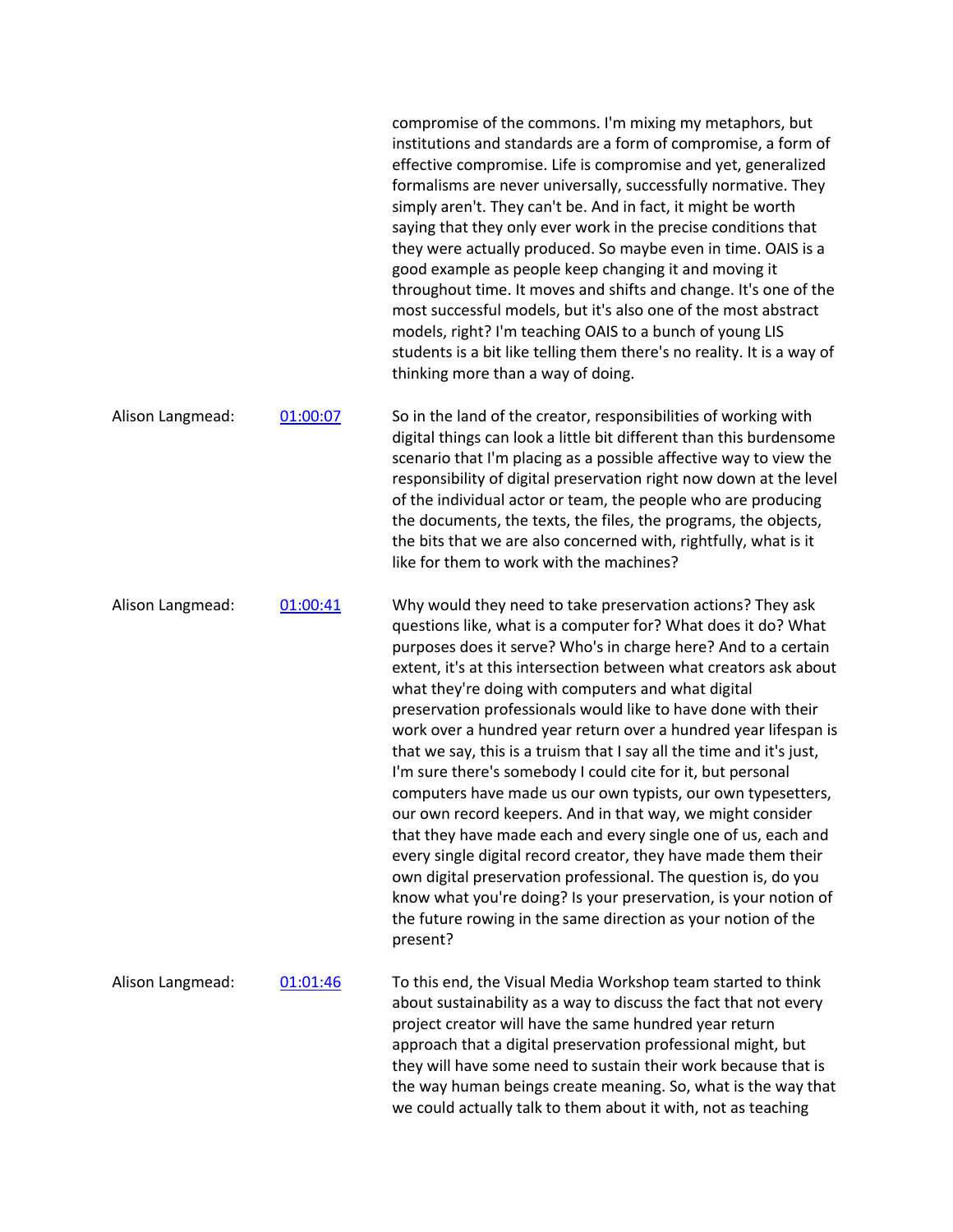|                  |          | them how to do digital preservation, but working with them to<br>sort of figure out how they could maintain their work more<br>successfully in the short term. And maybe even perhaps on the<br>time scales that the professionals in this room need to do this.                                                                                                                                                                                                                                                                                                                                                                                                                                                                                                                                                                                                                                                                                                                                                                                                                                                                                                                                                      |
|------------------|----------|-----------------------------------------------------------------------------------------------------------------------------------------------------------------------------------------------------------------------------------------------------------------------------------------------------------------------------------------------------------------------------------------------------------------------------------------------------------------------------------------------------------------------------------------------------------------------------------------------------------------------------------------------------------------------------------------------------------------------------------------------------------------------------------------------------------------------------------------------------------------------------------------------------------------------------------------------------------------------------------------------------------------------------------------------------------------------------------------------------------------------------------------------------------------------------------------------------------------------|
| Alison Langmead: | 01:02:35 | The creators really know what they're doing and we need to<br>figure out a way to respect them critically, essentially and<br>deeply. Leads me to Trevor's third digital preservation axiom for<br>today, "nothing has been preserved. There are only things being<br>preserved." Another oldie but goodie from Brian Lavoie here.                                                                                                                                                                                                                                                                                                                                                                                                                                                                                                                                                                                                                                                                                                                                                                                                                                                                                    |
| Alison Langmead: | 01:03:10 | This is something that we have known forever and ever<br>successful. Digital preservation is not just about technical<br>solutions. Rather it is a confluence of preservation strategies,<br>user expectations, organizational commitments and economic<br>solutions that will ensure digital materials persist through the<br>next technology cycle and beyond. And we wanted to bring this<br>approach out to digital humanities practitioners, but we worried<br>that bringing things like this out to them along the same lines of<br>someone else's job would be, this is my job, but not when I<br>signed up for please, please, please be gone with these added<br>needs. Please don't trouble me with these added concerns<br>about longevity. But we sort of went on. Whose job is it to<br>preserve blogs and online discussion forums? Whose job is it? Is<br>it the people in this room or is it the people who made it? I<br>think this is a complicated conversation.                                                                                                                                                                                                                                   |
| Alison Langmead: | 01:04:14 | Are infrastructural and important projects the only ones worthy<br>of sustaining or sustenance? I actually go back and forth about<br>what the, the larger scale noun is for sustainability. Sustenance<br>like food? Sustaining like a note, I guess. The answer here is, of<br>course, no, but the types of decisions that institutions much<br>must make hinge on questions like this. Institutions cannot<br>preserve everything. Institutions cannot preserve everything. Is<br>it our mandate to preserve everything? No. So therefore, the<br>valuation and appraisal assumption abides. How do we make<br>these decisions? It's stressful. This is all then therefore to say<br>sustainability is hard work and we're all in this together. To this<br>end, the, we produce the Socio-Technical Sustainability<br>Roadmap. I'm sure there are graduates in this room. We took it<br>around the country this last year to six, seven locations around<br>the United States. And my colleagues, Ashley Quigley and<br>Chelsea Gunn, you can see their Twitter handles there on the<br>screen, and I were the team that did the majority of the writing<br>and the presenting throughout the year. Please visit. |
| Alison Langmead: | 01:05:39 | I want to take you through it briefly. This isn't a lecture on the<br>STSR, that's the abbreviation. We call it the STSR. This isn't a                                                                                                                                                                                                                                                                                                                                                                                                                                                                                                                                                                                                                                                                                                                                                                                                                                                                                                                                                                                                                                                                                |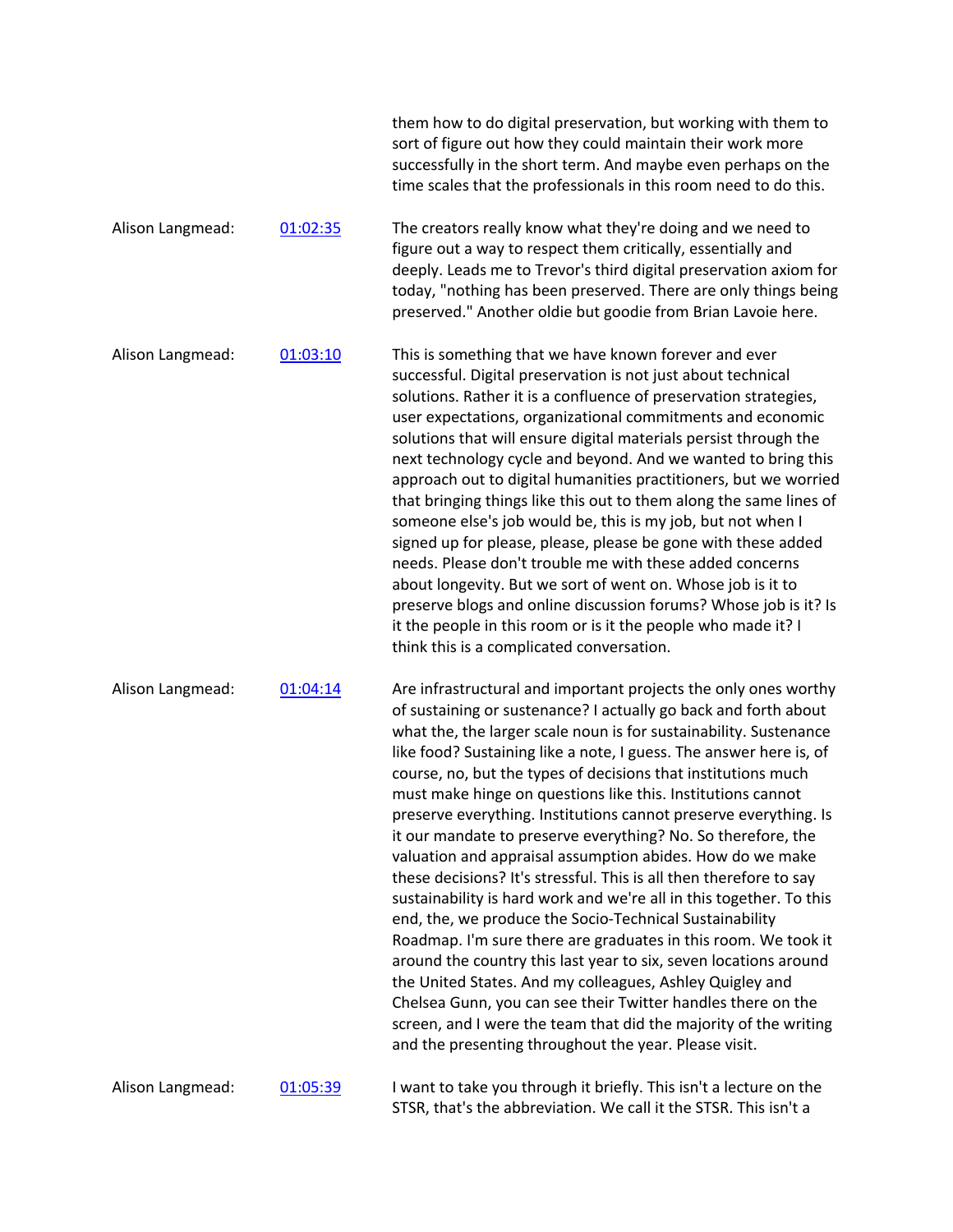lecture on the STSR, but I can give you a quick overview of what it is and then, for the people who participated in it, and for people who wish to participate in it. At the end, I'm going to be giving you the findings that we will be turning into the NEH in just a month. So, the findings of this of this experiment of taking sustainability practices out into the field. Well, we think we're done for now.

Alison Langmead: 01:06:18 Section A, oh, I should back up and say one thing. So, the STSR, for people not familiar with it, it was designed to be a self-led workshop. If you go to sustainingdh.net, I can go back. If you go to sustainingdh.net, you'll see a delightful WordPress website that we wrote and designed in a color we call digital preservation teal. And it is designed to be a self-led workshop that creators can pick up and run on their own that takes them through the steps of sustaining their work. The Section A is secret project management. It has a number of modules that proactively we found there was a big gap in out in the field of people knowing how to simply manage large scale or even medium scale digital projects. And so in Section A, we take we take the participants through a number of exercises from defining their user communities to learning how they manage their records to figuring out their significant properties, which is a word that might make the ears of the audience perk up a bit. There are two, I'll get into this a little bit later, but there are two, at least two highly technical digital preservation terms from OAIS and Cedars, for people who remember all these things, they get worked in here. We took it on ourselves to integrate. I'll get into this more in a bit, a lot more professional digital preservation terminology into these, into these modules. But the work of Section A is secret project management.

Alison Langmead: 01:08:07 Again, I don't lie, this is from the abstract. Sustainability planning flourishes best when the fluid changing nature of contemporary digital practices and the products are accepted and the possibility of a project retirement date is assumed. This is a change that we made. I did, I mean clearly, I did a lot of rhetorical setting up to get to this point here today. But if institutional practices are designed for a hundred-year investment in a hundred-year return, it's harder to turn that ship of state to the left or the right. Sustainability, instead, when you, sustainability planning for creators does a better job when you're able to turn and wheel quickly based on the changing infrastructure that people see around them. Contemporary digital practices are fluid to say the least. And our approach to project management emphasizes that Section B is about really seeing how many people it takes to run a project. The work of Section B, you are asked to list every single person that is on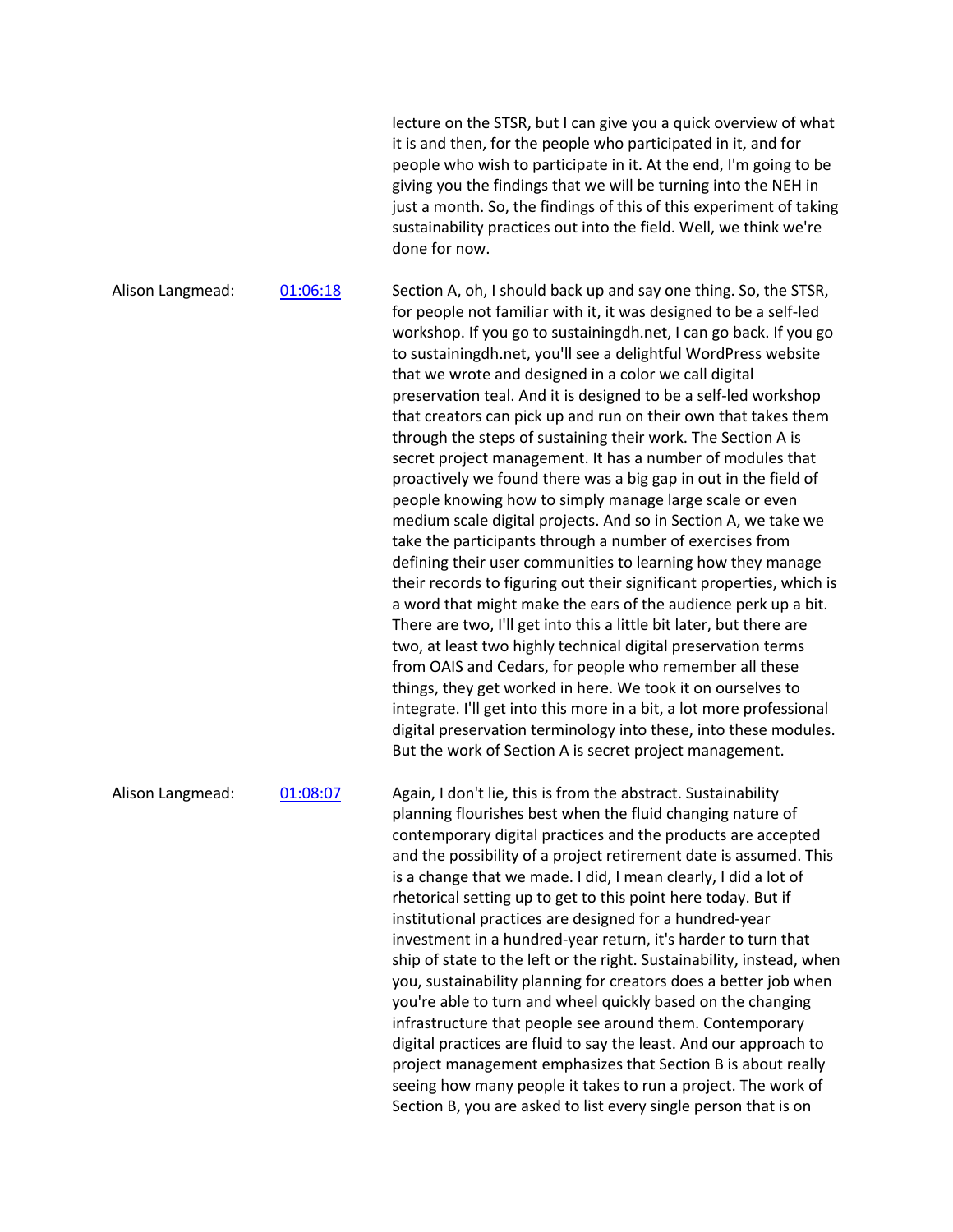your team and what they do for the project. That is module B1 and module B2 you're asked to list every single technology that you use on your project and its role on your project and how long you have it funded for. This includes things like GitHub and, to say the least, it is a shocking thing to ask a group of 40 or 50 digital humanists or digital stewards or information professionals to physically write down. My project relies on a technology that is funded at the pleasure of Microsoft. If Microsoft decides to take it away, there goes my project. So, we map them, the people on the project and the technologies on the project and we see how long each of them are funded. If you have people who are not funded for as long as the technologies that you need them, you see that you have a sustainability red flag. Not a problem, but a sustainability red flag. Again, from the abstract for sustainability practices to be successful, project leaders must keep the changing socially contingent nature of both their project and their working environments consistently in mind as they initiate, maintain and support your own work.

these institution-centric digital preservation practices. They

Alison Langmead: 01:10:30 And I can draw your attention here, not only to the fact that I'm just talking about constant turnover, which is the actual lived experience of the vast majority of the digital creators we interacted with when taking this out into the field. It's actually here I can also emphasize the notion of initiation maintaining and supporting their own work because that is what the work of sustainability, that is what the work of preservation quote unquote often looks like to the creator. It is meshed into their need to actually say something real and out loud for people to integrate their forward thinking process about preservation into their work-a-day efforts to say something important, I think is the critical means by which we will be able to push preservation practices forward. It has to mean something to the creators as they're doing the thing that they're doing. Not an add on. I wouldn't even say integrative, which is I think something else that Trevor brought up this morning. I would say it needs to match. It needs to literally match and support them. It needs to support what it is that they're doing now. Alison Langmead:  $0.1:11:45$  Section C Is to introduce the very basics of digital preservation to them. Actual proactive professional level digital preservation practices, which I will go into specifically here because they use the NDSA levels for that. Alison Langmead: 01:12:02 Again, this is the mismatch that this is trying to sort of entail, that we posited and then found was true. For users to take up digital preservation practices, and here I put in parentheses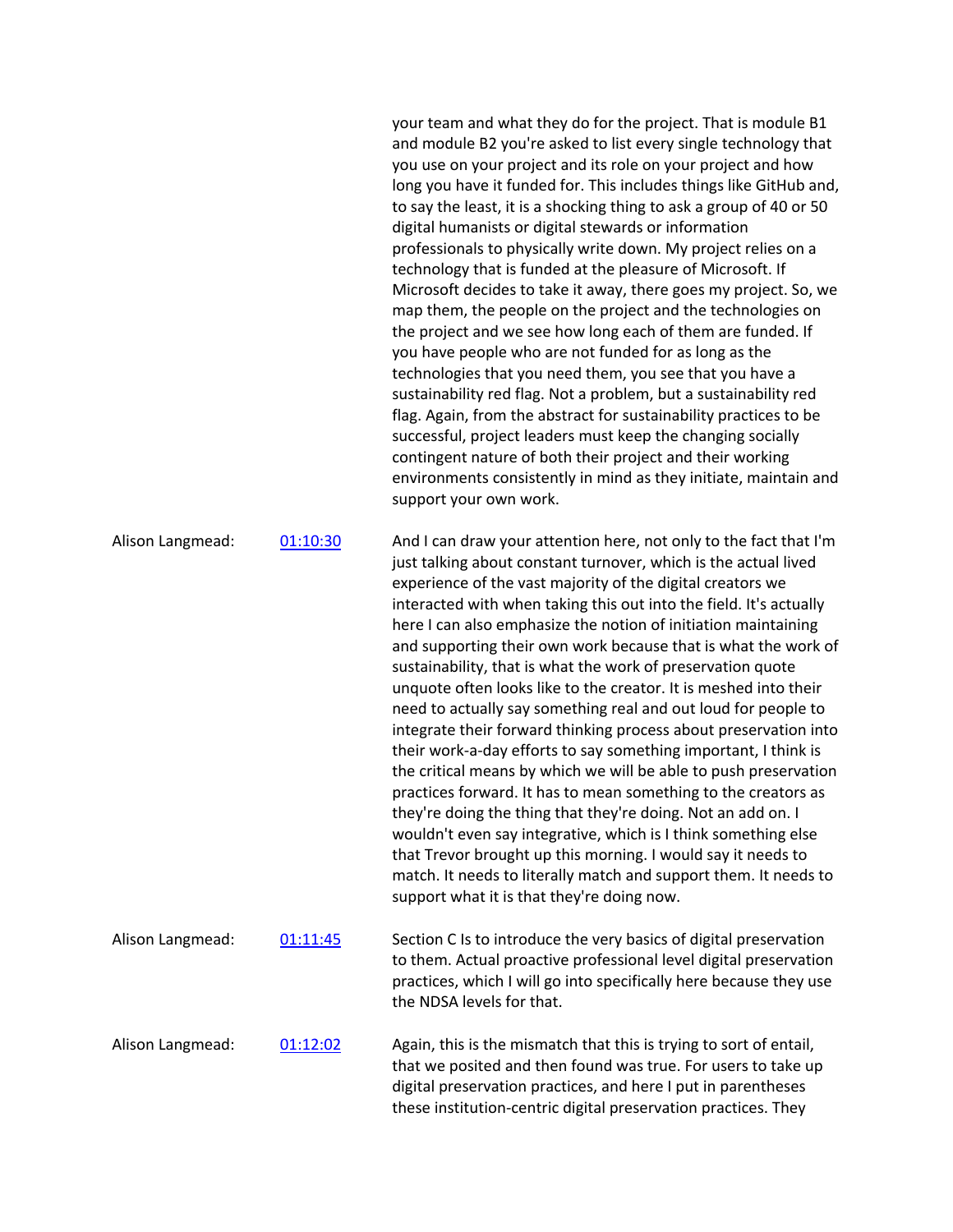|                  |          | must significantly modify workflows and goals, which means<br>that they also need to be able to abstract from our practices<br>and see how it works for them. Which is it's not that they can't<br>do that clearly. They're incredibly intelligent people. It's that<br>we're asking, we're placing the burden of understanding us on<br>them rather than offering what we have to say in a way that<br>they can understand it proactively.                                                                                                                                                                                                                                                                                                                                                                                                                                                                                                                                                                                                                                                                     |
|------------------|----------|-----------------------------------------------------------------------------------------------------------------------------------------------------------------------------------------------------------------------------------------------------------------------------------------------------------------------------------------------------------------------------------------------------------------------------------------------------------------------------------------------------------------------------------------------------------------------------------------------------------------------------------------------------------------------------------------------------------------------------------------------------------------------------------------------------------------------------------------------------------------------------------------------------------------------------------------------------------------------------------------------------------------------------------------------------------------------------------------------------------------|
| Alison Langmead: | 01:12:39 | And the results of this are either they don't do it or they find it<br>impractical or they find that it isn't for them and then it doesn't<br>get embedded in their practice. We wanted to find a way to<br>embed it in their practice and we adapted the NDSA levels of<br>preservation for this. If you go to sustaining DH net and go to<br>Section C, you can see it yourself. But I will present it also to you<br>now. So why the NDSA levels? While this is clear enough, we<br>insisted on basing our work on professional grade approaches.<br>How were we going to make these approaches seem<br>functionally useful in the ongoing work of producing digital<br>projects? And the NDSA levels are by far the most legible of<br>them. There is frankly nothing like seeing your own<br>professionalization just slap you straight in the face when you<br>say, "Oh, well we're going to be able to explain, pick a term,<br>designated communities is one that I'm going to use in a<br>second. We're going to be able to explain designated<br>communities, no problem." And then you start to try. |
| Alison Langmead: | 01:13:42 | It's the depth of the amount of technical knowledge that is<br>represented by the people in this room is amazing. So, it was<br>real work adapting what it is that I teach in the classroom and<br>perform by the wayside and what it is we thought creators<br>could actually bonafidedly take into their process. So just for<br>this group, here is slide of one of the things that we had to do,<br>which is change almost every single name of the levels.<br>Whereas the NDSA has a level, the 2016 ad level access, when<br>we read through what access was asking of the preservation<br>community it seemed a lot easier to treat that as in usability,<br>the way that creators could take their need to make a usable<br>product and work access into that.                                                                                                                                                                                                                                                                                                                                          |
| Alison Langmead: | 01:14:42 | And I'll go into specifically how we did access in a moment.<br>Seemed to work for us. I'm an archivist, I'm a trained archivist.<br>We don't talk about backing things up per se because the, the<br>slippage between archiving and backing up is a painful one.<br>Indeed, professionally, however, out there in the field, people<br>need to back their workup. And the NDSA level about storage<br>and geographic location is in it' own way about backing up your<br>work. And so that transition was relatively straightforward for<br>us. Security became permissions, metadata became metadata.                                                                                                                                                                                                                                                                                                                                                                                                                                                                                                         |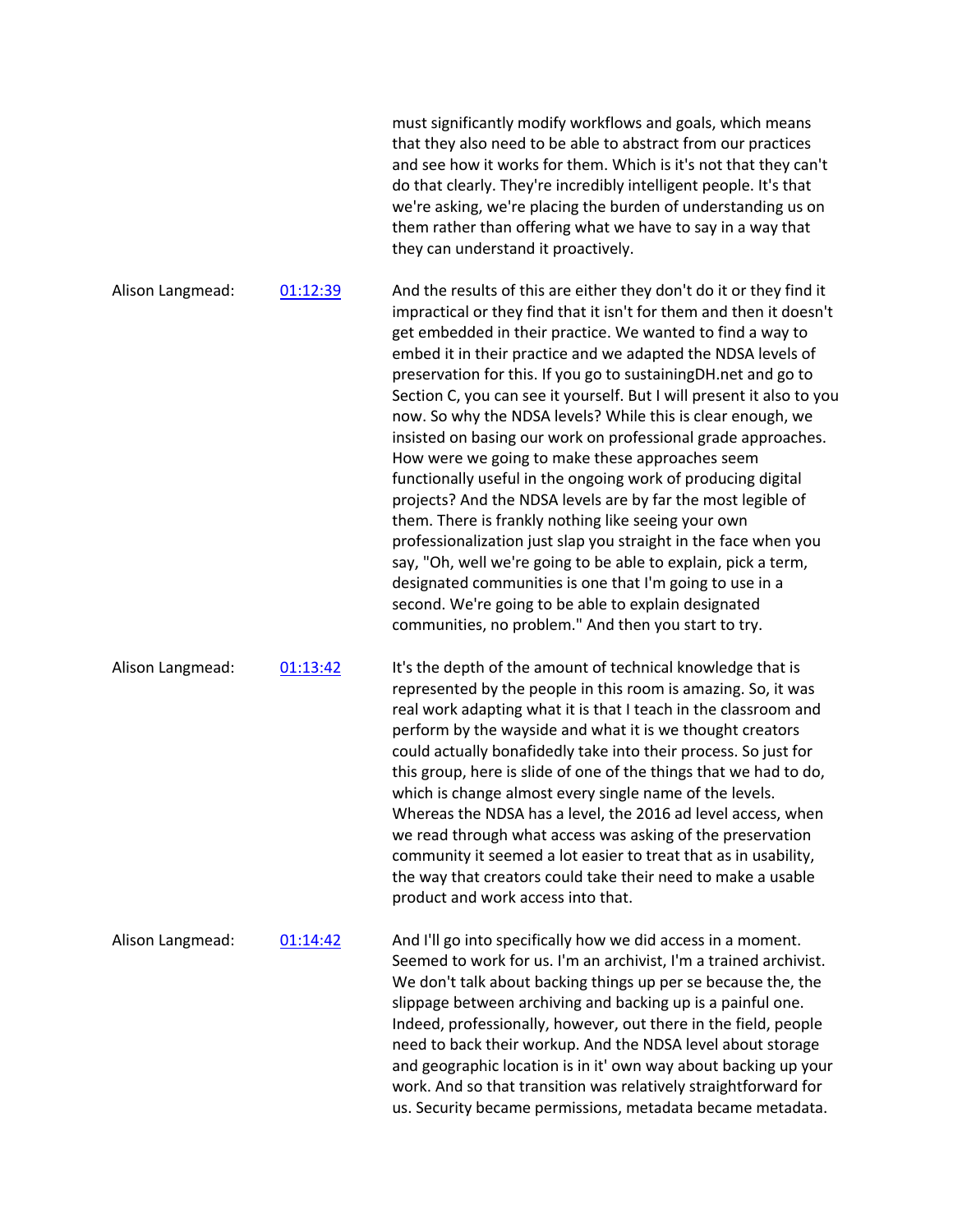Metadata is another one of those words that is easy to think you can explain and then much more difficult to do in practice. And then fixity simply became data integrity, which is what fixity means.

Alison Langmead: 01:15:31 So here is how we adapted access. I could go through them all if you like. And I'm happy to take questions about the way we adapted the other ones. But access to me brings up a lot of the major concerns that we found in the field and will lead a little bit closer into the findings. I'm sorry this is so small, but I will, I will attempt to use the pointer. Excellent, to make my point. So, this is the new 2016 edition of access, right? It was posted on the Signal at the Library of Congress and up here you see Determine Designated Community, yeah? And then over here, however, there's a discussion of submission information packages, SIPs and archival information packages, AIPs, all those OAIS terms, yeah? It is, even though it's a chart with a whole bunch of very brief phrases, there is a universe of technical digital preservation knowledge embedded, rightly so in the NDSA levels of preservation. And then there's these great definitions down here, what a designated community is, what a SIP is. Representation information even farther down into the OAIS reference model. So what I'm Aisling, Chelsea and I did is we decided which of these large standing concepts we wanted to focus on because we weren't going to be able to focus on them all and which did we want to embed into the STSR as a way of building both linguistic meaning we were going to teach them these very words and disciplinary bridges between the, the digital project creators and those who might then take them on later as custodial stewards or post custodial stewards as it were.

Alison Langmead: 01:17:24 And this came in part out of our own heads, but it also came in part out of my teaching of digital preservation, Preserving Digital Culture is the name of the course at Pitt. And I taught it over a number of years and noted as you all will have noted either actively or passively in your own work, that there are a certain number of buzzwords that truly, truly have caught on and that there are a number of digital preservation buzzwords which are more functionally useful on a daily basis than others. Unfortunately for us, one of them, I mean for me, for Aisling, Chelsea and me, one of them, is in fact, designated community, which is also a very controversial term especially on the library side of our fence because to identify designated communities, to proactively preserve brings us back to the issues I was bringing up at the beginning of this talk which is if you are identifying digital designated communities that means you are also identifying non designated communities. You are keeping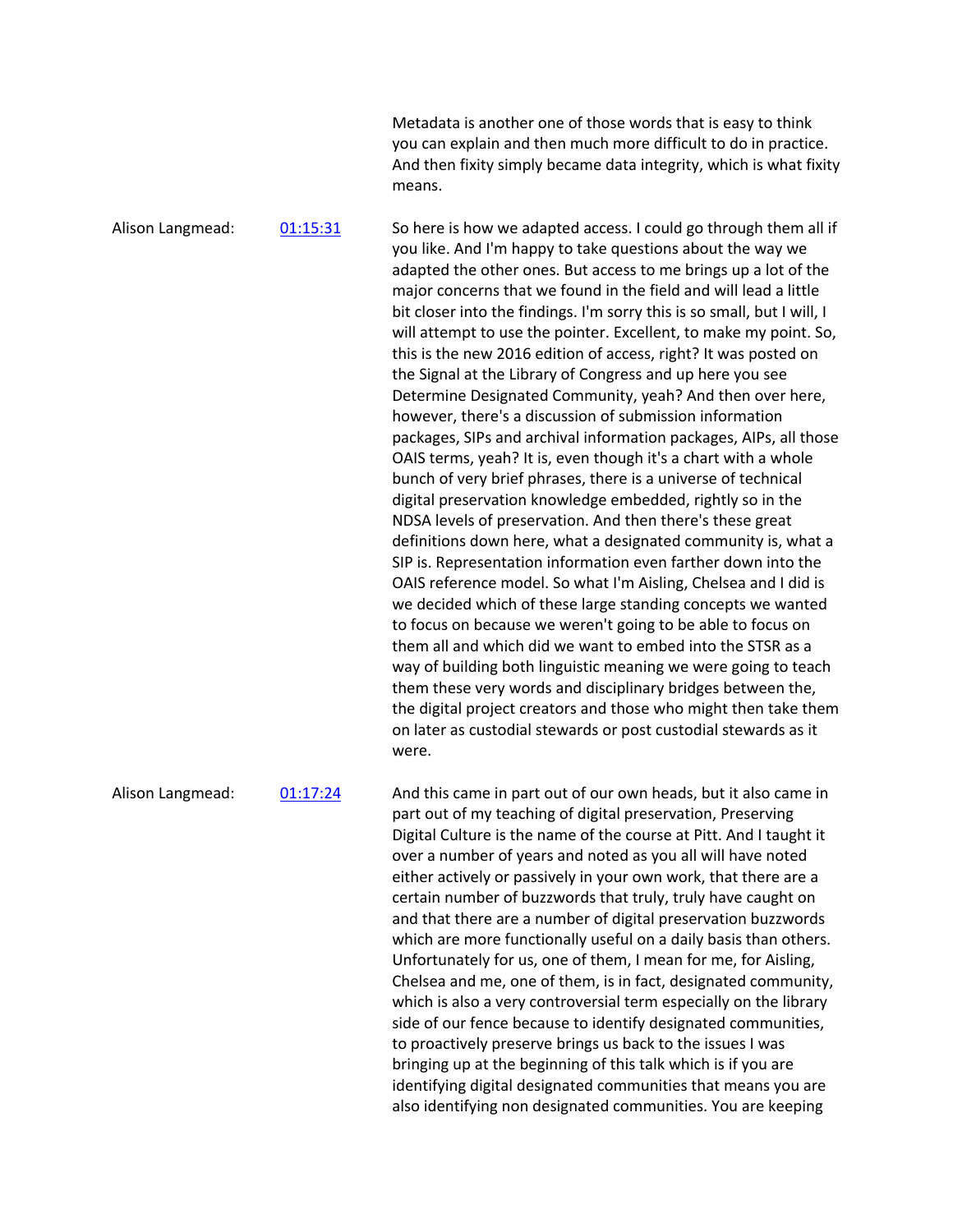people out proactively by choosing who is in and in a profession that brings on itself the burden of trying to be everything to everybody which I say is impossible.

Alison Langmead: 01:18:37 Designated communities is fraught. It is actually a decisively less fraught out in the world of people who are trying to reach particular audiences. Designated communities to a creator is a necessary thing. You have people you are trying to contact. You have people you are trying to address. And we bring into Section A and then also into C this proactive notion of designated community. We teach very carefully about how to identify designated communities. And you, well would you? I was surprised by how quickly people adopt, the people who participated in the STSR, adopted designated community. It was like, it was like breathing. They were able to pick this up and run with it. Moreover, this is stuff just so you know, they didn't actually have audiences in mind in the main, the people that run through the STSR, this is the first time they'd ever heard, I mean that they'd ever been asked to proactively, as a group, decide who they are talking to preferably and who they aren't talking to. The internet is a great, I guess, magician in its own way. You think you're putting it up on the internet for everyone and that can't possibly be the case. We highly encourage people during the STSR to not consider the general public as their audience as there is no thing.

Alison Langmead: 01:20:10 So I've made this slide a little bit more complicated because I want to demonstrate that we are practicing what we are preaching and we are changing our own. We are even changing our own adaptation as we learn more at the top. You'll see, this is what we started with a year ago. This is the way we talked about our levels of access in the original Socio-Technical Sustainability Roadmap. And you'll see that the first thing there in level one is determined designated communities and then create and make available descriptive metadata. One of those is common to the NDSA, I believe. Well, actually they may both be, but they make a whole lot more sense once you've actually asked somebody to sit down and figure out what their designated communities are. We realized though, about May, about the Brigham Young time of our trip that we didn't actually ask them to do the other thing. The other phrase that we picked up from the literature that we found to be particularly useful in the context of digital creation was significant properties. Significant properties is a phrase well known to the folks in this room and you'll see in our on our adaptation later, we ended up needing to add determined designated communities and significant properties and let me tell you, the creators are pretty excited to hear, and maybe, I mean I'm hoping to feel a small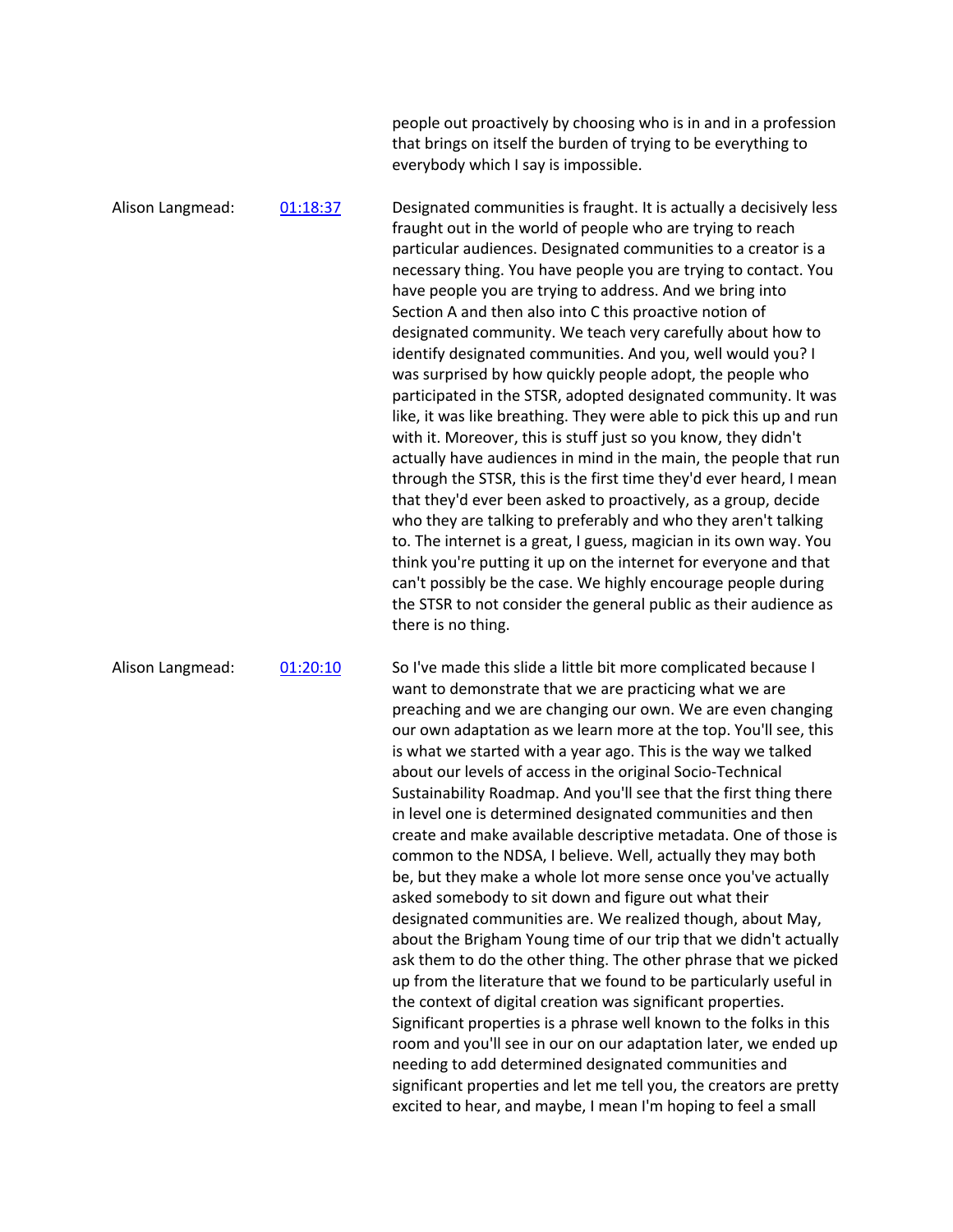|                  |          | wave of excitement from the people in this room. I say to them,<br>if you walk up to a professional digital steward and you say,<br>here is my project, these were its designated communities and<br>these are what I consider to be its significant properties. I say<br>the information professional on the other side of the<br>conversation might cry. They might cry and they would say, give<br>me your stuff.                                                                                                                                                                                                                                                                                                                                                                                                                                                                                                                                                   |
|------------------|----------|------------------------------------------------------------------------------------------------------------------------------------------------------------------------------------------------------------------------------------------------------------------------------------------------------------------------------------------------------------------------------------------------------------------------------------------------------------------------------------------------------------------------------------------------------------------------------------------------------------------------------------------------------------------------------------------------------------------------------------------------------------------------------------------------------------------------------------------------------------------------------------------------------------------------------------------------------------------------|
| Alison Langmead: | 01:21:58 | I know it's more complicated than that, but this is the sort of<br>scaffold that we were trying, that we were attempting in one<br>small way to allow what's the base minimum to allow for. This is<br>what I meant by interdisciplinary linguistic conversation. If I can<br>teach significant properties and designated communities as key<br>phrases for them to know and know actually what they mean, it<br>can help make the transition should they be. And in this case,<br>what do I say, so lucky as to have their project fall in the hands<br>of the people in this room with hundred-year investments and<br>hundred-year returns. I could, I could go on. How much time do<br>I have? I'm actually gonna have a lot of time, but I probably<br>won't. So, you'll see here though that we focus on publicly<br>available documentation and access and use policies.                                                                                        |
| Alison Langmead: | 01:22:49 | And then you'll see that our level two has something that gets<br>buried, I think in the professional digital preservation models,<br>which is that to have project that is useful to a project creator,<br>you need to ensure that the designated communities can access<br>the significant properties all the time. And this changes all the<br>time. And this makes, by the end of the, we'd run it over two<br>days. This makes complete sense to them. And I think it builds a<br>great foundation for sustainability that can be turned into<br>preservation should we wish it to be the case. Also, for those<br>who don't know this project as well as I do, sometimes it's so<br>hard to get out of your own head. There is a case in Section A<br>where we talk about the fact that not every project lives forever<br>and that we, we assert that the best way for project creators to<br>think about longevity is to think of it in three-year increments. |
| Alison Langmead: | 01:23:53 | Every three years, you have to decide again if you're going to<br>give it another three years and every three years after that,<br>you're going to decide if you give it another three years. And<br>I've said this a number of times, but we thought we were going<br>to get eggs and tomatoes and rotten things thrown at us when<br>we suggested that and all we get as a sigh of relief. All we get as<br>a sigh of relief. Oh, I only have to plan for the next three years? I<br>can do that. I can do that.                                                                                                                                                                                                                                                                                                                                                                                                                                                     |
| Alison Langmead: | 01:24:15 | If you still have pretensions to a hundred year lifespan, we call<br>that book time, book time TM. The same time that books last                                                                                                                                                                                                                                                                                                                                                                                                                                                                                                                                                                                                                                                                                                                                                                                                                                       |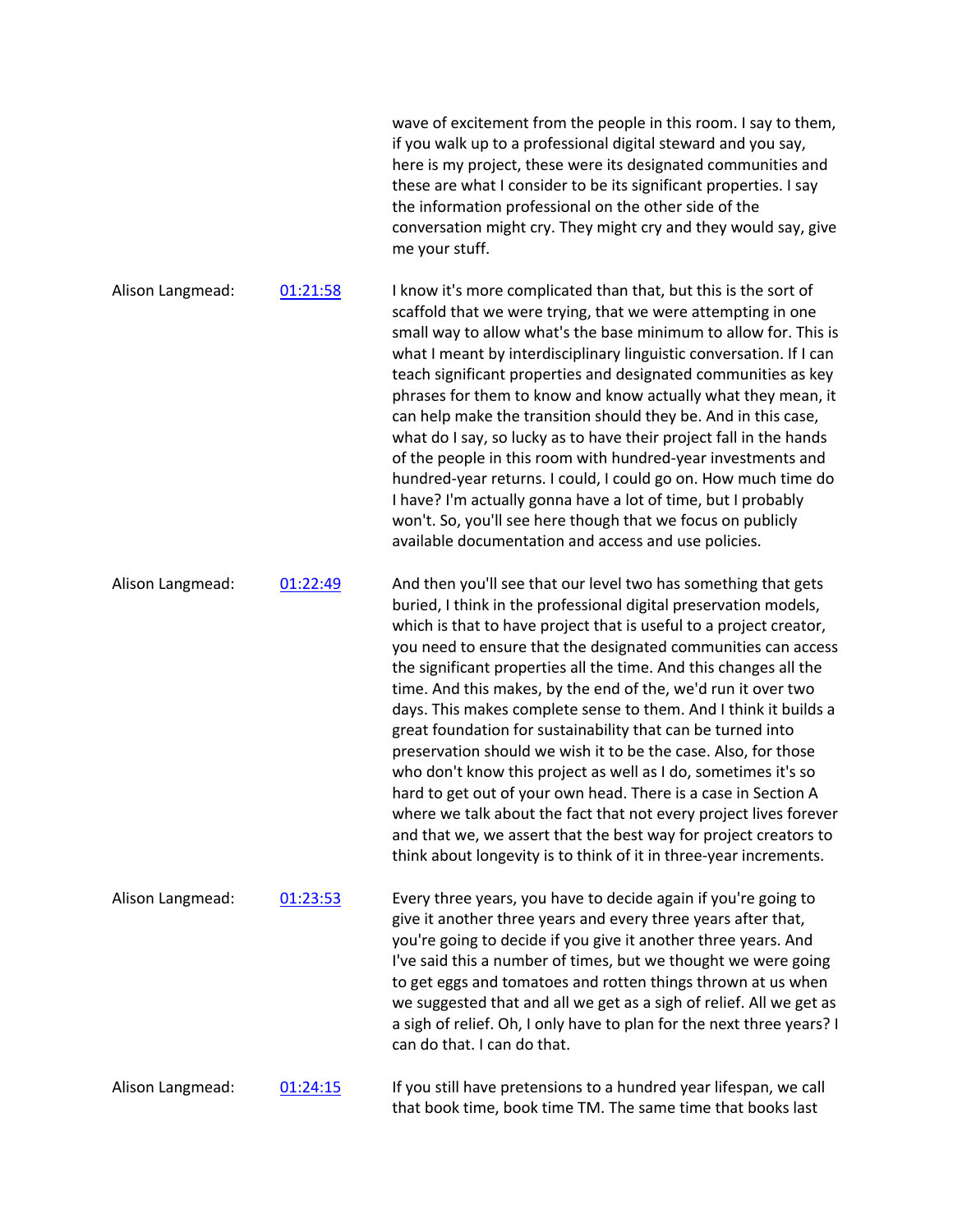which is a very difficult thing to do. And on the STSR, you'll see if your pretensions are in fact book time, we suggest going to talking to the preservation professionals straightaway as part of your initial process to really start building in the resources that it would take to make something last for something as long as a book. We will never, as digital preservation experts, have the same 2,000-year long history of patronage that book librarians have. So, we can't really, again, it broke it. We can't use that pattern that we'd had for the paper infrastructure for what we do now. We have to find our own new way. All right, findings.

Alison Langmead: 01:25:11 We knew it when we started, but we're academics. So sometimes we think things and then it turns out not to be true, but the socio and socio-technical is perhaps even more critical than the technical when it comes to sustainability practices. When people are making and creating and putting forth their life's blood, their desire to communicate with these communities that they care for so deeply. And to a first approximation, we found that the people who took the time to apply to come do these workshops, to show up and do these workshops. We did give bursaries, so that was good. But they cared so deeply in the communities that they were talking to. That was the real sort of grounded theory code that linked through every single group that came through. This wasn't a group of people just trying to get more grants. It wasn't a group of, these are all stereotypes. It wasn't a group of people just trying to get more grants or just, say, grandstand about their own opportunities. They were in it to communicate and it mattered to them deeply that their information wasn't just going to dissipate. This is something we have in this community, something to actually bond over.

Alison Langmead: 01:26:29 We have different tools than they do, but they're just as burdened by it. There's a connection between most things and trust, class, but there is absolutely a connection between sustainability and trust. People take actions that will promote long term sustainability when they feel like they can trust that there will be a future. Right? We can't really promise them that, but we can promise the way that we step through things. We can step through things in three-year increments that matches up for better or for worse. With the grant cycle, it matches up for better or for worse. With the amount of time undergraduates tend to spend on a project, it matches up against a whole bunch of different other types of cycles. And we just need to trust. We need to trust each other. We need to trust the technologies. We often need to trust large corporations like Microsoft or Google to do our work.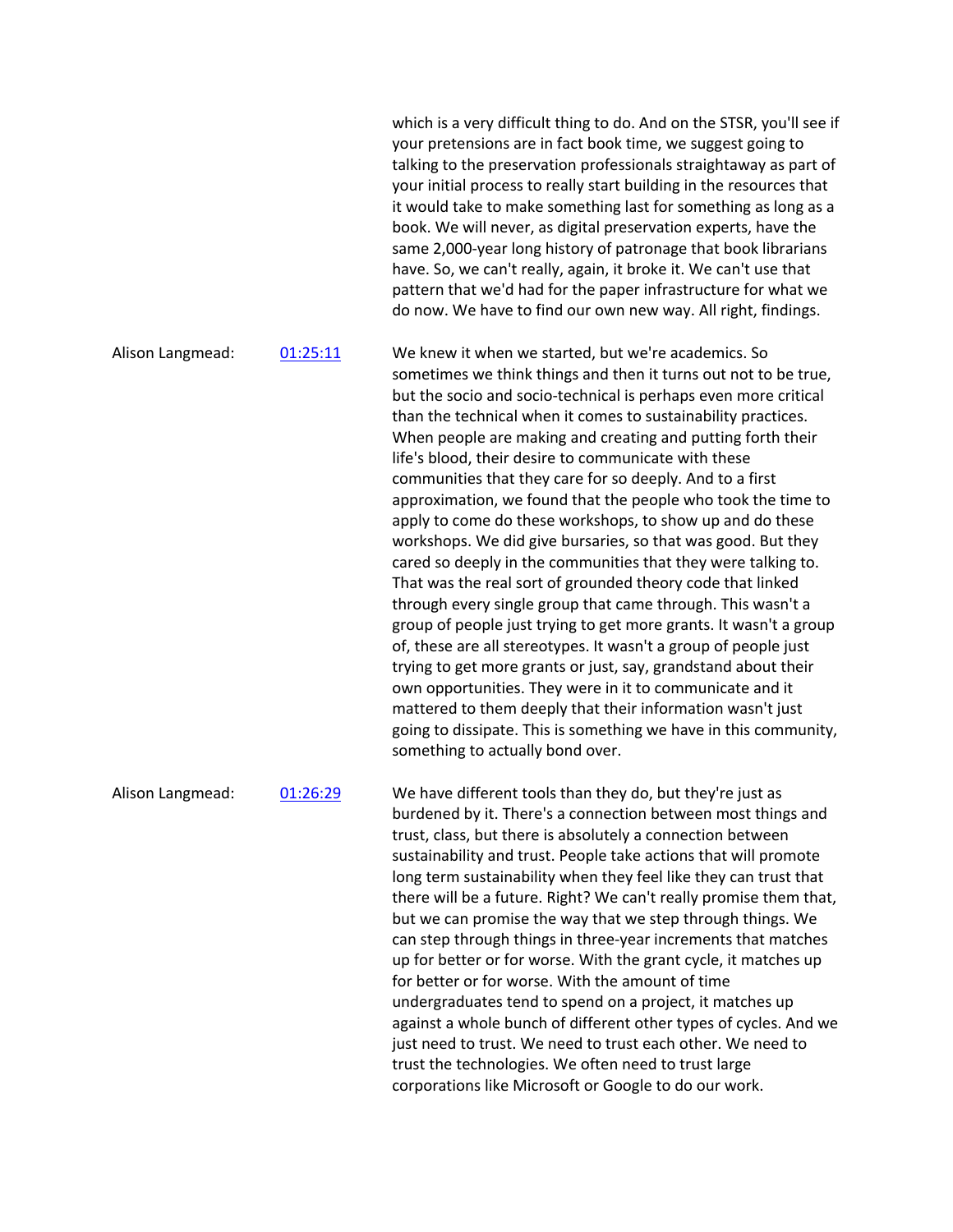- Alison Langmead: 01:27:19 And so acknowledging this deep, deep connection between sustainability and trust is important to figuring out how to move forward. And I would like to note now that I say this out loud in front of this group of august professionals, I don't mean they don't trust digital preservation professionals. That's not what I'm saying here. I think by and large, most of them worry that their work wasn't important enough to get your attention. Much less, you know, it has not a question of trust. I mean, trust in the technologies themselves, trust in their deans, trust in their administrators, that sort of trust. Alison Langmead: 01:27:58 All right, this one makes me upset and sad, and also sort of happy because if we could all consider doing this in some of our outreach projects, I think it could make our communities, all of them that we reach and of all the people in this room, we reach out to any number of diverse fantastic small scale and large scale communities, which is of all the comments we got back about in our exit interviews from running the Socio-Technical Sustainability Roadmap. It almost, I mean frankly it almost brought me to tears the number of times project teams said, I am not given enough time to actually talk to my team members and do my job. I don't actually get to do the work that I do because I am so torn doing other administrative tasks or doing other things. Thank you for giving me two days to look at other human beings for an extended period of time. Alison Langmead: 01:29:04 It almost was enough just to run it and you better believe I'm telling the NEH how important it is to actually bring people together face-to-face in local communities. We went all around. I should say. We went to Providence, we went to Provo, we went to Stillwater, Oklahoma. We did one in Pittsburgh. We did one in Atlanta. We were invited by Ben Daigle out to Ohio to do one and we'll be in Texas in December. Going all around the country to places so people don't need to all assemble in Tampa, as great as this is, but we can go out to them and figure
- makes me want to get up and do this workshop over and over again. Alison Langmead: 01:29:47 But you can do it too. Don't need me. It's all on the internet. In fact, I should say, one of our final deliverables is to create a facilitator's manual that will have every single detailed finding that Chelsea and Aisling and I had as a team available as a PDF and all of our PowerPoints. We thought the STSR was enough and it is not. It's another sort of finding that we learned. So, there'll be additional materials up for other facilitators. And we're also open to doing train the trainer sessions.

out how to distribute these resources. This, in and of itself,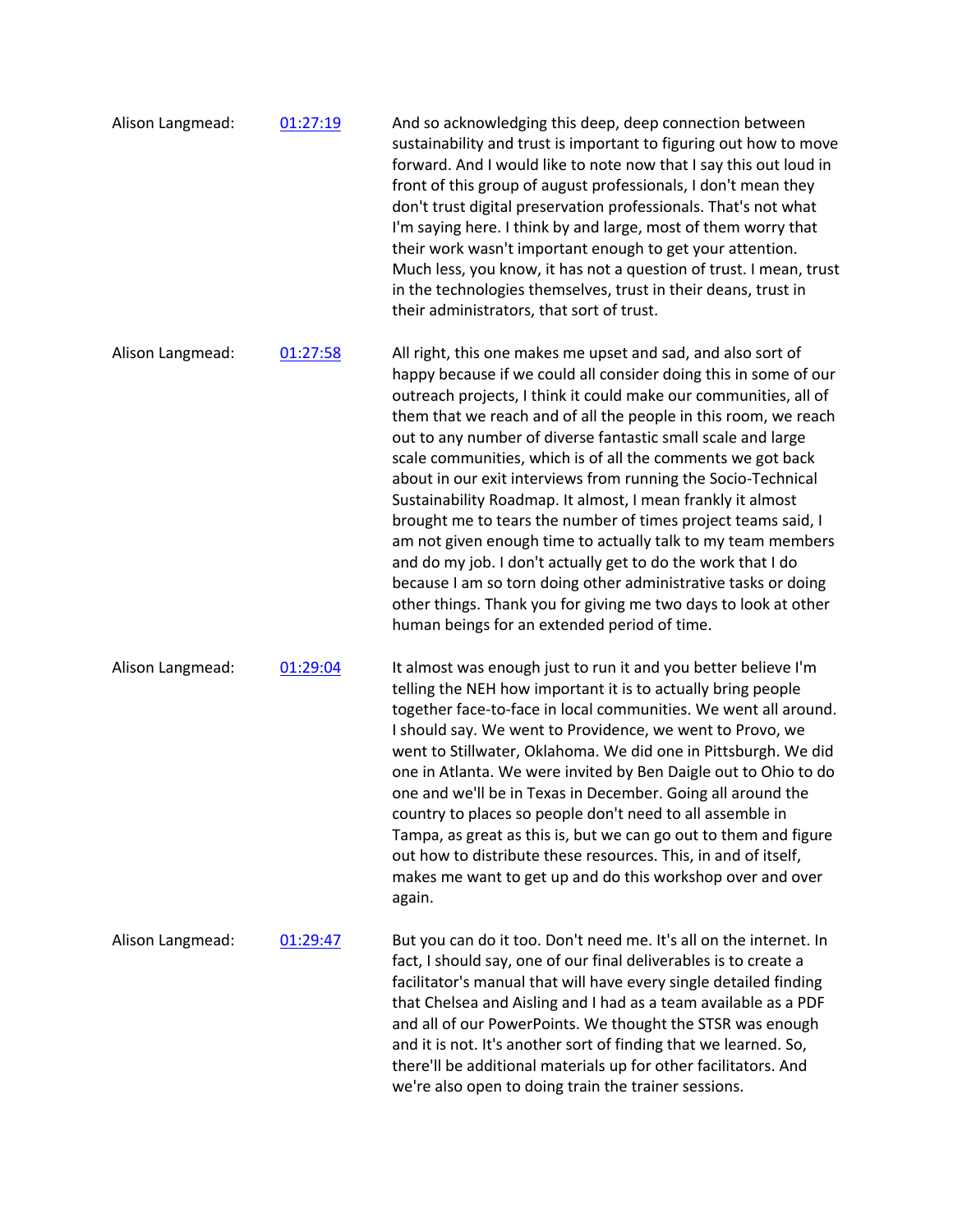| Alison Langmead: | 01:30:20 | There's absolutely more room for discussing how projects and<br>this notion of book time that I brought up before is important.<br>Especially digital humanists, which is sort of my background as<br>Sybil noted in the introduction. They consider their work often<br>very golden and worthy of endless preservation. And while that<br>is undoubtedly true, the actual resources that it takes to do that<br>are difficult. And so, there is room for discussing ending<br>projects. Okay. I'll just give everybody a minute who can read<br>that and then I'll read it. There is, I am not joking, more space in<br>our infrastructure for teaching records management. Who<br>knew? I taught records management and in our MLIS program<br>at Pitt and I found it endlessly fascinating and I'm sure so did my<br>students, but you know, it doesn't have the best reputation.<br>Module A5 is a records management module. |
|------------------|----------|-----------------------------------------------------------------------------------------------------------------------------------------------------------------------------------------------------------------------------------------------------------------------------------------------------------------------------------------------------------------------------------------------------------------------------------------------------------------------------------------------------------------------------------------------------------------------------------------------------------------------------------------------------------------------------------------------------------------------------------------------------------------------------------------------------------------------------------------------------------------------------------------------------------------------------------|
| Alison Langmead: | 01:31:18 | If you check it out, you'll see. I get it. It's not even rapt<br>attention. I get silence, I get notetaking, I get so much attention<br>for my records management lecture and it's not me because I've<br>given it to students, and they fall asleep. So, there is an absolute<br>craving for records management, and I associate this back with<br>my truism that as computers made us do so much more of our<br>own work that used to be the province of professionals, people<br>just, they feel they're doing it wrong. I run these within the<br>Department of History of Art and Architecture for our students.<br>There's a, there's a moral implication to records management<br>that I think it's important for management professionals to<br>dispel. You aren't a bad person if your records are a mess.<br>Right? Right?                                                                                              |
| Alison Langmead: | 01:32:09 | Thank you. It only matters if you can find your stuff. The<br>problem is when you're doing it as a collective and module A5<br>walks through what it takes to go from being an individual<br>record creator to one that has to work in a group and the very,<br>in very basic terms, and it's all heuristic. We base it mostly on<br>how we do it in the BMW. There is more space in our<br>infrastructure for records management and people will<br>appreciate it. I mean come on. Who knew? Thinking of services,<br>free or otherwise, as part of your team has proven to be a<br>useful strategy. This can also help you guys when things come<br>your way to know what part was related, what depended on<br>AWS, what part wasn't, how that actually worked over time.                                                                                                                                                      |
| Alison Langmead: | 01:32:56 | People also don't like to admit how much they depend on the<br>quote unquote free infrastructure of the internet. But I promise<br>them, and you know, they tell me it's true, but this might be<br>wishful thinking. I promise them that admitting that it's true is<br>less painful than pretending that it's not. And part of the reason<br>is that we talk about things like, "Oh all of my project                                                                                                                                                                                                                                                                                                                                                                                                                                                                                                                           |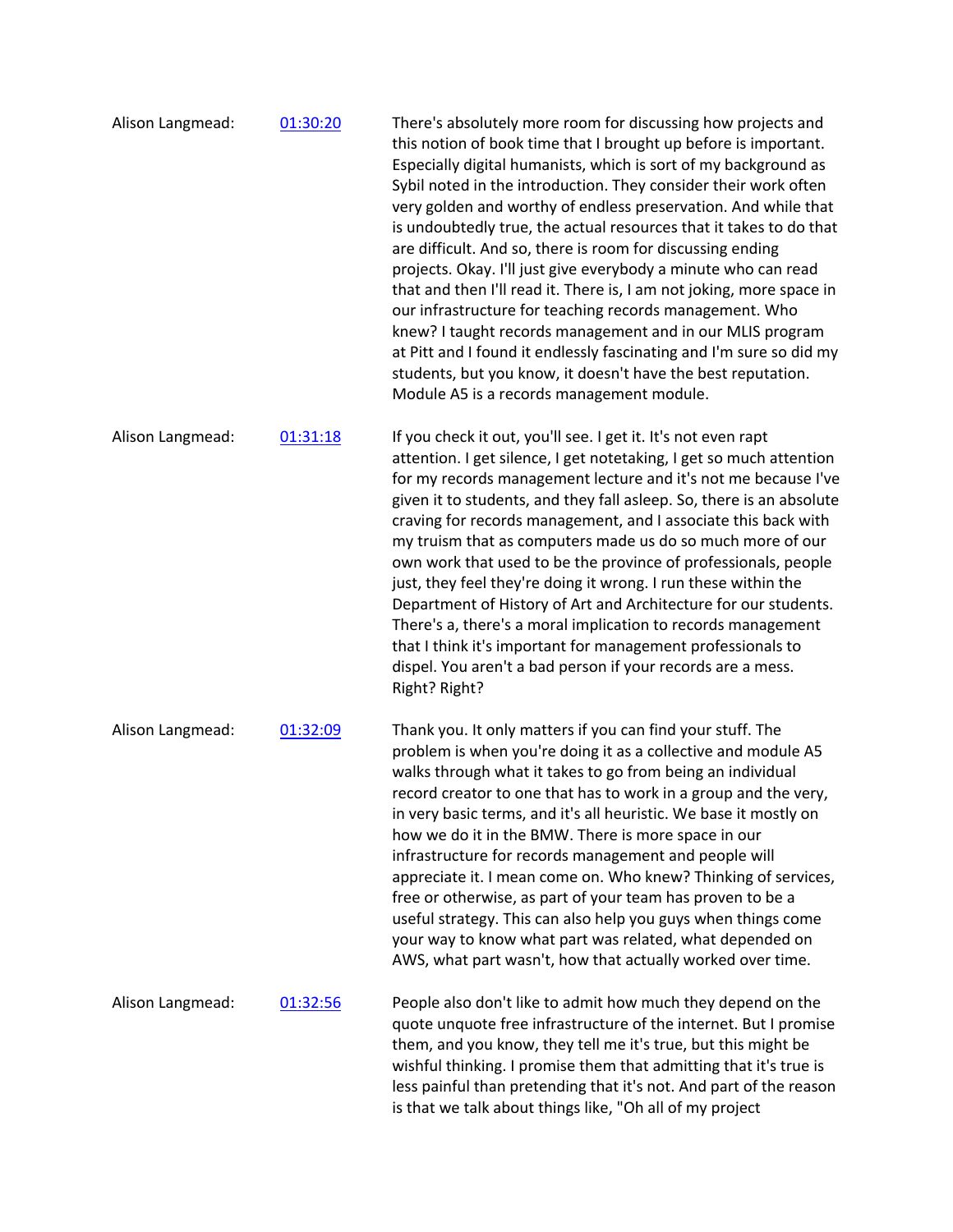infrastructure relies on GitHub and if GitHub went away," now mind you, if GitHub went away, we're having bigger issues than just GitHub went away, yeah? It's a little bit more infrastructural than that but talking about them as red flags rather than problems is critical. Every single project, every single project of every single person in this room, every single digital project of every single person in this room has a sustainability red flag. Every single professional digital preservation initiative has a sustainability red flag and you know what they are and you're watching them. That's what makes them preservation systems, that you know what they are and you're doing something about it.

Alison Langmead: 01:33:58 Calling out student labor as a sustainability red flag is also impactful. In the academic market that I tend to talk to, the way that students flow in and out of projects is seen as necessary. That is in fact in many digital humanities cases, what the projects are there for, they are there to train students. Students aren't incidental to the project. Students are necessary for the project, but they come and they go and we want them to go because we want them to move on to their next thing, yeah? We want them to grow and live and change. That changes the way we think about sustainability practice and it reemphasizes the three-year cycle and it reemphasizes the ongoing change. This is the point at which I often say thank how far we are from OAIS. When I'm talking about constant iterative change, it is difficult to get all the way down to the bit and to produce representation information when we are talking about something that always changes. So, the notion of custody and responsibility rears its ugly head. Not saying it's a bad thing, I'm just trying, this is, this is the way in which I'm trying to deliver on the promise of my talk. Sustainability is not preservation. They're actually two separate mindsets, both important. Alison Langmead: 01:35:13 Calling out grant funding as a sustainability red flag is also impactful. The grantors know it too and they're starting of course to, to have conversations about it. Every three years, writing a new grant takes time away from doing whatever it is that you want to do. It's the way of the world in many ways. It isn't a quote unquote problem. Or you can decide if it's a problem or not. But it is a sustainability red flag. Alison Langmead: 01:35:41 All right. To conclude, let's forgive a little bit the DH forward quote here, but the TEI, the Text Encoding Initiative, giant XML standard used by a lot of digital humanists who focus on written texts and all languages in their digital humanities work. There's a true, there's a truism that says that every TEI project is a TEI customization project. Every giant XML schema to actually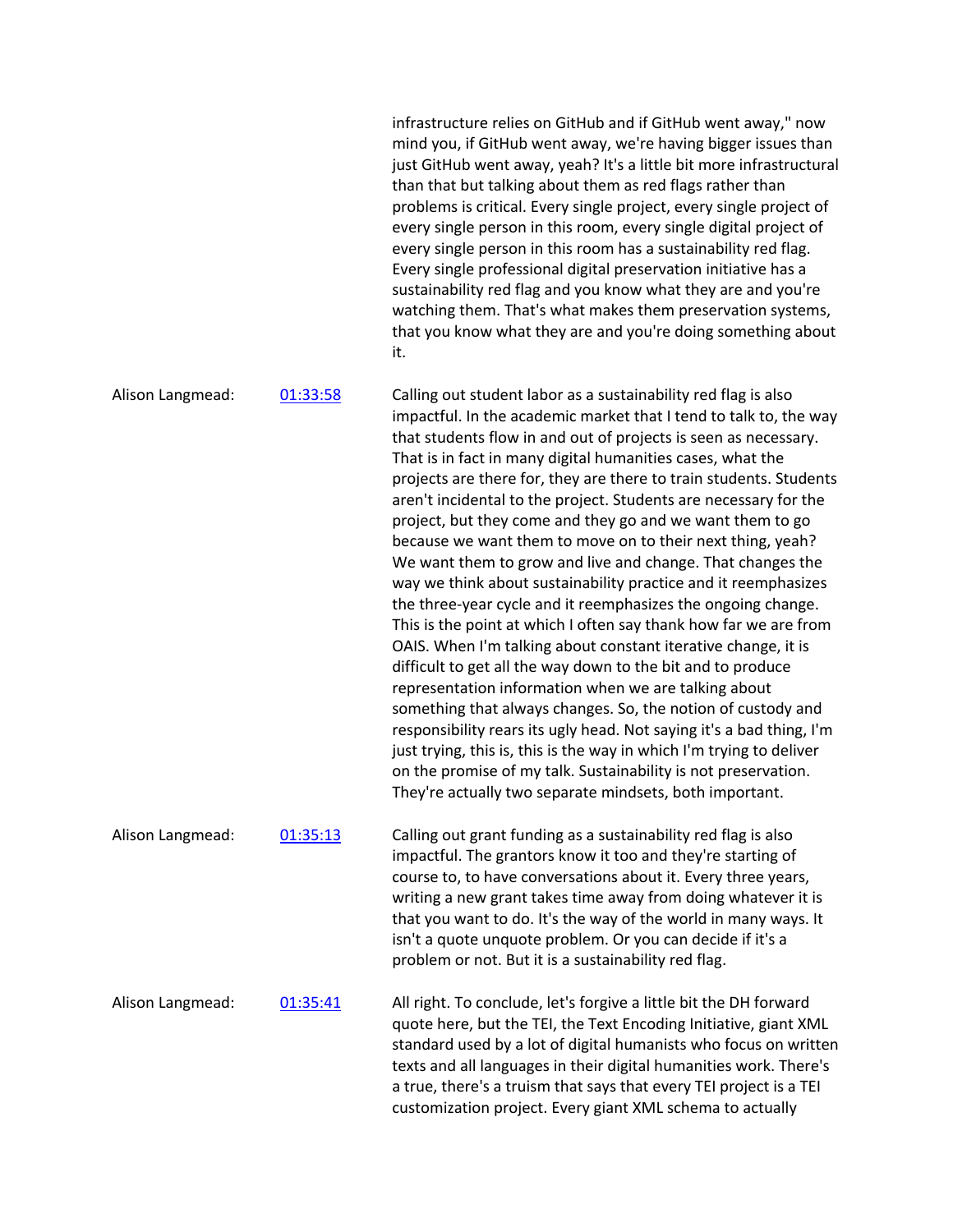|                  |          | implement it requires that you basically customize that XML<br>schema almost all the way from the beginning. The digital<br>preservation community should know this as well as anything<br>else. Do you use all of PREMIS or do you use what is necessary<br>from PREMIS? This is a similar pattern or METS or MODS. Pick<br>whatever sustainability initiatives do things like bake it in that<br>not everybody meets every component of the standard. Digital<br>preservation can do this too, but as a hallmark, I put it to you<br>today, as sustainability initiatives. We bake in the fact that<br>things change, and things are always customized. Things are<br>always unique.                               |
|------------------|----------|----------------------------------------------------------------------------------------------------------------------------------------------------------------------------------------------------------------------------------------------------------------------------------------------------------------------------------------------------------------------------------------------------------------------------------------------------------------------------------------------------------------------------------------------------------------------------------------------------------------------------------------------------------------------------------------------------------------------|
| Alison Langmead: | 01:36:55 | So when it comes to sustainability, why not make the work of<br>this constant iteration and customization visible and supported<br>by the infrastructure? We cannot as professionals be everything<br>to everybody. We cannot. It is too burdensome. And then the<br>question of choice and options and who picks what goes in and<br>who pick what gets discarded needs to be a responsibility<br>shared. It needs to be distributed as widely as we can to those<br>who feel they have responsibility.                                                                                                                                                                                                             |
| Alison Langmead: | 01:37:31 | Thus to conclude, to conclude, conclude, it isn't just<br>sustainability that we're all in it together for. Sustainability and<br>preservation are both incredibly hard work and they should be<br>aligned with our current responsibilities and roles. We don't do<br>preservation work because we care. Although we care, we do<br>preservation work because it is our responsibility and it moves<br>in the same direction as our major work and, I don't know,<br>meaning making responsibilities. So, they're both hard work and<br>we are, in fact, all in it together. Thank you.                                                                                                                             |
| Sybil Schaefer:  | 01:38:22 | Thank you so much, Alison. We have about 15, 15 to 17 minutes<br>for questions. So please make your way up to the mics.                                                                                                                                                                                                                                                                                                                                                                                                                                                                                                                                                                                              |
| Alison Langmead: | 01:38:42 | I can lead you through Section A of the STSR if you like.<br>Somebody quick, ask a question.                                                                                                                                                                                                                                                                                                                                                                                                                                                                                                                                                                                                                         |
| Courtney Mumma:  | 01:38:56 | Like I'm wearing a cape kind of. That's not my voice though. Hi,<br>I'm Courtney Mumma, Texas Digital Library Consortium. I am<br>really excited that you brought up records management. I'm<br>pretty much excited whenever anyone brings up records<br>management. But in particular in this context my mindset and<br>my education very much aligns records management and<br>archival theory. And I'm not exactly sure how to put this. It's<br>probably going to annoy someone. And I apologize, but, OAIS,<br>the way that you presented it, one of the things you said is that<br>the concept of it can be difficult to grasp because it's kind of<br>saying nothing and everything. Coming from the archival |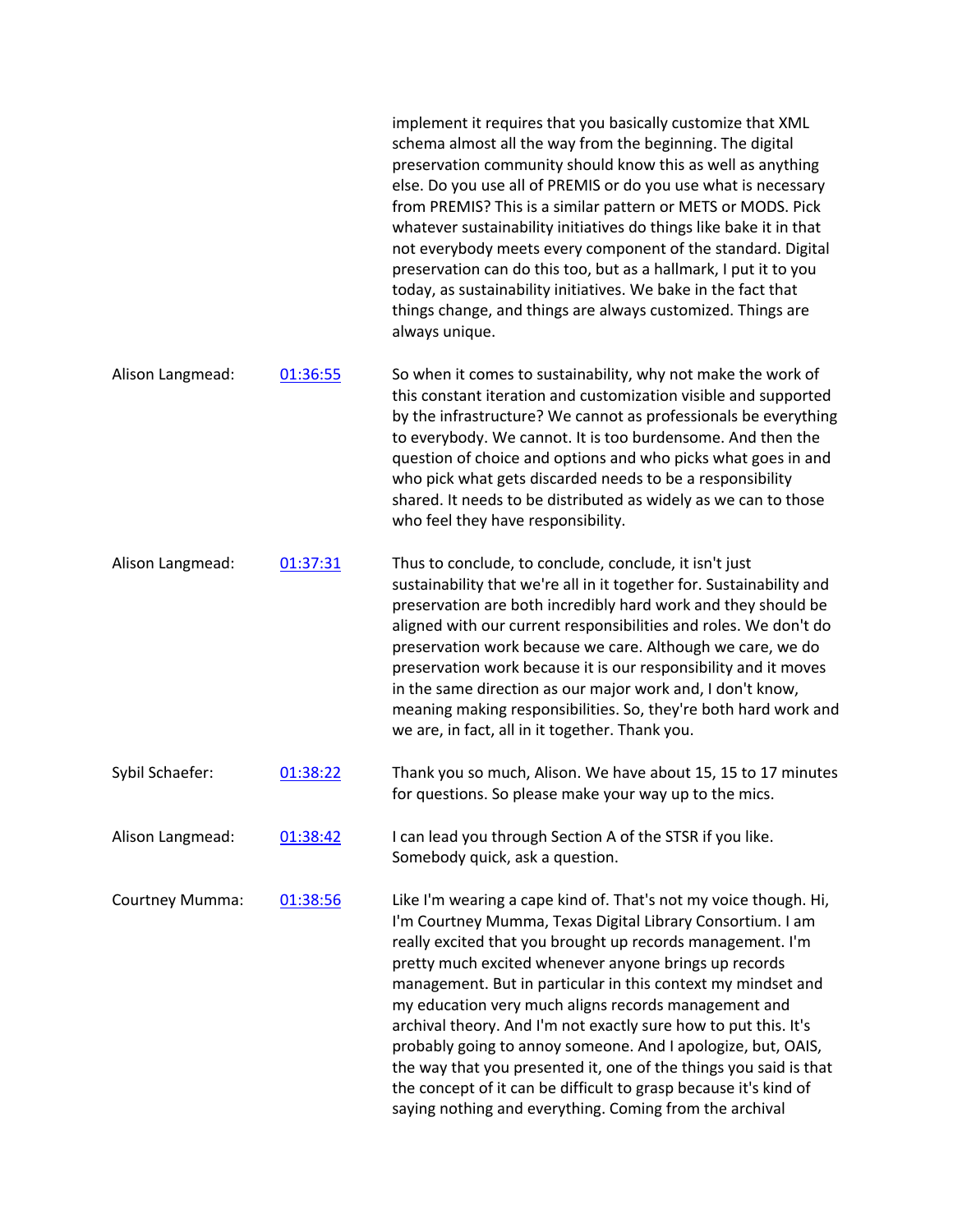perspective, having been educated in archives, when I saw OAIS, it made sense because it's so based in theory. It was like, "Oh yeah, yeah, yeah, yeah. Check, check, check." Same with records management. So, I think you're hitting on something really interesting there. When you're finding that kind of feedback about records management and that kind of thirst for it 'cause it does kind of help that understanding or understanding of digital preservation. All that to ask what specifically were people excited about when you were talking about records management? What, what essentially, what pieces of that stood out?

Alison Langmead: 01:40:27 Thank you for your question. And yes, that's another good example of seeing your own professionalization training in archives is a training in abstraction. Many trainings are, I don't want to call out archives, especially that way, but they are that way. So, two things that I'll choose to, to bring forward. One was an easy one. You can see it yourself just so that I don't have to necessarily go through it. But we actually give our file folder structure that we use in the VMW for our digital projects on, on the STSR website, and so a lot of the questions are literally at the level of what files do you put in these folders. I mean, down there, which leads me to part one of what I have to say, which is that I feel endlessly disappointed in having to tell them, I don't know.

Alison Langmead: 01:41:22 What do you do? Right? I don't know. What is your project about? Like what is it that it is that you're trying to do? I have a way to work and I think it's relatively generalizable. I've seen people actually pick it up. I have seen other people able to use it, but I bet you dollars to donuts the big buckets look the same. But what they're actually putting in it looks different, as it has to, because the second thing that I did want to say about what they're interested to hear is that, well, interested might be the wrong word. They understand it, is that the only record keeping system that works in a team is the record keeping system that the team wants to keep up. There is no way to impose a structure on, on a team. You have to work with what they have.

Alison Langmead:  $0.1:42:10$  That means that if you have a team that really likes working with Drive, then Drive should become your reliable site of project documentation. This is a term of art that we put in the STSR that it doesn't really matter what your reliable sites of project documentation are. So long as your team all agrees that that's what they are. And this is another thing that I feel has gotten picked up. People are people in my experience, participants assume that records management is a problem that can be solved with technical tools. Which website should I use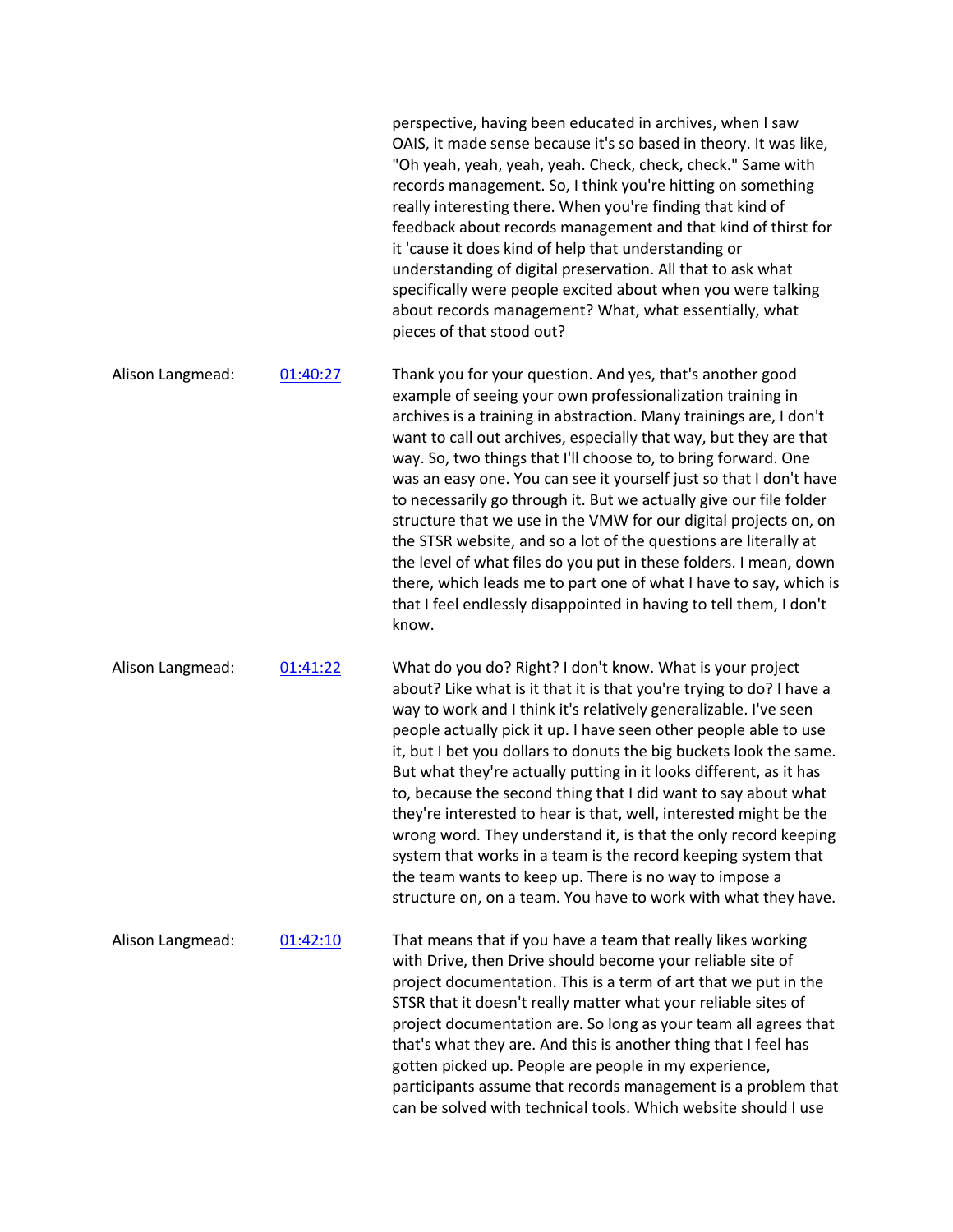|                  |          | to manage my records? Should I use Drive or should I use Box or<br>should I use Dropbox? And as an information professional I<br>bring to them the sometimes unhappy answer, which is, that's<br>actually second to which, which of these tools does your team,<br>is your team willing to use?                                                                                                                                                                                                                                                                                                                                                                                                                                                                                                                                                                                                                                                                                         |
|------------------|----------|-----------------------------------------------------------------------------------------------------------------------------------------------------------------------------------------------------------------------------------------------------------------------------------------------------------------------------------------------------------------------------------------------------------------------------------------------------------------------------------------------------------------------------------------------------------------------------------------------------------------------------------------------------------------------------------------------------------------------------------------------------------------------------------------------------------------------------------------------------------------------------------------------------------------------------------------------------------------------------------------|
| Dennis:          | 01:43:08 | Hi, I'm Dennis. I'm with Zontal here and the first time went up<br>for one of these conferences so I was pretty excited to hear<br>your elaborations. About three years ago, I started to study the<br>(mic cuts out) that came from organizations or group meetings<br>like this, like the OAIS or the TRAC or however you pronounce<br>that. So, what my question is within this framasphere where<br>somehow the available funds are different than within the<br>libraries it was quite feasible to actually implement a system<br>based on these standards. And now we're in a position that we<br>want to bring this back to this community and we also want to<br>establish this type of trust that you mentioned at the end. So,<br>the question is, what are the procedures that should be taken in<br>order to make sure that this solution that we think adheres to<br>these standards is actually also perceived by you to be<br>compliant with all of these ISO standards? |
| Alison Langmead: | 01:44:01 | Okay. So, who is me in that scenario now? Just so I answer the<br>question.                                                                                                                                                                                                                                                                                                                                                                                                                                                                                                                                                                                                                                                                                                                                                                                                                                                                                                             |
| Dennis:          | 01:44:05 | So you're the voice of the group right now.                                                                                                                                                                                                                                                                                                                                                                                                                                                                                                                                                                                                                                                                                                                                                                                                                                                                                                                                             |
| Alison Langmead: | 01:44:06 | Okay. Okay. So, let me mirror back the question to make sure<br>that I, you can feel free to sit but, but to make sure I have it<br>right. So you have been lucky to be in a situation where a lot of<br>the highly technical and incredibly detailed and very<br>professional and useful technical standards have been<br>successfully implemented and you want to know how to best<br>demonstrate the way you did that to a community where that's<br>been less the case in the hopes that you could make it more the<br>case.                                                                                                                                                                                                                                                                                                                                                                                                                                                        |
| Dennis:          | 01:44:39 | Probably.                                                                                                                                                                                                                                                                                                                                                                                                                                                                                                                                                                                                                                                                                                                                                                                                                                                                                                                                                                               |
| Alison Langmead: | 01:44:41 | Okay.                                                                                                                                                                                                                                                                                                                                                                                                                                                                                                                                                                                                                                                                                                                                                                                                                                                                                                                                                                                   |
| Dennis:          | 01:44:41 | What I think the real use case would be, you have this chart<br>where you talk about different levels of adhesion to the models.<br>Who classifies the system to fall into one of these categories? Is<br>it a self-assessment? Is that something the community does? Is<br>there a certification agency? What's the procedure there?                                                                                                                                                                                                                                                                                                                                                                                                                                                                                                                                                                                                                                                   |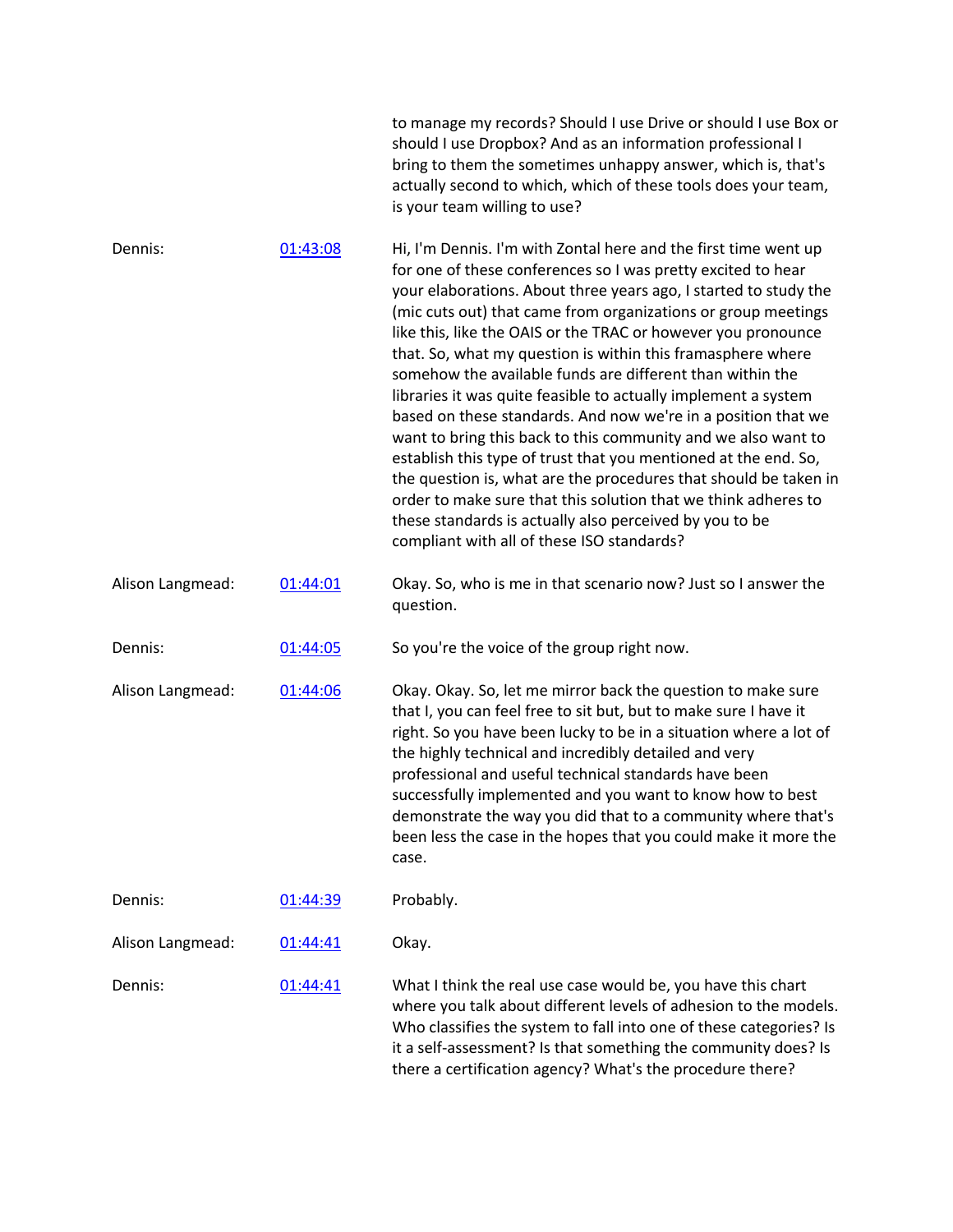| Alison Langmead: | 01:45:00 | Right. The answer is, well, I think if I'm, if I'm understanding<br>correctly, the answer is each individual institution picks up<br>which standards they feel well promote their needs the best.<br>So, the answer, the main answer to that question in most<br>American contexts is no one. But I think that that, that report<br>done by the NDSA about TRAC for example that that that was<br>just a survey. They surveyed the membership of this<br>organization asking how many had taken up the trusted digital<br>repository standards. And they found that only the ones that<br>did either had a really strong, I didn't emphasize this enough.<br>And so, I can do it now. Thank you. They either had a really<br>demanding stakeholder community, which isn't actually<br>common in my knowledge, although actually you guys tell me,<br>to have a group of depositors who were absolutely demanding<br>of trusted digital repository status 'cause it's a lot of work and<br>it's a lot of money for good cause when the, when the<br>information under consideration needs that sort of attention.                                                                                        |
|------------------|----------|---------------------------------------------------------------------------------------------------------------------------------------------------------------------------------------------------------------------------------------------------------------------------------------------------------------------------------------------------------------------------------------------------------------------------------------------------------------------------------------------------------------------------------------------------------------------------------------------------------------------------------------------------------------------------------------------------------------------------------------------------------------------------------------------------------------------------------------------------------------------------------------------------------------------------------------------------------------------------------------------------------------------------------------------------------------------------------------------------------------------------------------------------------------------------------------------------------|
| Alison Langmead: | 01:46:08 | I think in the main, there's a notion in the States anyway that<br>not everything needs that amount of attention. And so, then<br>you're in the haves and haves nots situation. Who gets to go<br>into a trusted digital repository and who doesn't. Anyway, they<br>just simply found that outside of having a very demanding user<br>community or, and I thought this was essential, you know, the<br>support of each other to do it, it just simply wasn't happening.<br>So I guess I would say outside of looking for somebody to sort of<br>decide to do things, helping people know why they need these<br>standards at the level that you're suggesting and supporting<br>them and implementing them in the way that suits them best is<br>the critical thing. Supporting the contextualization of when you<br>need to go deep and when you can stay broad would be the<br>most essential thing you could bring to bear from your<br>experience. When do you really need to get down to the brass<br>tacks, the real, real small-scale things and when can you let it go<br>is something that I think more advice from people who've<br>actually done it could really help. I hope that answers. |
| Audience Member: | 01:47:26 | Hi. So, thank you for your presentation. I kind of wanted to<br>follow up on like the demanding communities who, you know,<br>want the TRAC. Like we've never had that, but we've had people<br>come to us and say like, well, your repository doesn't support<br>reuse or interoperability. So, I'm wondering if in your trekking<br>around the STSR, if that emerged as a concern or anything<br>related to that. T.                                                                                                                                                                                                                                                                                                                                                                                                                                                                                                                                                                                                                                                                                                                                                                                  |
| Alison Langmead: | 01:47:49 | Yeah, thank you. We had, I should say, that sometimes when we<br>took the STSR around, I had only project creators and they<br>wouldn't have known to ask that question, you know in the                                                                                                                                                                                                                                                                                                                                                                                                                                                                                                                                                                                                                                                                                                                                                                                                                                                                                                                                                                                                                |